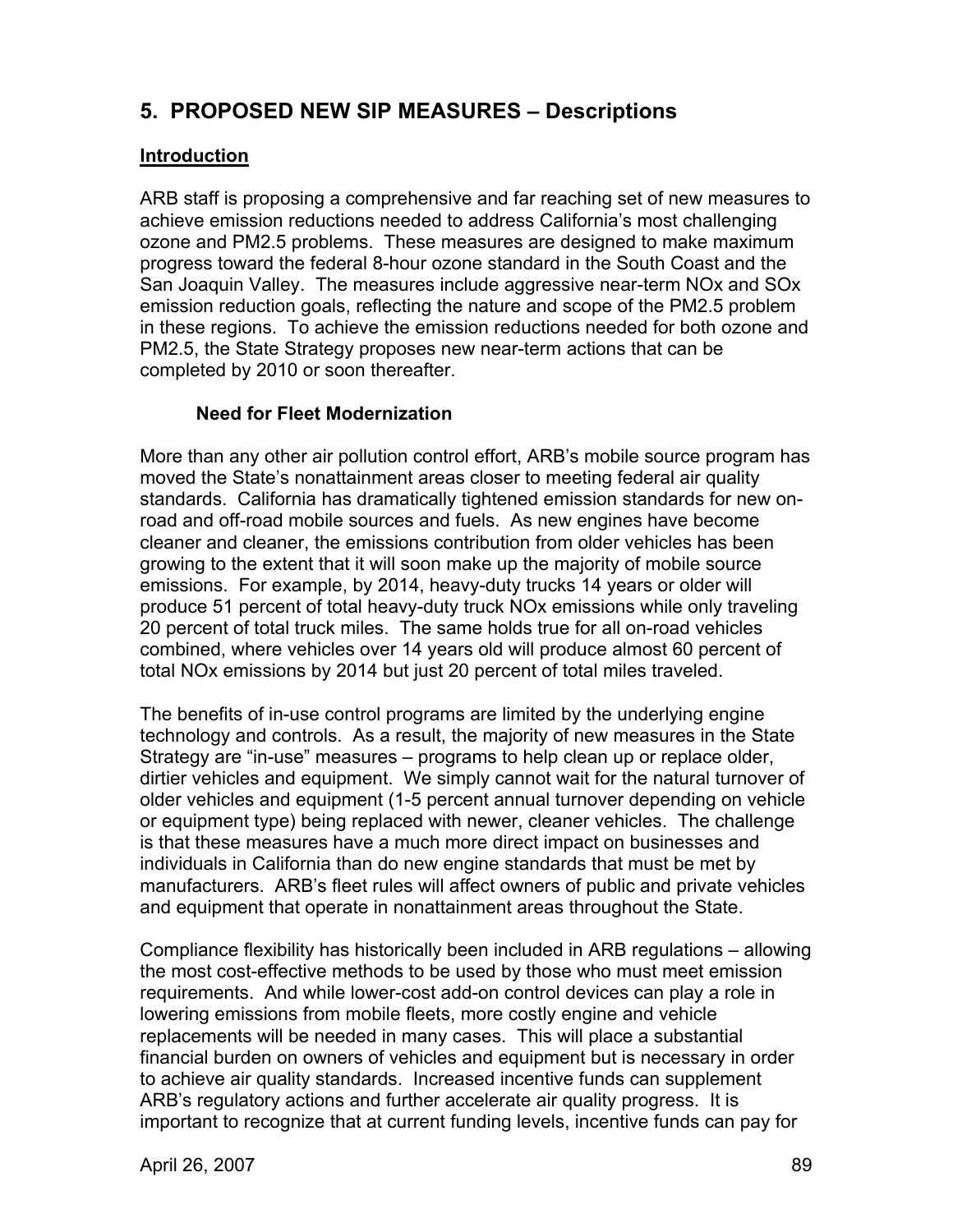only a relatively small portion of the cost for necessary modernization of California's diesel engine fleets.

The nature of the proposed new measures (enforceable rules) and California's history of supportive financial incentives provide a sound basis for reductions from incentive programs to meet federal requirements for SIP approval.

### **Accountability for Emission Reductions**

California's SIP must outline the plan for meeting air quality standards in all of its nonattainment areas. ARB staff's SIP State Strategy proposal for Board approval includes an enforceable commitment to achieve the overall goals set. The details of each new measure are publicly considered during separate formal rulemaking processes. If a particular measure does not ultimately achieve the emission reductions estimated in the SIP, the State is still bound to achieve the total aggregate emission reduction commitment, whether this is realized through additional reductions from other new measures, or from alternative control measures or incentive programs.

### **Summary of Proposed New SIP Measures**

## **ON-ROAD SOURCES**

### **Passenger Vehicles**

### **Improvements and Enhancements to California's Smog Check Program**

 **Low Pressure Evaporative Test.** Require low pressure evaporative system testing and repair of evaporative system leaks for all vehicles subject to Smog Check inspection.

 **More Stringent Cutpoints.** Set more stringent pass/fail cutpoints to ensure more cars would have more complete and durable repairs.

 **Annual Inspections for Older Vehicles**. Inspect older vehicles annually rather than every two years. Older vehicles tend to have greater deterioration of emission controls, and consequently, higher emissions.

 **Annual Inspections for High Annual Mileage Vehicles.** Inspect annually, rather than every two years, vehicles that accrue very high mileage on an annual basis. High mileage vehicles tend to have greater deterioration of emission controls and, consequently, higher emissions.

 **Add Visible Smoke Test**. As part of the Smog Check test, include a check for visible smoke to identify vehicles with excess particulate matter emissions.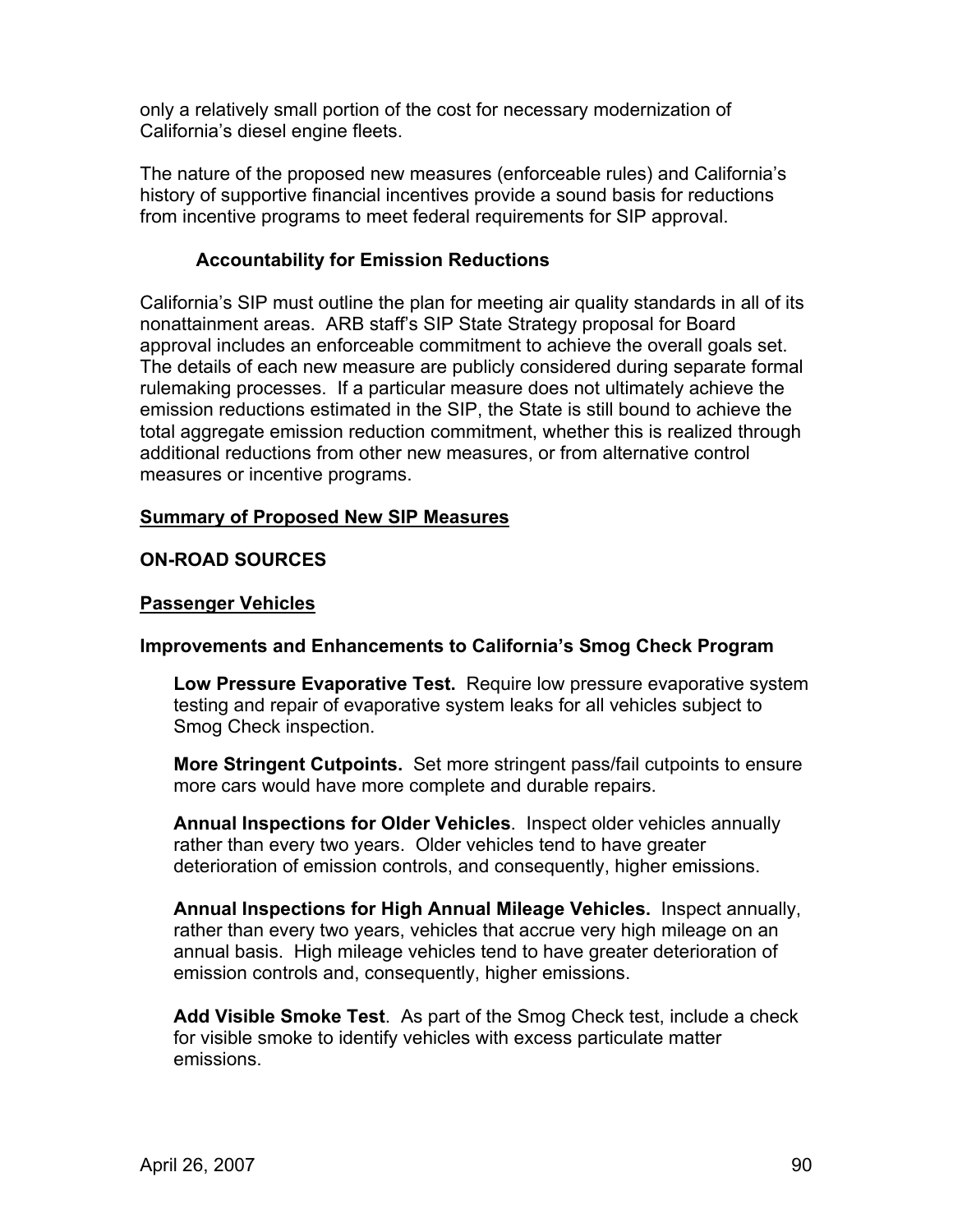**Inspection of Light- and Medium-Duty Diesels.** Include light- and medium-duty diesel vehicles in the Smog Check program to provide for improved maintenance and reduced emissions for this part of the fleet, and require the repair of poorly maintained or old emission systems.

 **Inspection of Motorcycles.** Include motorcycle inspections as part of Smog Check. Studies indicate that motorcycles are subject to high rates of exhaust system tampering.

**Expanded Passenger Vehicle Retirement.** Increase the number of vehicles that are voluntarily retired by implementing a scrappage program for vehicles that are off-cycle from their Smog Check inspections.

**Modifications to Reformulated Gasoline Program.** Modify California's Reformulated Gasoline Program to offset ROG emissions due to the increased use of ethanol. This rulemaking activity is currently underway and is intended to fully mitigate the emission increase, which has been incorporated in the current emissions inventory.

## **Trucks**

**Cleaner In-Use Heavy-Duty Trucks.** This proposed measure is a comprehensive in-use diesel truck emissions reduction program that includes a fleet modernization rule and an excess emissions program. Fleet modernization would focus on overcoming the typically slow rate of heavy-duty truck turnover by requiring truck owners to meet specified emission levels through replacing or cleaning up the oldest trucks in their fleets, and would also include a program for out-of-state trucks. The excess emissions program would target deterioration emissions to keep ultra-clean trucks running cleaner longer.

## **GOODS MOVEMENT SOURCES**

**Ship Auxiliary Engine Cold Ironing and Other Clean Technology.** Reduce emissions from ships at berth with at-dock technologies such as cold ironing (electrical power) and other clean technologies.

**Cleaner Ship Main Engines and Fuel.** Further reduce emissions from main engines through added retrofits such as selective catalytic reduction. Support efforts by ports and appropriate local entities to accelerate use of cleaner ships and rebuilt engines through other tools such as lease restrictions. Require ships to use low sulfur diesel fuel in main engines when operating within 24 nautical miles of shore.

**Port Truck Modernization.** Retrofit or replace older heavy-duty diesel trucks that service ports. Work with port authorities to prevent adding older trucks to the fleet. ARB rulemaking process for this proposed measure has begun in parallel with development proposals by the Ports of Los Angles and Long Beach.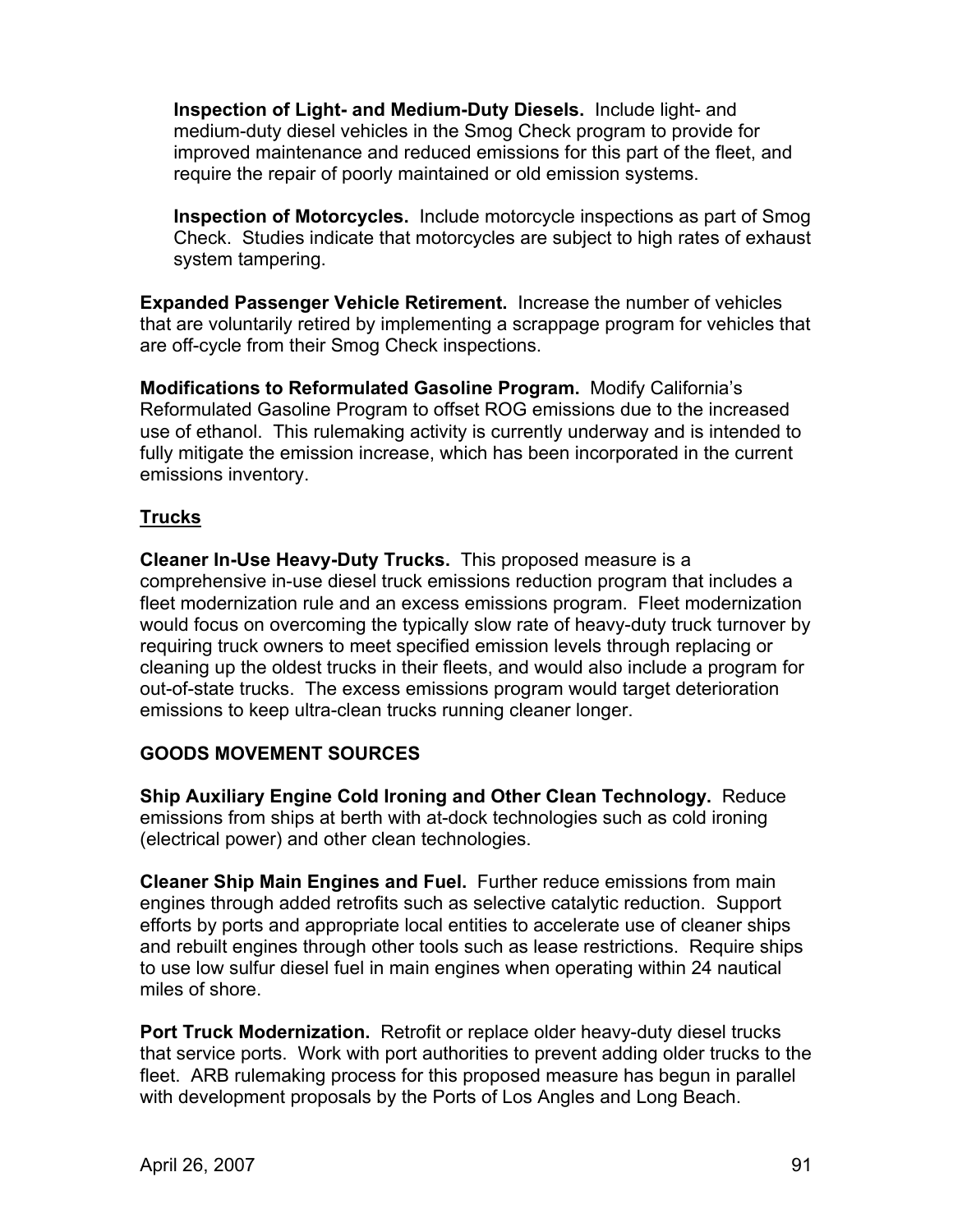**Accelerated Introduction of Cleaner Line-Haul Locomotives.** Replace existing locomotive engines with cleaner Tier 4 engines beginning in 2012 and conduct concurrent rebuilds of older engines to Tier 2.5 standards. This measure requires early introduction of U.S. EPA Tier 4 standards.

**Clean Up Existing Commercial Harbor Craft**. Require owners of existing commercial harbor craft to replace old engines (both propulsion and auxiliary) with newer cleaner engines and/or add emission control technologies that clean up engine exhaust. ARB rulemaking for this proposed measure is underway.

## **OFF-ROAD SOURCES**

#### **Construction and Other Equipment**

**Cleaner In-Use Off-Road Equipment.** Establish fleet average emission limits for off-road equipment (over 25 horsepower) that would require older, dirtier engines to be replaced with engines reflecting current technologies or retrofitted with emission control devices. ARB rulemaking for this proposed measure is in process.

### **Agricultural Equipment**

**Agricultural Equipment Fleet Modernization.** Accelerate the modernization of the fleet of agricultural equipment used in California, removing older, dirtier equipment from service to be replaced with engines reflecting cleaner technologies.

### **Evaporative and Exhaust Strategies**

**New Emission Standards for Recreational Boats.** Adopt catalyst-based standards (5 g/kW-hr) for new outboard and personal water craft (jet ski) engines and evaporative emission standards to address all sources of recreational boat evaporative emissions.

**Off-Road Recreational Vehicle Expanded Emission Standards.** Adopt exhaust and evaporative emission standards to reduce the amount of ROG from off-highway motorcycles and all-terrain vehicles.

**Additional Evaporative Standards** *Portable Outboard Marine Tank Evaporative Standards.* Set evaporative standards for removable fuel tanks used on outboard recreational boats. *Refueling Gasoline Tank Evaporative Standards.* Set evaporative standards for refueling gasoline tanks typically mounted on pickups and large recreational vehicles and used to refuel equipment and other smaller vehicles. *Gas Station Refueling Hose Evaporative Standards.* Set evaporative standards for gas station pump hoses.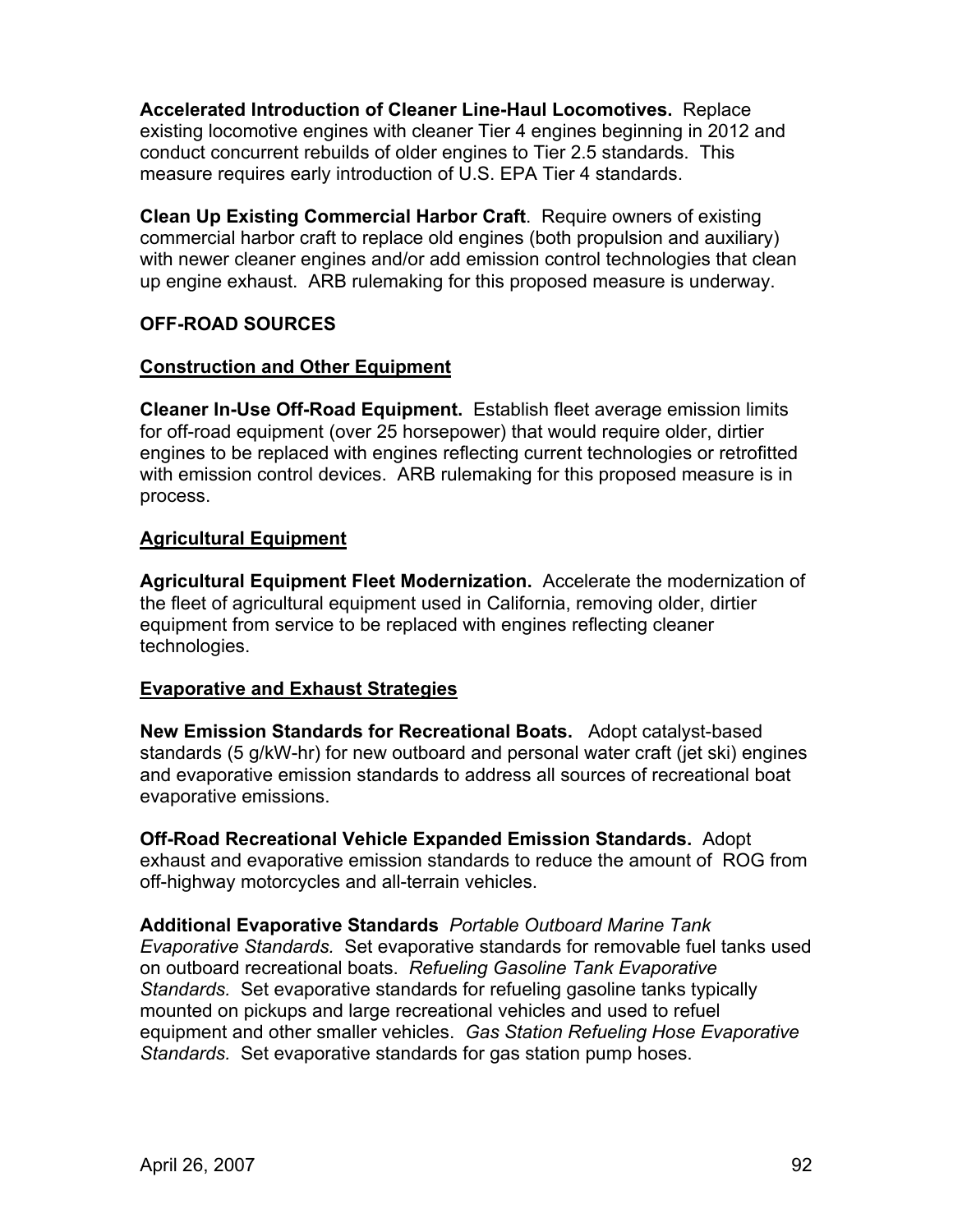**Enhanced Vapor Recovery for Above Ground Storage Tanks**. Implement an enhanced vapor recovery certification process and new performance standards and specifications for large fuel tanks used extensively in agricultural operations.

## **AREAWIDE SOURCES**

### **Consumer Products**

**Tighten Standards.** Tighten standards or require product reformulation for consumer products categories through several rulemakings through 2012.

### **Pesticides**

**New Pesticide Strategies.** The California Department of Pesticide Regulation will reduce emissions from commercial and agricultural pesticide use in California through reformulation, reduced usage, and innovative technologies and practices.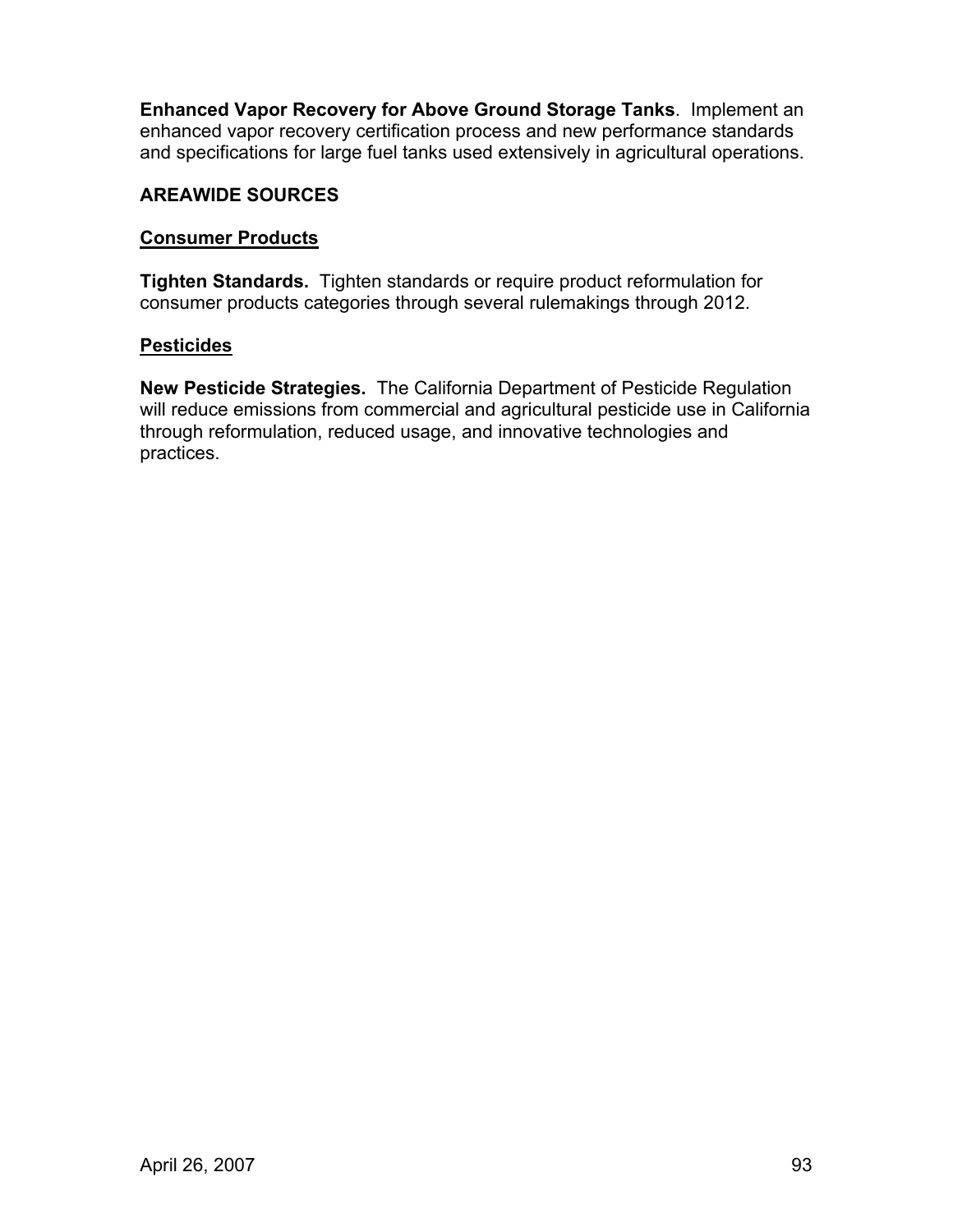### **Improvements and Enhancements to California's Smog Check Program**

California's passenger vehicle emissions standards have been extremely effective -- a new 2005 car was 97 percent cleaner than a new 1980 car. In order to reduce the emissions necessary to reach air quality goals, however, the focus must shift to keeping vehicles clean over their lifetimes. The Smog Check program is the cornerstone of this effort, keeping over 400 tons of smog-forming emissions from entering the air each day.

The State Strategy envisions an even stronger Smog Check program, adding tests that will reduce excess emissions and including vehicle types that are now exempt to better ensure that all passenger vehicles in California keep running clean. Staff has estimated that adding the following tests to Smog Check will reduce ROG and NOx emissions from passenger vehicles another 10 percent in 2014. This equates to reducing about 11 tons per day of ROG and 12 tons per day of NOx in the South Coast in 2014.

### **Low Pressure Evaporative Test**

Over half of smog-forming emissions from 1976 through 1995 cars comes from fuel evaporating from leaks in the fuel system. A functional check of the gas cap is currently included in Smog Check, but not a check of the vehicle's fuel tank and vapor lines, which play an important part in controlling evaporative emissions. This measure would add a low pressure evaporative test to Smog Check to examine for leaks in the fuel tank and vapor lines.

### **More Stringent Cutpoints**

One approach to getting more complete repairs and lower emissions is to increase the stringency of the inspection standards (cutpoints) used to determine if the vehicle initially passes or fails. This measure would set more stringent cutpoints, ensuring that more cars would have more complete and durable repairs.

### **Annual Inspections for Older Vehicles**

Vehicles 15 years or older have a failure rate more than twice the average. This measure would require older vehicles to be tested annually, shortening the time they are emitting excess emissions prior to being repaired.

## **Annual Inspections for High Annual Mileage Vehicles**

About 3 percent of cars are driven over 25,000 miles per year. These vehicles fail Smog Check at about twice the average rate. This measure would require high-mileage vehicles to be tested annually which would shorten the time they are emitting excess emissions prior to being repaired.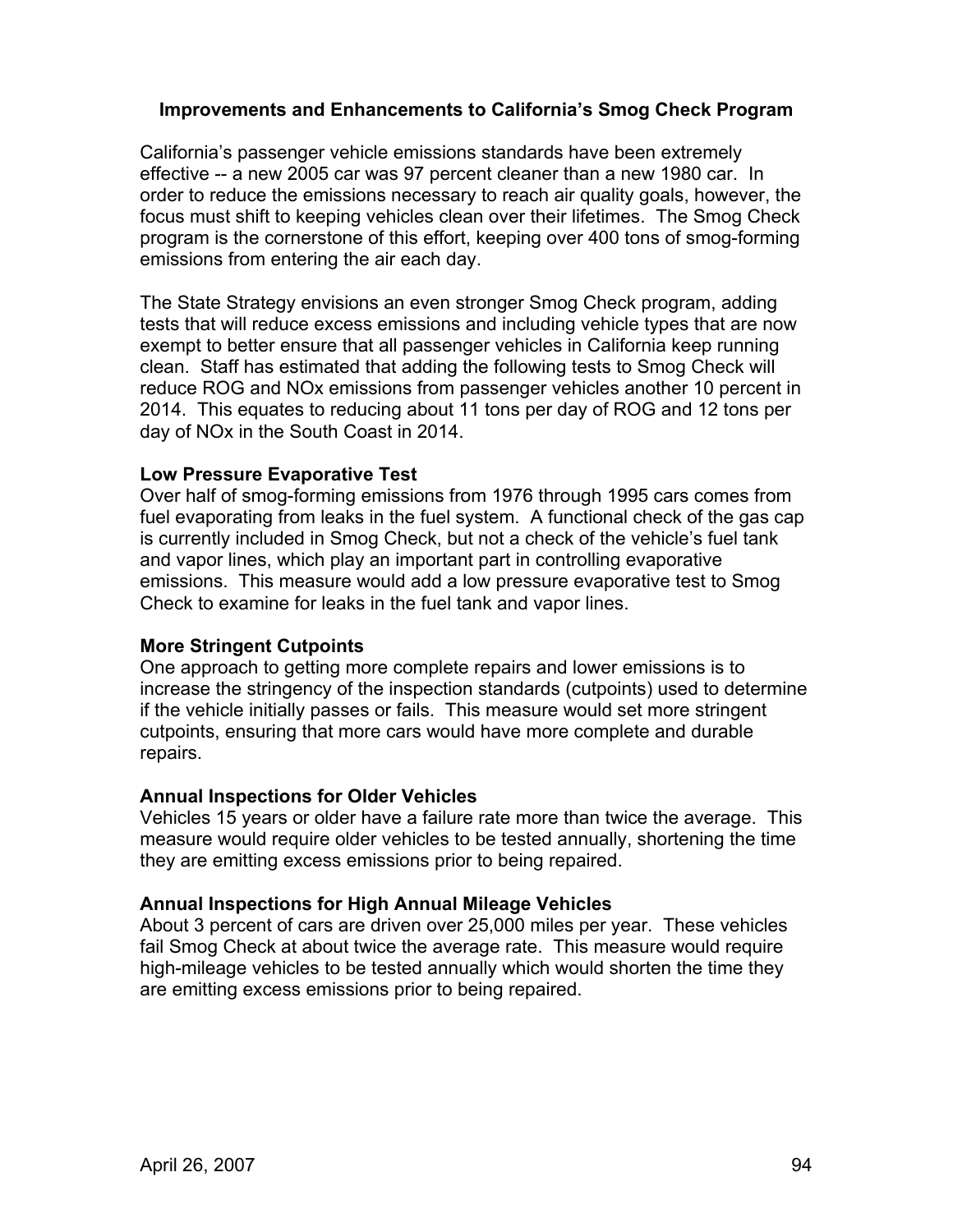### **Add Visible Smoke Test.**

Excess soot from smoking passenger vehicles is estimated at about one and a half tons per day statewide and is a public health concern. An inspection for excessive smoke is currently not part of the Smog Check program, but soon will be due to newly enacted legislation (AB 1870, Lieber, Chapter 761 of 2006) that establishes visible smoke as a cause for Smog Check failure.

### **Inspection of Light- and Medium-Duty Diesels.**

There are over 200,000 diesel passenger cars and trucks operating in California. While diesel vehicles have low ROG emissions, older diesels tend to emit higher levels of NOx and particulate matter than gasoline vehicles. Diesel vehicles, however, are not currently required to take part in the Smog Check program. This measure would develop a Smog Check inspection program for diesel passenger cars and trucks that would allow identification and repair of highemitting diesel vehicles.

#### **Inspection of Motorcycles.**

There are about 400,000 motorcycles registered in California. They are currently exempt from Smog Check. While motorcycles do not have a high rate of emission control deterioration, surveys indicate a high level of exhaust system tampering. This measure would require some form of motorcycle Smog Check inspections to help reduce excess motorcycle emissions.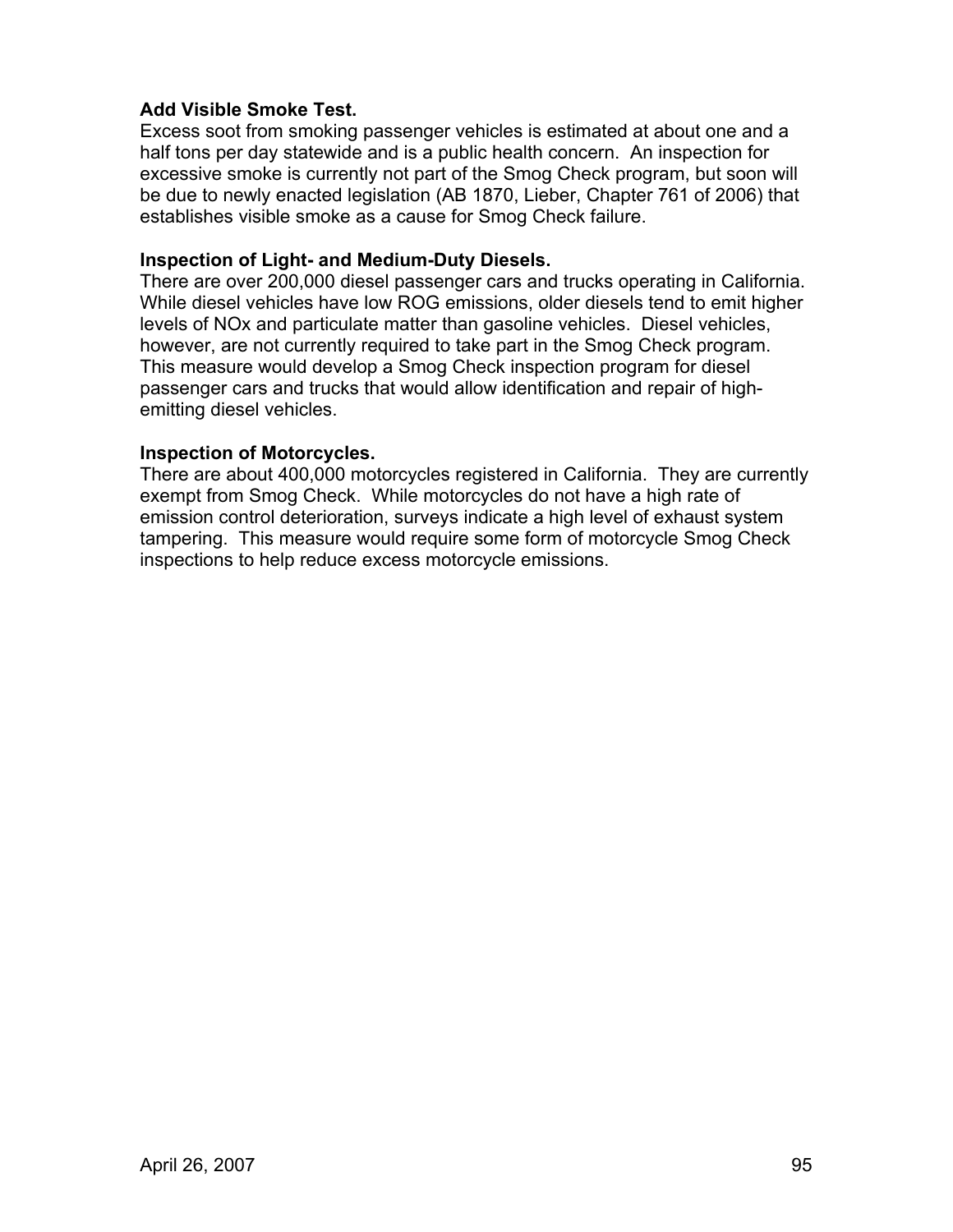# **Estimated Emission Reductions**

## **South Coast**

|              | (tons per day)                                                  | 2006 | 2014 | 2020 | 2023             |
|--------------|-----------------------------------------------------------------|------|------|------|------------------|
|              | <b>Baseline emissions</b>                                       | 245  | 138  | 109  | 98               |
|              | Emission reductions:                                            |      |      |      |                  |
|              | Low Pressure<br><b>Evaporative Test</b>                         |      | 4.1  | 3.2  | 2.2              |
|              | More Stringent<br>Cutpoints                                     |      | 0.8  | 0.6  | 0.6              |
| <b>ROG</b>   | Annual Inspect Older<br>Vehicles                                |      | 3.1  | 2.5  | 2.3              |
|              | Annual Inspection for<br><b>High Annual Mileage</b><br>Vehicles |      | 0.5  | 0.4  | 0.4              |
|              | Inspection of<br>Motorcycles                                    |      | 2.0  | 2.0  | 2.0              |
|              | <b>Total potential</b><br>reductions                            |      | 10.5 | 8.7  | 7.5              |
|              | <b>Baseline emissions</b>                                       | 243  | 128  | 88   | $\frac{74}{1.1}$ |
|              | More Stringent<br>Cutpoints                                     |      | 2.0  | 1.4  |                  |
|              | Annual Inspect Older<br>Vehicles                                |      | 7.2  | 4.9  | 4.2              |
| <b>NOx</b>   | Annual Inspection for<br><b>High Annual Mileage</b><br>Vehicles |      | 1.6  | 1.1  | 0.9              |
|              | Inspection of Light-<br>and Medium-Duty<br><b>Diesels</b>       |      | 0.6  | 0.3  | 0.1              |
|              | Inspection of<br>Motorcycles                                    |      | 0.6  | 0.6  | 0.6              |
|              | <b>Total potential</b><br>reductions                            |      | 12.0 | 8.3  | 6.9              |
|              | <b>Baseline emissions</b>                                       | 6.2  | 7.8  | 9.0  | 9.4              |
|              | Add Visible Smoke<br><b>Test</b>                                |      | 0.2  | 0.2  | 0.2              |
| <b>PM2.5</b> | Inspection of Light-<br>and Medium-Duty<br><b>Diesels</b>       |      | 0.02 | 0.01 | < 0.01           |
|              | <b>Total potential</b><br>reductions                            |      | 0.2  | 0.2  | 0.2              |

# **San Joaquin Valley**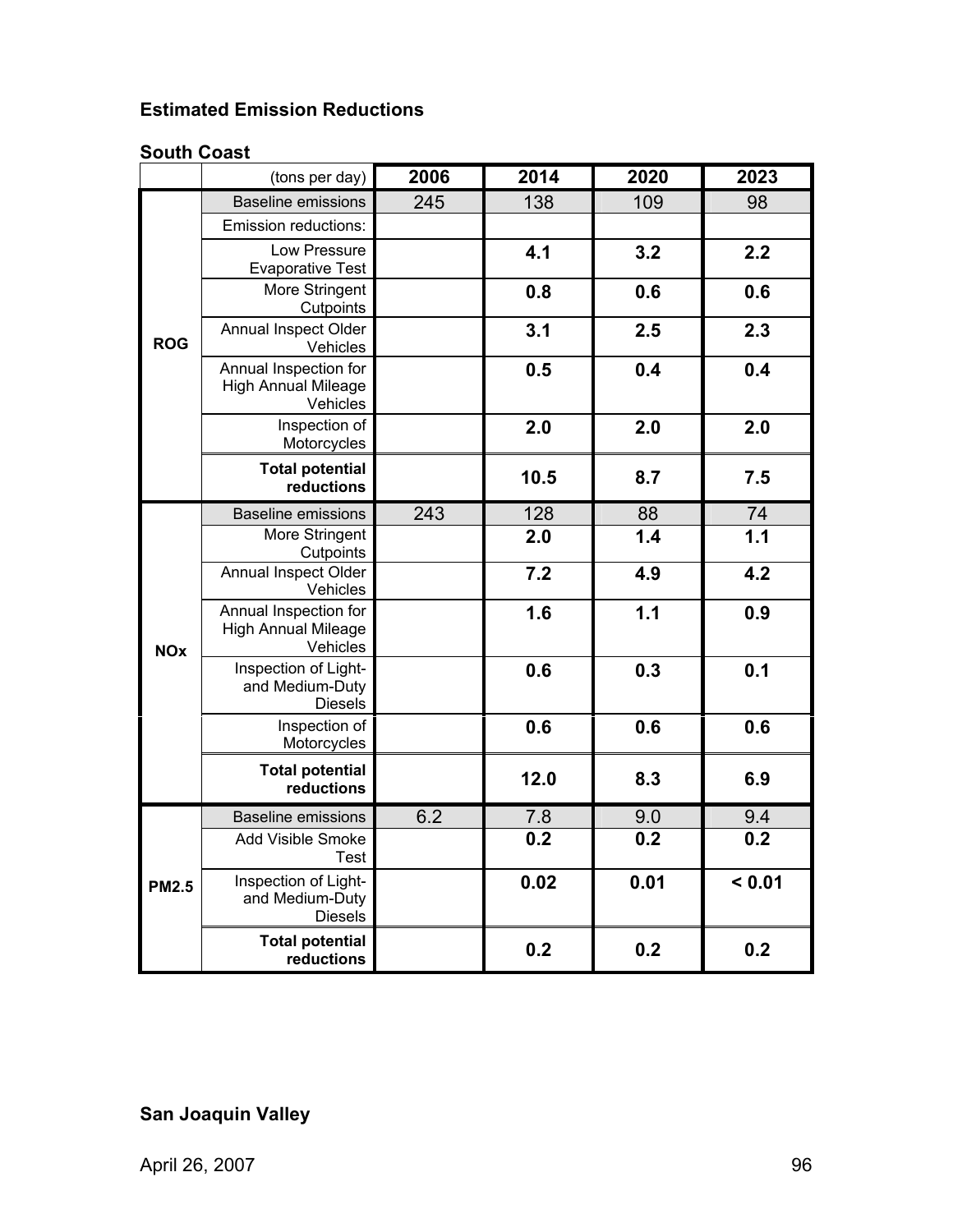|              | (tons per day)                                                  | 2006 | 2014   | 2020   | 2023   |
|--------------|-----------------------------------------------------------------|------|--------|--------|--------|
|              | <b>Baseline emissions</b>                                       | 77   | 48     | 36     | 34     |
|              | <b>Low Pressure</b>                                             |      | 0.8    | 0.6    | 0.4    |
|              | <b>Evaporative Test</b><br>More Stringent<br>Cutpoints          |      | 0.2    | 0.2    | 0.2    |
| <b>ROG</b>   | Annual Inspect Older<br>Vehicles                                |      | 0.7    | 0.5    | 0.5    |
|              | Annual Inspection for<br><b>High Annual Mileage</b><br>Vehicles |      | 0.2    | 0.1    | 0.1    |
|              | Inspection of<br>Motorcycles                                    |      | 1.0    | 1.0    | 1.0    |
|              | <b>Total potential</b><br>reductions                            |      | 2.9    | 2.2    | 1.9    |
|              | <b>Baseline emissions</b>                                       | 68   | 40     | 28     | 24     |
|              | More Stringent<br>Cutpoints                                     |      | 0.4    | 0.3    | 0.2    |
|              | Annual Inspect Older<br>Vehicles                                |      | 1.5    | 1.1    | 0.9    |
| <b>NOx</b>   | Annual Inspection for<br><b>High Annual Mileage</b><br>Vehicles |      | 0.8    | 0.5    | 0.5    |
|              | Inspection of Light-<br>and Medium-Duty<br><b>Diesels</b>       |      | 0.3    | 0.2    | 0.2    |
|              | Inspection of<br>Motorcycles                                    |      | 0.3    | 0.3    | 0.3    |
|              | <b>Total potential</b><br>reductions                            |      | 3.3    | 2.4    | 2.1    |
|              | <b>Baseline emissions</b>                                       | 1.4  | 1.8    | 2.1    | 2.4    |
|              | Add Visible Smoke<br>Test                                       |      | 0.05   | 0.05   | 0.05   |
| <b>PM2.5</b> | Inspection of Light-<br>and Medium-Duty<br><b>Diesels</b>       |      | < 0.01 | < 0.01 | < 0.01 |
|              | <b>Total potential</b><br>reductions                            |      | 0.05   | 0.05   | 0.05   |

Baseline emissions reflect adjustments not included in the SIP Emission Inventory Projections on ARB's website. The adjustments include criteria pollutant benefits from the greenhouse gas limits for motor vehicles adopted in 2004 and emission reductions from the Carl Moyer Program.

Baseline emissions are for all light- and medium-duty passenger cars, SUVs and trucks, and all gasoline heavy-duty trucks. Reductions have been estimated in the following manner: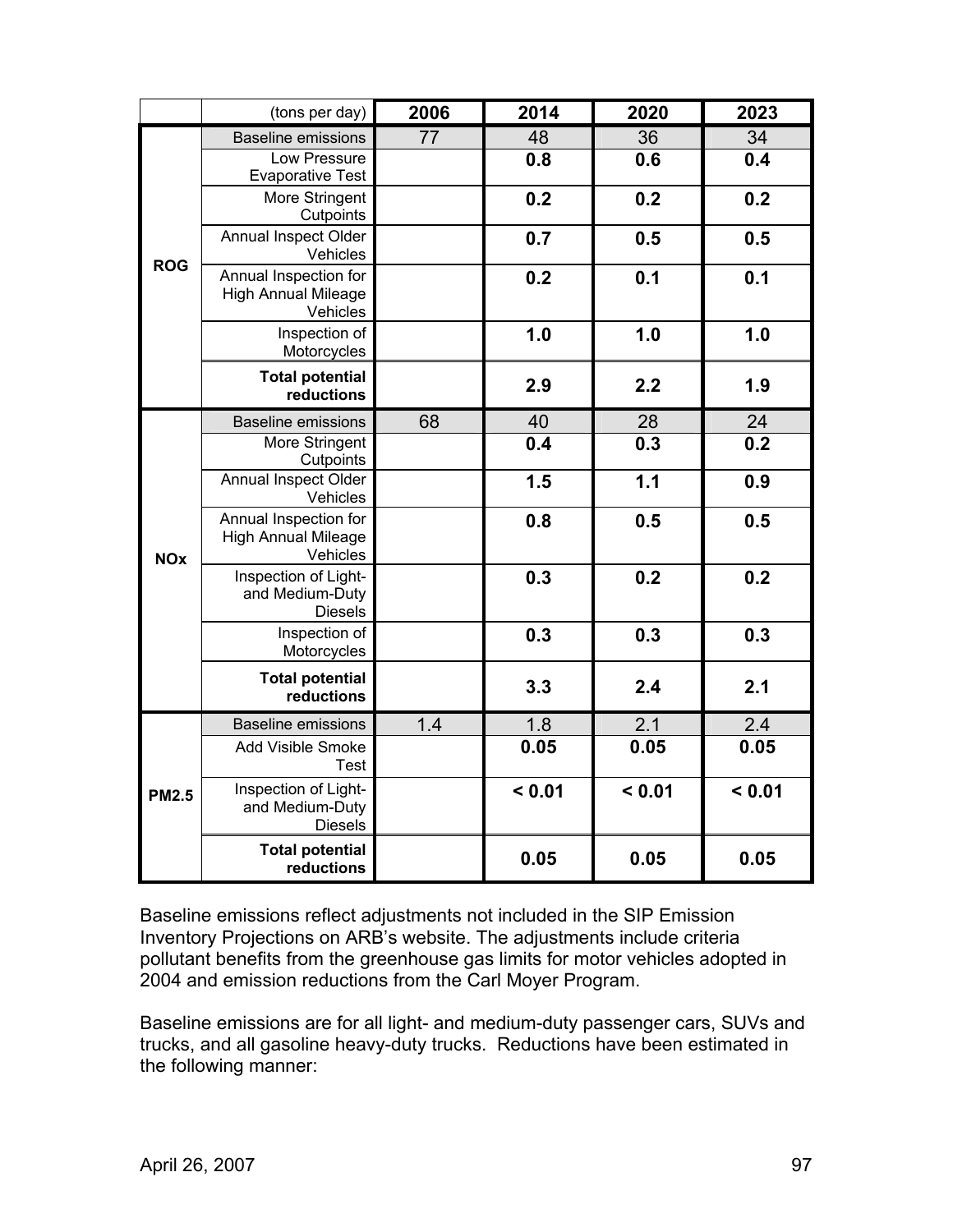Low Pressure Evaporative Test—ARB staff has estimated the percent reduction in emissions from the low pressure test using before and after repair data collected in two studies done by ARB and one U.S. EPA study. The percent reduction was estimated separately for hot soak, diurnal, and running loss evaporative emissions. The percent reductions were then applied to EMFAC baseline evaporative emissions for the light duty fleet in order to calculate evaporative emissions benefits in tons per day.

More Stringent Cutpoints—The reductions are based on more stringent initial inspection standards (cutpoints) taken from a study by Sierra Research using failure rate data collected from the California, Arizona, and Wisconsin inspection programs. Sierra Research identified model year groups of vehicles for which cutpoints could be lowered and estimated the impact on emission rates for each group. The fractional changes in emission rates were then applied to EMFAC baseline emissions to calculate emissions benefits in tons per day.

Annual Inspections for Older Vehicles—Staff used the EMFAC emissions model to estimate the emissions reductions of an annual inspection compared to biennial inspection. EMFAC allows the user to choose either an annual or biennial program. Emission reductions were estimated by comparing the emissions with an annual program to those with a biennial program for vehicles over 15 years old. 15 years of age was selected because this is the point at which vehicles start failing at twice the fleet average yet account for less than 25 percent of Smog Check tests.

Annual Inspections for High Annual Mileage Vehicles—ARB conducted a voluntary inspection program on high mileage taxi cab fleets in the San Francisco and Los Angeles areas. Smog Check data suggest that up to 3 percent of the fleet accumulates high annual mileage. The estimated reductions from 20,000 taxicabs were ratioed to the assumed 3 percent of the enhanced program area fleet driven high mileage. We assumed that one-half of the 3 percent of the fleet that are high annual mileage vehicles would be identified as accruing high annual mileage, tested annually, and repaired, resulting in emission reductions.

Visible Smoke Test—Based on data from a survey done for South Coast AQMD, Sierra Research has estimated that approximately 200,000 smoking gasoline vehicles are driven daily statewide. Based on data from the South Coast survey and data from Southwest Research Institute testing, the benefits of repairing a smoking vehicle average 0.25 gram/mile. We are assuming that half of the 200,000 smoking vehicles would fail the current tailpipe test in Smog Check. We have estimated benefits for the visible smoke test by assuming it would fail the other half (100,000) of the smoking vehicles per biennial cycle, which equals 50,000 failures per year. Reductions statewide are based on repairing 50,000 vehicles driving 30 miles per day with a 0.25 gram/mile total PM reduction.

Inspection of Light and Medium Duty Diesels- Benefits are based on an inspection program as stringent as the current program for gasoline cars and trucks. We are assuming a diesel inspection program would get the same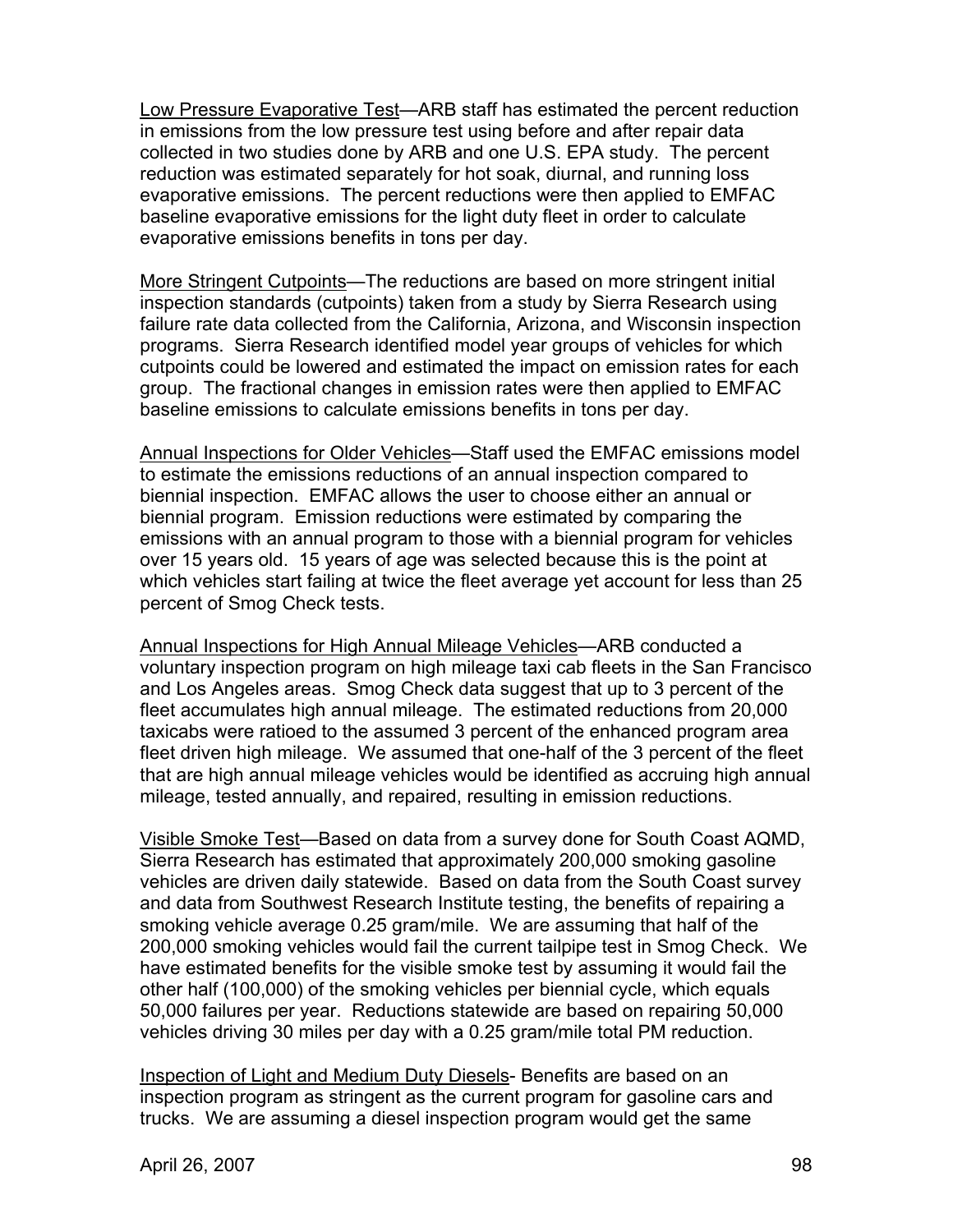percent reduction in emissions that the current enhanced Smog Check program is achieving.

Inspection of Motorcycles—Benefits are based on assuming a motorcycle inspection program would get half of the percent reduction in emissions that the current enhanced Smog Check program is achieving.

## **Timing**

Action: 2007-2008 Expected Implementation: By 2010

## **Staff Proposed SIP Commitment**

ARB staff proposes to work with BAR to begin to implement the measure in 2010. ARB and BAR staff will initiate an effort to develop program improvements to achieve the reductions shown for the South Coast and San Joaquin Valley nonattainment areas in 2014, 2020, and 2023. The measure as implemented may provide more or less than the amount shown.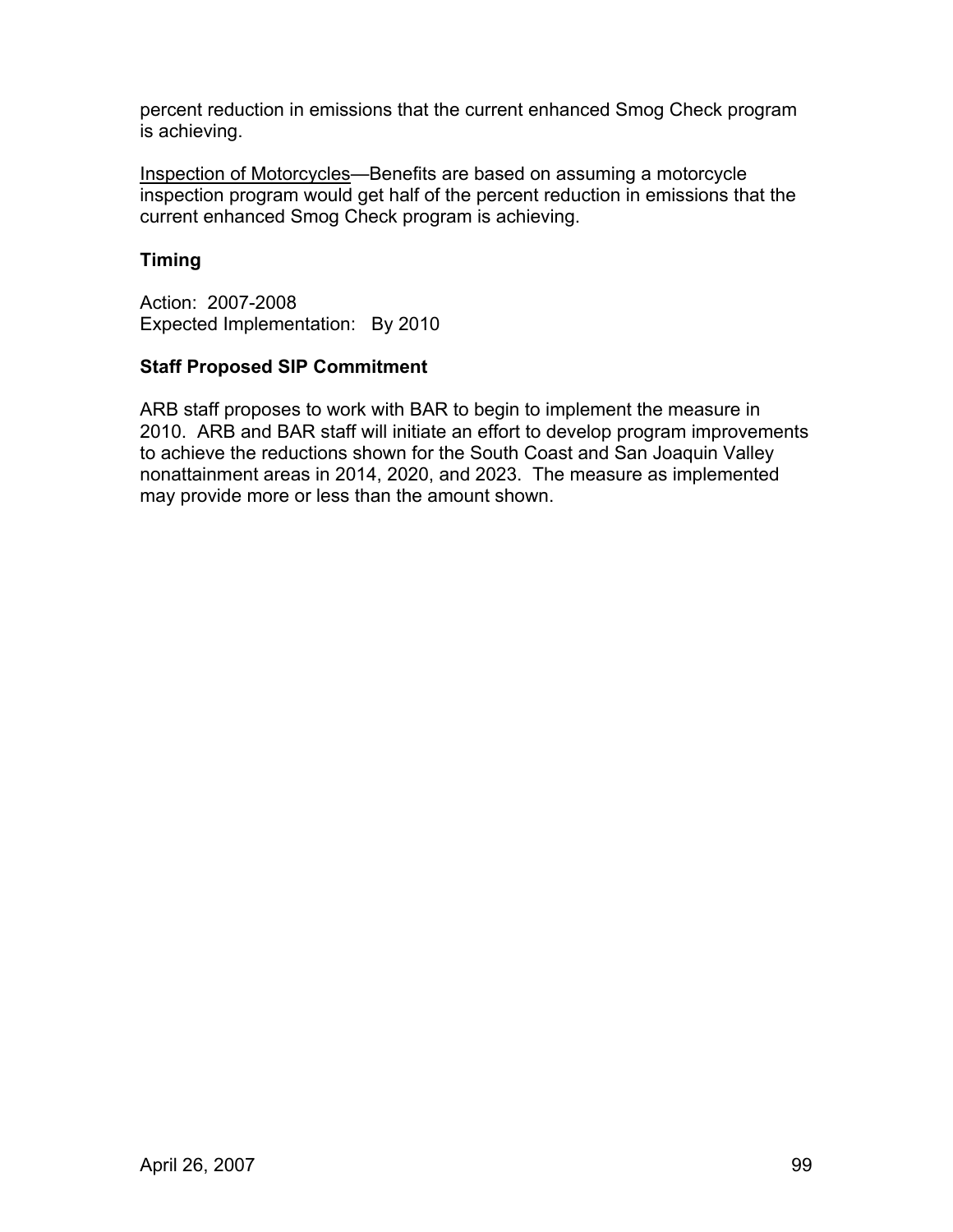## **Expanded Passenger Vehicle Retirement**

The bulk of emissions from passenger vehicles comes from older vehicles. The Smog Check program helps older California cars run cleaner. To meet clean air goals, however, we need to reduce emissions from these older vehicles even more. Owners of vehicles that fail Smog Check inspections are currently given the option of fixing their vehicles or receiving a monetary incentive for voluntarily retiring them. This measure would expand the Smog Check vehicle retirement program to vehicles that are off-cycle from their Smog Check inspections.

It is estimated that the vehicle retirement program could increase its scope from the current 18,000 vehicles per year statewide to approximately 50,000 per year in the South Coast and 10,000 per year in the San Joaquin Valley, which reflects retiring about half of one percent of vehicles subject to Smog Check in each region. The annual retirement of these vehicles in the South Coast and San Joaquin Valley would result in combined ROG and NOx emissions benefits of 2 percent of passenger vehicle emissions in 2014.

Funding for vehicle retirement at both State and local program levels comes from fees on newer cars exempt from Smog Check. Increasing the scope of the program post 2010 would require additional State or local funding.

|              | (tons per day)            | 2006 | 2014 | 2020 | 2023 |
|--------------|---------------------------|------|------|------|------|
| <b>ROG</b>   | <b>Baseline emissions</b> | 206  | 112  | 86   | 76   |
|              | Potential reductions      |      | 2.8  | 1.2  | 0.5  |
| <b>NOx</b>   | <b>Baseline emissions</b> | 204  | 101  | 65   | 53   |
|              | Potential reductions      |      | 2.4  | 1.3  | 0.2  |
| <b>PM2.5</b> | <b>Baseline emissions</b> | 9.4  | 7.7  | 8.6  | 9.0  |
|              | Potential reductions      |      | 0.05 | 0.06 | 0.06 |

### **Estimated Emission Reductions**

### **South Coast**

### **San Joaquin Valley**

|              | (tons per day)            | 2006 | 2014 | 2020 | 2023 |
|--------------|---------------------------|------|------|------|------|
| <b>ROG</b>   | <b>Baseline emissions</b> | 62   | 37   | 27   | 24   |
|              | Potential reductions      |      | 0.7  | 0.3  | 0.1  |
| <b>NOx</b>   | <b>Baseline emissions</b> | 58   | 31   | 19   | 16   |
|              | Potential reductions      |      | 0.5  | 0.3  | 0.04 |
| <b>PM2.5</b> | <b>Baseline emissions</b> | 21   | 1.8  | 2.0  | 2.2  |
|              | Potential reductions      |      | 0.01 | 0.01 | 0.01 |

Baseline emissions include emissions from light- and medium-duty passenger cars, trucks and sport utility vehicles. Baseline emissions reflect adjustments not included in the SIP Emission Inventory Projections on ARB's website. The adjustments include emission reductions from the Carl Moyer Program and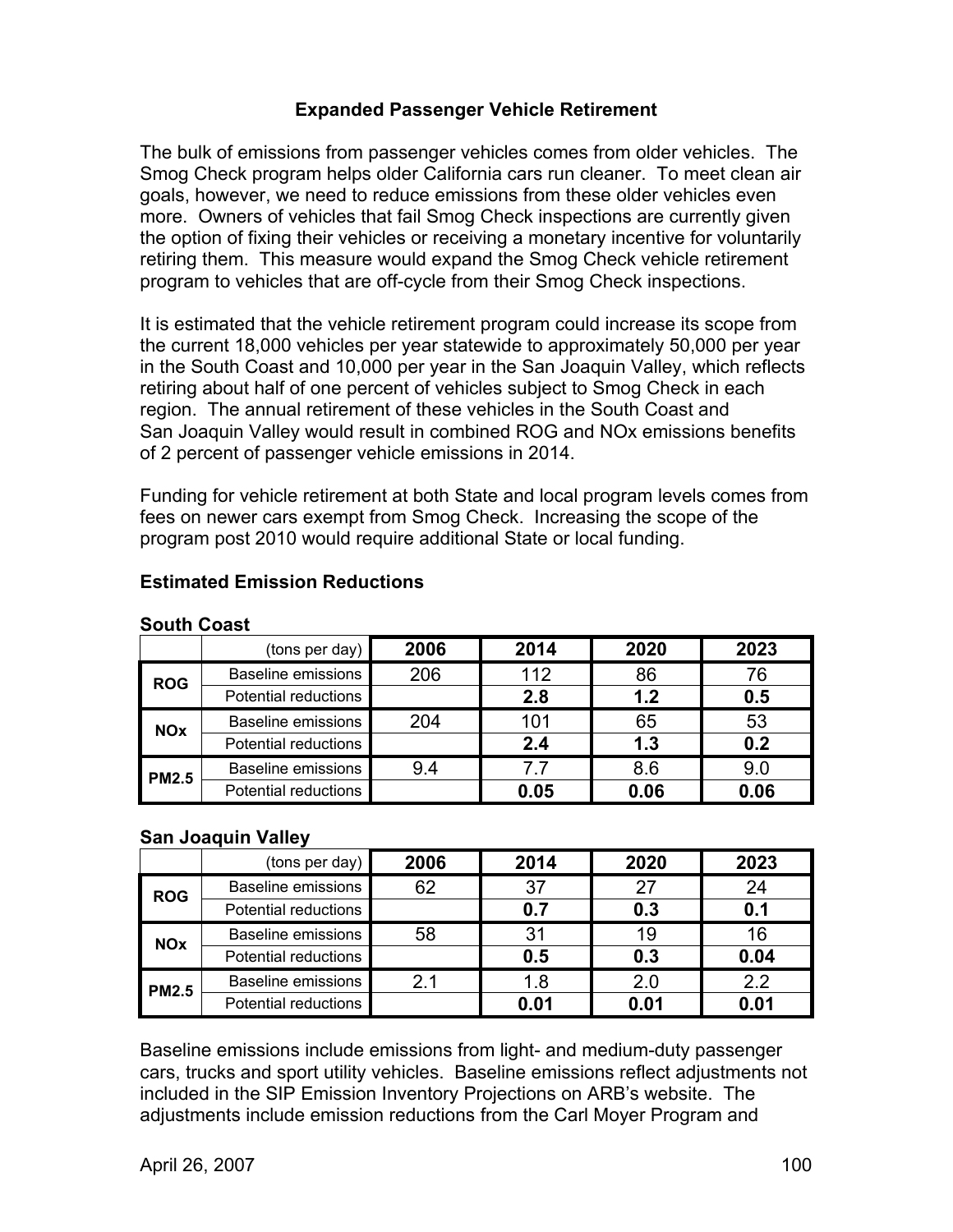criteria pollutant benefits from the greenhouse gas limits for motor vehicles adopted in 2004.

Emission reductions were estimated assuming a 3-year credit life and that, on average, 16-year-old vehicles will be replaced with 8-year-old vehicles. These assumptions are based on data collected in ARB's Voluntary Accelerated Light-Duty Vehicle Retirement Program.

## **Timing**

Action: 2008 - 2014 Expected Implementation: 2008 - 2014

## **Staff Proposed SIP Commitment**

ARB staff proposes to work with BAR to begin implementing the measure by 2008. ARB and BAR staff will initiate an effort to expand the existing program to achieve the reductions shown for the South Coast and San Joaquin Valley nonattainment areas in 2014, 2020, and 2023. The measure as implemented may provide more or less than the amount shown.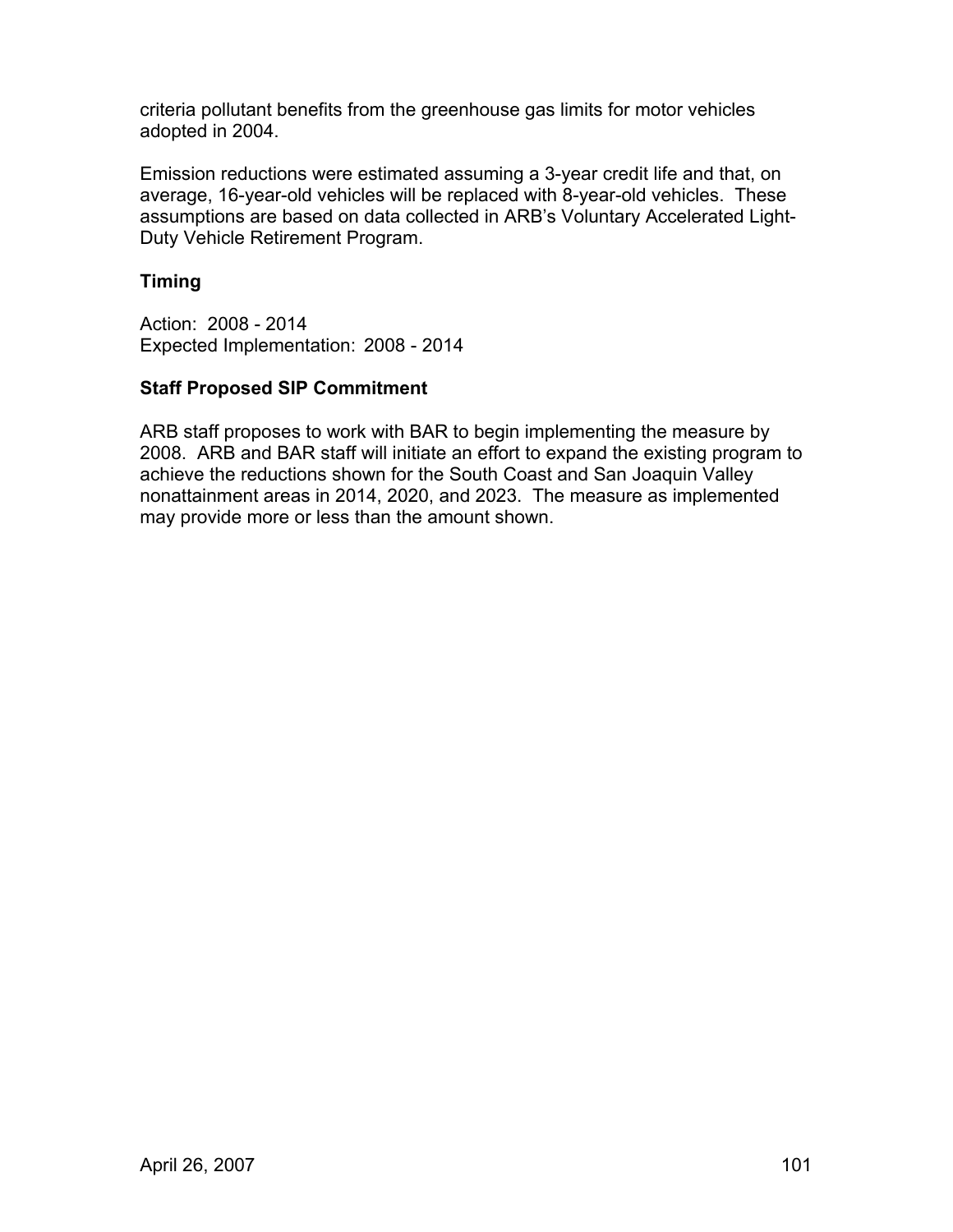### **Modifications to Reformulated Gasoline Program**

Gasoline fuel combustion is the major source of energy for passenger transportation. Since 1992, ARB has worked to ensure the use of cleaner burning gasoline to improve air quality throughout the state. One of the many components of the most recent gasoline reformulation program, CaRFG3, was the removal of the oxygenate MTBE due to concerns with groundwater contamination. However, the substitute oxygenate, ethanol, has resulted in greatly increased evaporative emissions due to fuel system permeation.

This proposed measure would make modifications to the CaRFG3 program to eliminate or offset all ethanol permeation effects. The effects on ROG emissions from all gasoline-fueled on-road vehicles have been estimated to be a 3 percent increase in the South Coast and a 6 percent increase in the San Joaquin Valley. The effects are greater in the San Joaquin Valley due to much higher overall temperatures that affect permeation.

ARB is scheduled to consider modifications to the CaRFG3 program in 2007.

#### **Estimated Emission Reductions**

| <b>South Coast</b> |  |
|--------------------|--|
|                    |  |

|            | (tons per day)         | 2006 | 2014 | 2020 | 2023 |
|------------|------------------------|------|------|------|------|
| <b>ROG</b> | Baseline emissions I   | 245  | 138  | 109  | -97  |
|            | Potential reductions I |      | 4.4  | 3.0  | 2.5  |

#### **San Joaquin Valley**

|            | (tons per day)         | 2006 | 2014 | 2020 | 2023     |
|------------|------------------------|------|------|------|----------|
| <b>ROG</b> | Baseline emissions I   |      | 48   | 36   | 34       |
|            | Potential reductions I |      | 2.9  | 1.6  | -2<br>4. |

Baseline emissions are the emissions from all gasoline-fueled on-road vehicles. The estimated reductions are equal to the incremental ROG emissions resulting from ethanol permeation which will be offset by this measure.

### **Timing**

Action: 2007 Expected Implementation: Phase in starting 2010

### **Staff Proposed SIP Commitment**

ARB staff proposes to commit to bring this measure to the Board by 2007. ARB staff will initiate a rule development process designed to achieve the reductions shown for the South Coast and San Joaquin Valley nonattainment areas in 2014,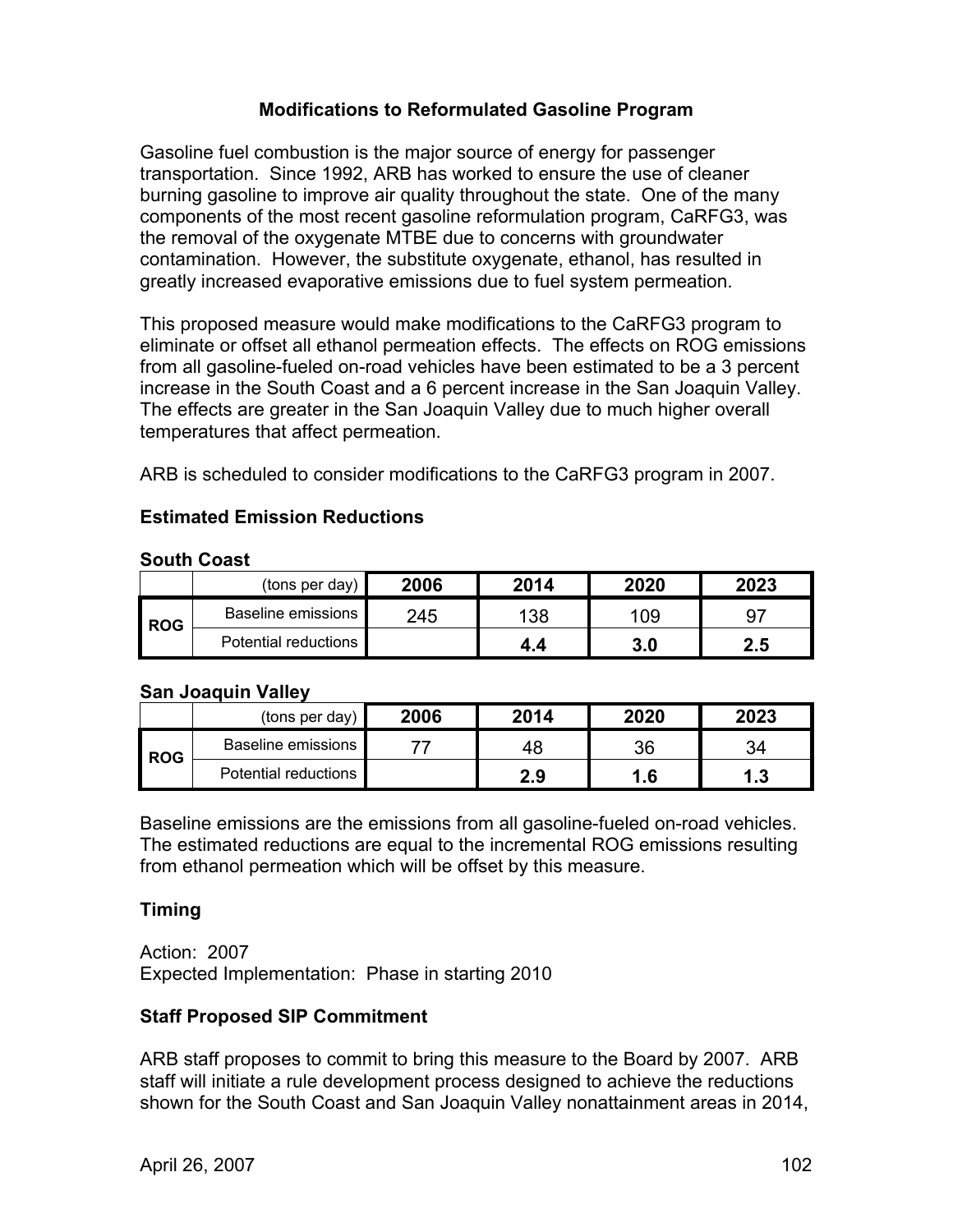2020, and 2023. The measure as proposed by staff to the Board or adopted by the Board may provide more or less than the amount shown.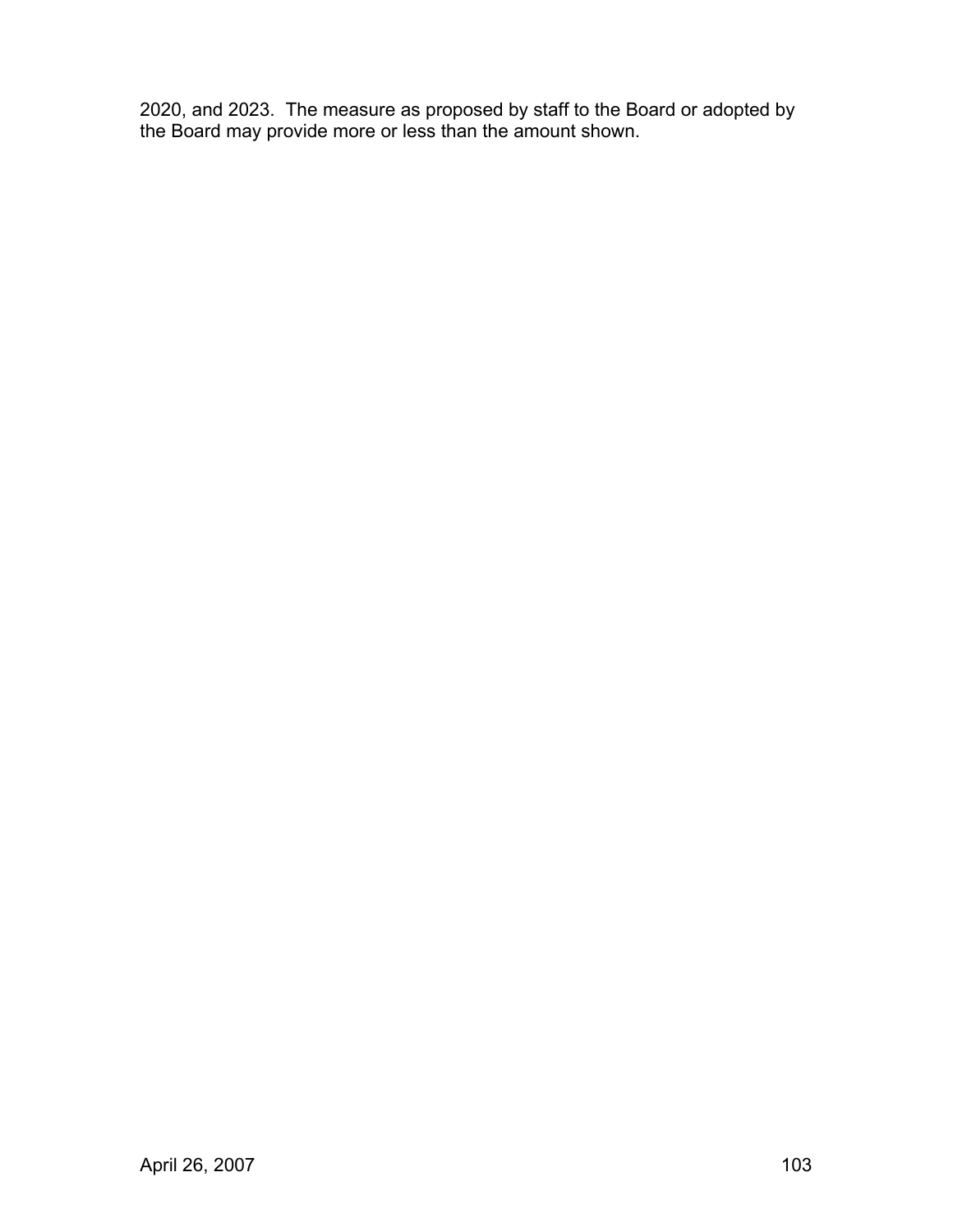## **Cleaner In-Use Heavy-Duty Trucks**

Federal and State engine standards will ensure that by 2010 all new diesel heavy-duty trucks are 90 percent cleaner than new 2006 trucks. This tremendous progress is on top of a 65 percent reduction in NOx and an 85 percent reduction in particulate matter since 1990. Since trucks last a long time, we must bring newer trucks into the fleet at a faster pace, clean up older dirtier trucks, and keep the clean trucks clean longer to help meet air quality goals.

Between now and 2014 existing programs reduce heavy duty truck emissions by 50 percent. This proposed measure would reduce 2014 emissions another 30 percent. The measure would accomplish these new reductions through a program to reduce emissions from the legacy fleet involving accelerating the turnover to new truck engines and retrofitting the remaining trucks with emission reduction devices, and through an excess emissions program.

#### Legacy Fleet Emission Reduction Program

Newer heavy-duty trucks are typically used in long-haul service. After seven or eight years, they are often sold and their service is typically shifted to shorterhaul work. These trucks may remain in service within a given region for another twenty years or more.

An in-use truck program would focus on overcoming the slower rate of heavyduty truck turnover to cleaner engines and retrofitting the remaining trucks with emission control devices such as particulate matter filters. The most comprehensive way to accomplish this would be through an "in-use" fleet rule that would require truck owners to meet specified emission levels. The proposed measure would address fleets operating in California regardless whether they are registered out of state. The emission reduction impact of the proposed in-use fleet program would be equivalent to replacing by 2014 approximately 30 percent of the oldest trucks with 2010 models year or newer trucks. The proposed measure would generate additional emission reductions beyond 2014, achieving reductions needed to meet the ozone air quality standard.

ARB staff has recently begun informational workshops on a heavy-duty truck inuse fleet rule, and has started to identify and explore the many emissions inventory, technology, financial, and logistical issues involved in crafting the most effective rule possible. ARB staff will be studying and requesting feedback from stakeholders on many issues, including: the characteristics of trucks registered outside of California; cost implications, especially to truck owner-operators, and ways to avoid any competitive disadvantage for various categories of truck owners; and the most efficient use of limited public incentive funds to achieve maximum emission benefits and lessen financial burden on truck owners.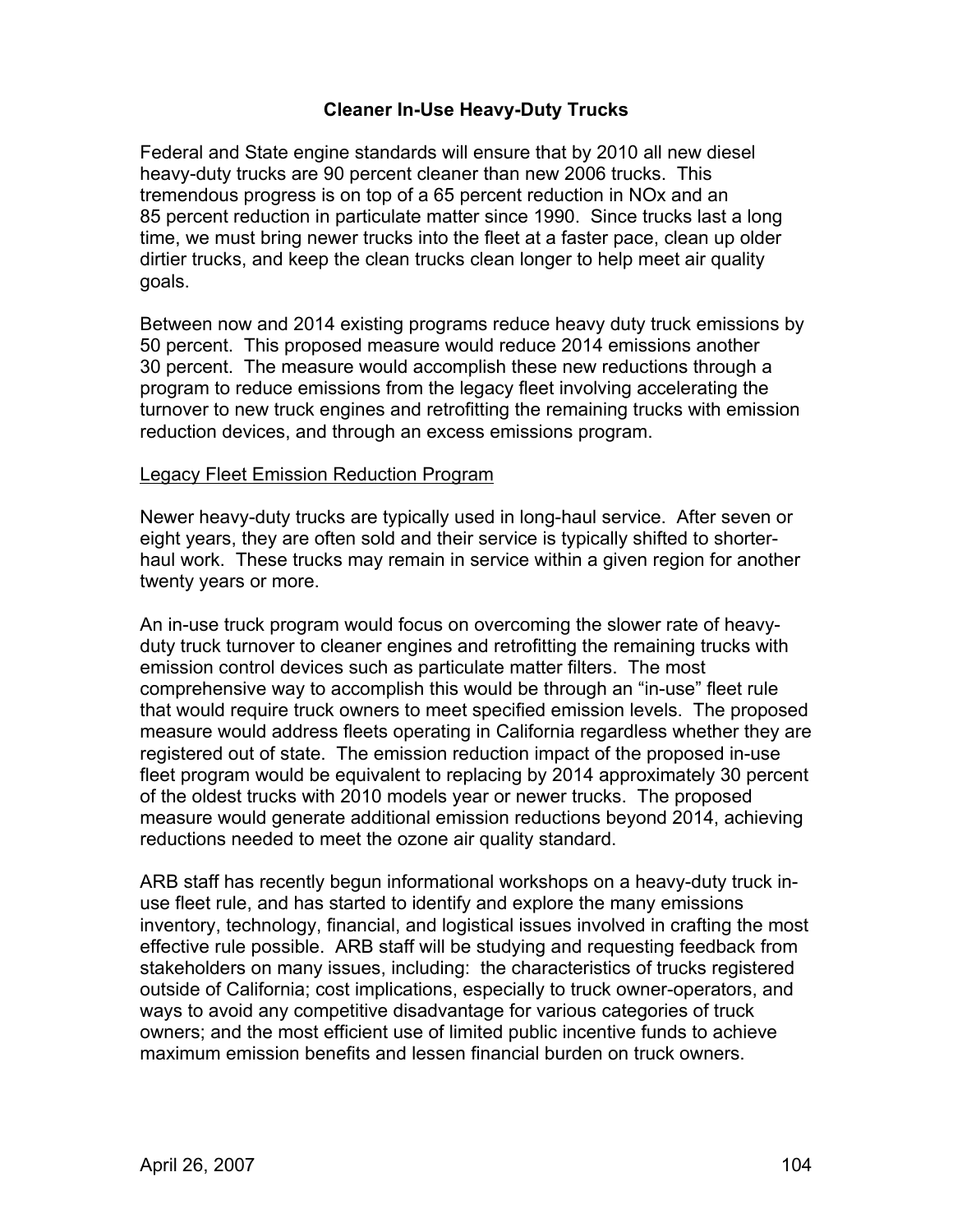## Excess Emissions Program

An estimate of deterioration of emission controls has historically been built into ARB's projections of future emissions. As new engine technologies are introduced over the next few years, we need to ensure that the complex engine electronics and control devices used to make trucks so much cleaner are not more prone to failure, tampering or malmaintenance, and that deterioration does not reduce the benefits of the new standards. As the 2010 new engine standards are implemented, we will evaluate the in-use emissions and develop approaches to reduce excess emissions from trucks.

Under an existing program, heavy-duty trucks are inspected at random roadside locations for excessive smoke, and are inspected for tampered emission control systems. Owners of vehicles that do not pass these inspections are issued citations that require prompt repairs and carry civil penalties. This measure could include an expansion of this program.

While the design and evaluation of the specific program features has yet to be determined, ARB staff estimates that this concept has the potential to reduce NOx deterioration emissions by approximately 50 percent.

|              | (tons per day)            | 2006 | 2014 | 2020 | 2023 |
|--------------|---------------------------|------|------|------|------|
| <b>ROG</b>   | <b>Baseline emissions</b> | 16   | 10   |      |      |
|              | Potential reductions      |      | 5.1  | 2.6  | 1.7  |
| <b>NOx</b>   | <b>Baseline emissions</b> | 238  | 131  | 79   | 65   |
|              | Potential reductions      |      | 47.3 | 26.9 | 18.3 |
| <b>PM2.5</b> | <b>Baseline emissions</b> | 10.2 | 5.3  | 3.3  | 2.8  |
|              | Potential reductions      |      | 3.0  | 1.5  | 1.0  |

### **Estimated Emission Reductions**

#### **San Joaquin Valley**

**South Coast** 

|              | (tons per day) $ $        | 2006 | 2014 | 2020 | 2023 |
|--------------|---------------------------|------|------|------|------|
| <b>ROG</b>   | <b>Baseline emissions</b> | 20   | 13   |      |      |
|              | Potential reductions      |      | 6.4  | 3.3  | 2.3  |
| <b>NOx</b>   | <b>Baseline emissions</b> | 277  | 150  | 88   | 72   |
|              | Potential reductions      |      | 61.4 | 30.2 | 21.2 |
| <b>PM2.5</b> | <b>Baseline emissions</b> | 11.4 | 5.5  | 3.2  | 2.6  |
|              | Potential reductions      |      | 3.6  | 1.6  | 1.2  |

Baseline emissions represent emissions from diesel-fueled medium- and heavy heavy-duty trucks. (Note: Baseline emissions reflect adjustments not included in the SIP Emission Inventory Projections on ARB's website. The adjustments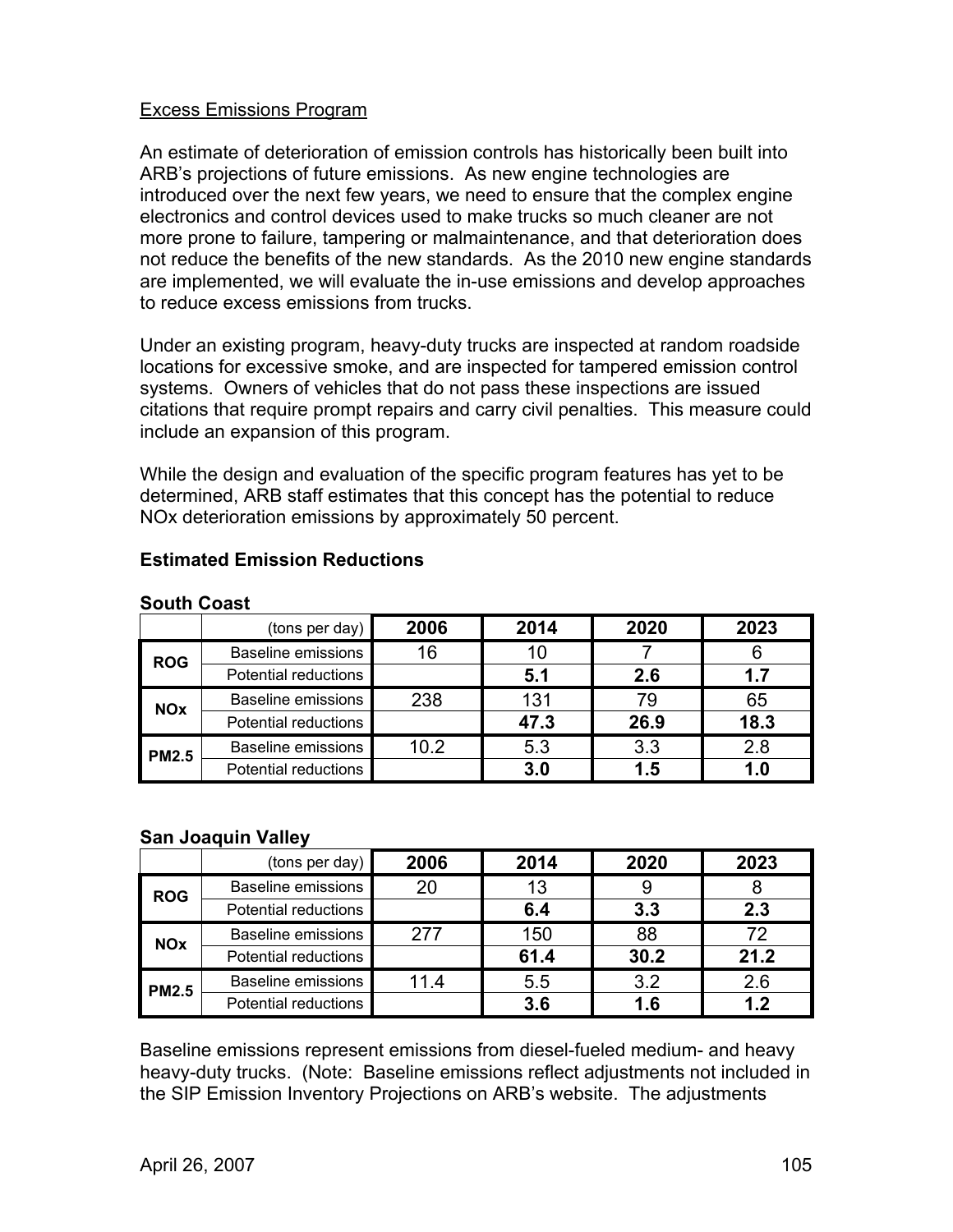include sleeper truck idling restrictions, diesel engine software upgrade, and emission reductions from the Carl Moyer Program.)

## **Timing**

Action: 2008 Expected Implementation: 2010-2015

## **Staff Proposed SIP Commitment**

ARB staff proposes to commit to bring this measure to the Board by 2008. ARB staff will initiate a rule development process designed to achieve the reductions shown for the South Coast and San Joaquin Valley nonattainment areas in 2014, 2020, and 2023. The measure as proposed by staff to the Board or adopted by the Board may provide more or less than the amount shown.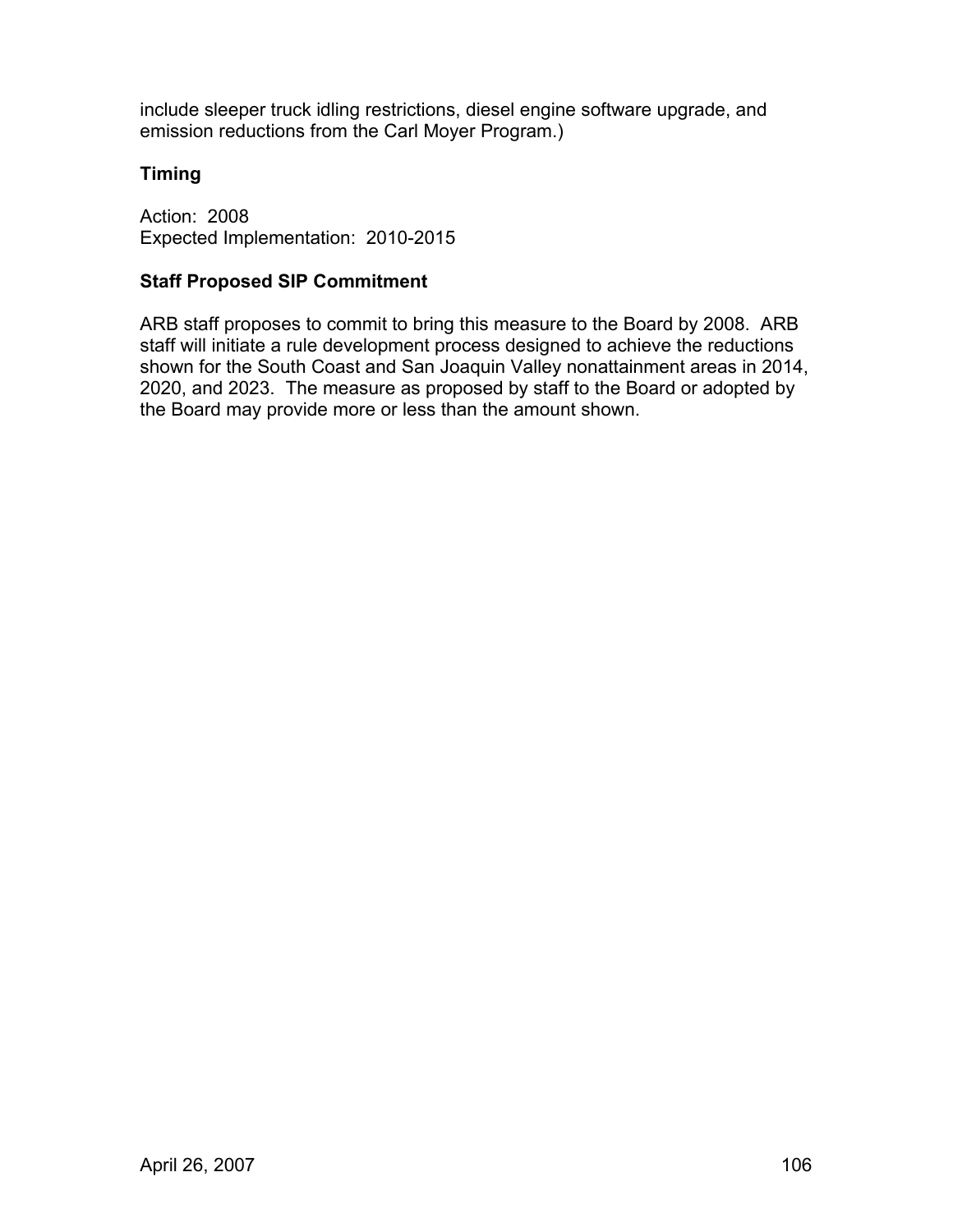## **Ships**

## **Auxiliary Engine Cold Ironing and Other Clean Technology Cleaner Main Engines and Fuel**

Ships bring the majority of internationally traded goods to California. Due to the international nature of goods movement, marine vessels are subject to international and national standards set by the International Maritime Organization and U.S. EPA. However, ships are historically a largely unregulated sector. In 2006, ship emissions ranked as the largest contributor to SOx emissions, fifth largest contributor to NOx emissions, and seventh largest contributor to directly emitted PM2.5 in the South Coast. With the predicted growth in goods movement through California by 2020 (especially through the Ports of Los Angeles and Long Beach), emissions from ships are expected to increase significantly.

In April 2006, ARB adopted the Emission Reduction Plan for Ports and Goods Movement in California, which calls for aggressive measures for ships and other port-related sources. The proposed emission reduction targets in these measures are the same goals set in that plan. Even before the adoption of the plan, work had begun to help meet its goals. In December 2005, ARB approved an Auxiliary Engine Fuel Rule that will phase in cleaner low-sulfur fuel from 2007 to 2010. This rule will reduce SOx emissions from auxiliary engines by 96 percent, PM emissions by 83 percent, and NOx emissions by 6 percent beginning in 2010.

The proposed measures outlined below will continue to work toward the goals outlined in the goods movement plan to considerably reduce ship emissions. Marine fuel standards, cold ironing (port electrification), vessel speed reduction, and retrofitted diesel engines will ensure cleaner air around ports and reduced regional emissions. These measures are split by the type of engine used on a ship. Typically, ships use auxiliary engines while they are docked at the port or to run lights and other amenities while they are transiting. Main engines and boilers are used when ships are maneuvering within port waters or transiting throughout open waters.

## **Auxiliary Engine Measures**

In addition to the Auxiliary Engine Fuel Rule, a new proposed measure for reducing auxiliary engine emissions is at-dock modifications including cold ironing and other advanced pollution reduction systems such as the "hood". Cold ironing allows ships to turn off their auxiliary engines and instead plug into an electrical system for power when they are docked at the port. This is extremely beneficial to surrounding communities as it reduces exposure to multiple pollutants. The "hood" is a device that fits onto a ship's exhaust stack and cleans the emissions. This measure would phase in the number of ships that will be capable of using cold ironing and technologies such as the "hood". A combination of cold ironing and other at-dock technologies would reduce SOx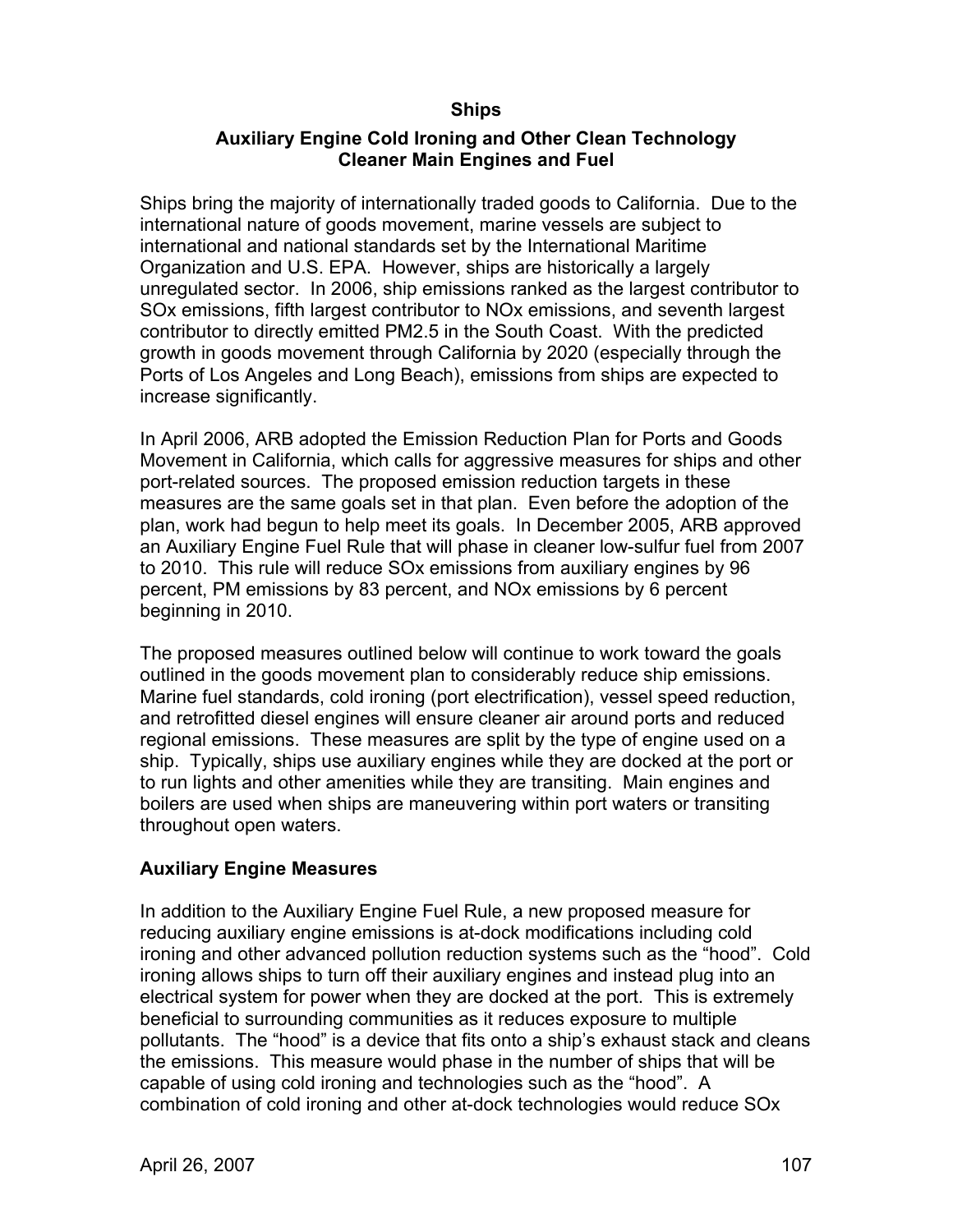emissions by 54 percent in 2014 and 72 percent in 2023 and both NOx and PM emissions by 65 percent in 2014 and 82 percent in 2023.

## **Main Engine and Boilers**

A Main Engine Fuel Rule, patterned after the Auxiliary Engine Fuel Rule, would help reduce emissions by introducing a cleaner, low-sulfur fuel beginning no later than 2010. This proposed rule would apply to ships using their main engine while maneuvering and transiting near the California coast and would reduce SOx emissions by 96 percent, PM emissions by 83 percent, and NOx emissions by 6 percent no later than 2010.

A highly effective measure to reduce main engine emissions would be to increase the use of cleaner new engines or retrofitted engines. The measure could be implemented via regulation, incentives, voluntary agreements, or a combination of these approaches. By 2014, ships visiting California ports would have either new engines or a mix of retrofit technology (e.g., technology similar to a catalytic converter on a passenger car) that would achieve an overall reduction of NOx and PM of 30 percent. In 2023, ships visiting California would be equipped with an even cleaner technology mix, resulting in a 70 percent reduction of NOx, 50 percent reduction of PM, and 40 percent reduction of SOx.

Vessel Speed Reduction (VSR) is an additional measure that would reduce main engine ship emissions. Presently, ships entering the Ports of Los Angeles and Long Beach have voluntarily agreed to reduce their speed to 12 knots within 24 nautical miles of the ports. It is estimated that there is a 48 percent compliance rate associated with this voluntary measure. In order to further reduce main engine emissions, ARB would require ships to reduce their speeds to 12 knots within 40 nautical miles of the Ports of Los Angeles and Long Beach. The efficacy of the VSR program in reducing emissions changes over time as the vessel speeds are a function of the vessel type. It is estimated that ships will get larger and, therefore, their speeds will change. VSR is 30-35 percent effective in reducing SOx emissions, 40-50 percent effective in reducing PM2.5 emissions, and 35-50 percent effective in reducing NOx emissions over time.

### **Estimated Emission Reductions**

(tons per day ship emissions 0-100 nautical miles from the California coast)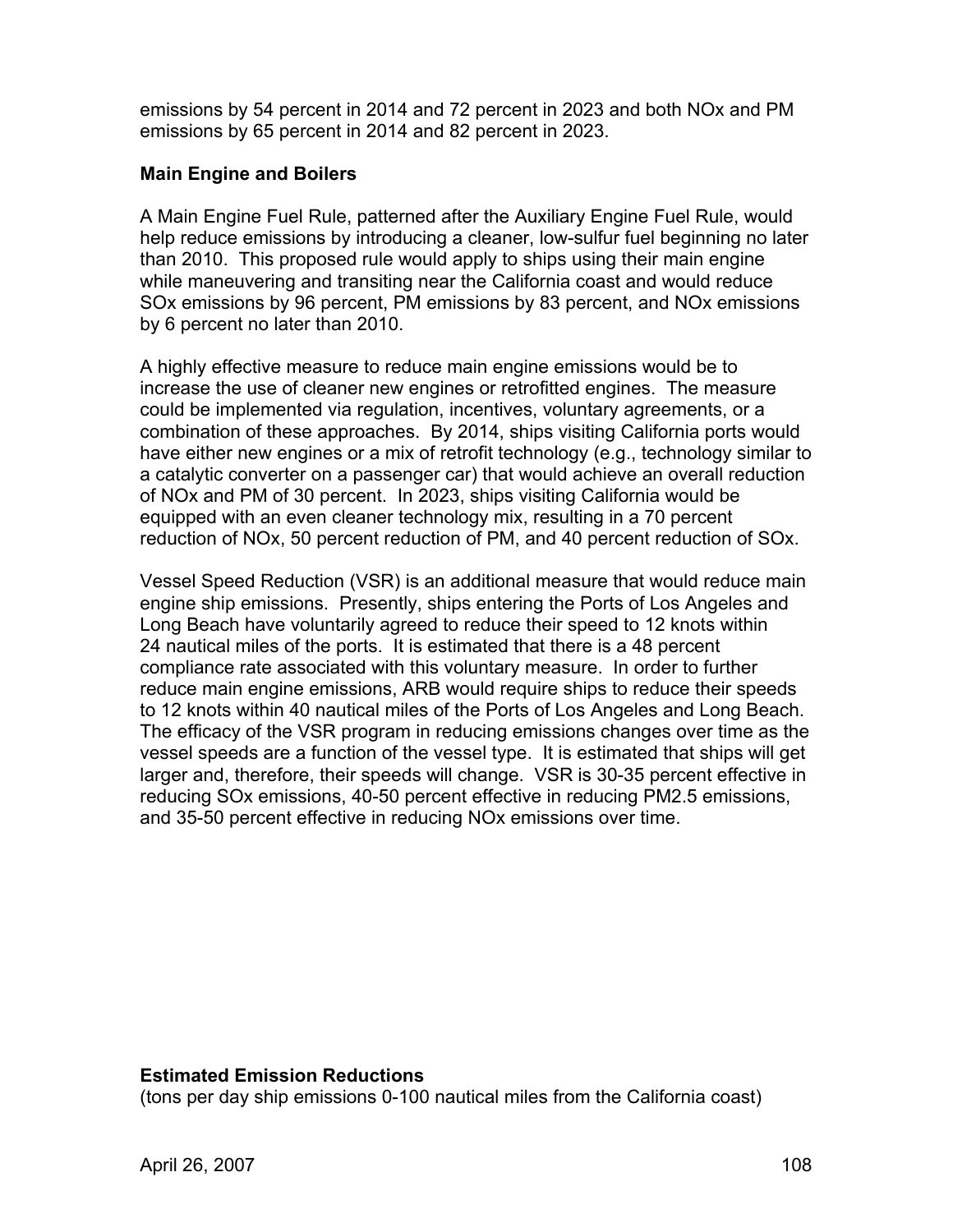|              | (tons per day) $ $        | 2006 | 2014 | 2020 | 2023 |
|--------------|---------------------------|------|------|------|------|
| SOx          | Baseline emissions        | 17.2 | 1.1  | 1.5  | 1.8  |
|              | Potential reductions      | 0.0  | 0.4  | 0.7  | 0.7  |
| <b>NOx</b>   | Baseline emissions        | 26.6 | 37.2 | 48.7 | 56.3 |
|              | Potential reductions      | 0.0  | 18.5 | 28.3 | 30.8 |
| <b>PM2.5</b> | <b>Baseline emissions</b> | 2.2  | 0.6  | 0.8  | 0.9  |
|              | Potential reductions      | 0.0  | 0.3  | 0.4  | 0.5  |

### **South Coast (Auxiliary Engines)\***

**\*** ARB 2005 Auxiliary Engine Fuel Rule emission reductions are accounted for in the baseline.

#### **South Coast (Main Engines and Boilers)**

|              | (hons per day)            | 2006 | 2014 | 2020 | 2023 |
|--------------|---------------------------|------|------|------|------|
| <b>SOx</b>   | Baseline emissions        | 14.7 | 20.7 | 26.3 | 29.7 |
|              | Potential reductions      | 0.0  | 19.7 | 25.4 | 28.8 |
| <b>NOx</b>   | <b>Baseline emissions</b> | 24.4 | 33.4 | 41.4 | 46.3 |
|              | Potential reductions      | 0.0  | 20.0 | 32.3 | 39.9 |
| <b>PM2.5</b> | <b>Baseline emissions</b> | 1.8  | 2.6  | 3.3  | 3.7  |
|              | Potential reductions      | 0.0  | 2.4  | 3.1  | 3.6  |

Since the control measures apply to the same source, the control percentages were applied sequentially to calculate total reductions.

#### **Timing**

*Main Engine Fuel ATCM*  Action: 2007 Expected Implementation: 2007-2010.

*Cold Ironing*  Action: 2007-2008 Expected Implementation: Starting in 2010 – 10 percent by 2010, 60 percent by 2014, and 80 percent by 2020.

*Cleaner Engines (New and Retrofits)*  Action: 2009 Expected Implementation: Phase-in starting in 2010.

*Vessel Speed Reduction*  Action: 2007 Expected Implementation: 2008. **Staff Proposed SIP Commitment** 

ARB staff proposes to commit to bring this measure to the Board beginning 2007. ARB staff will initiate a rule development process designed to achieve the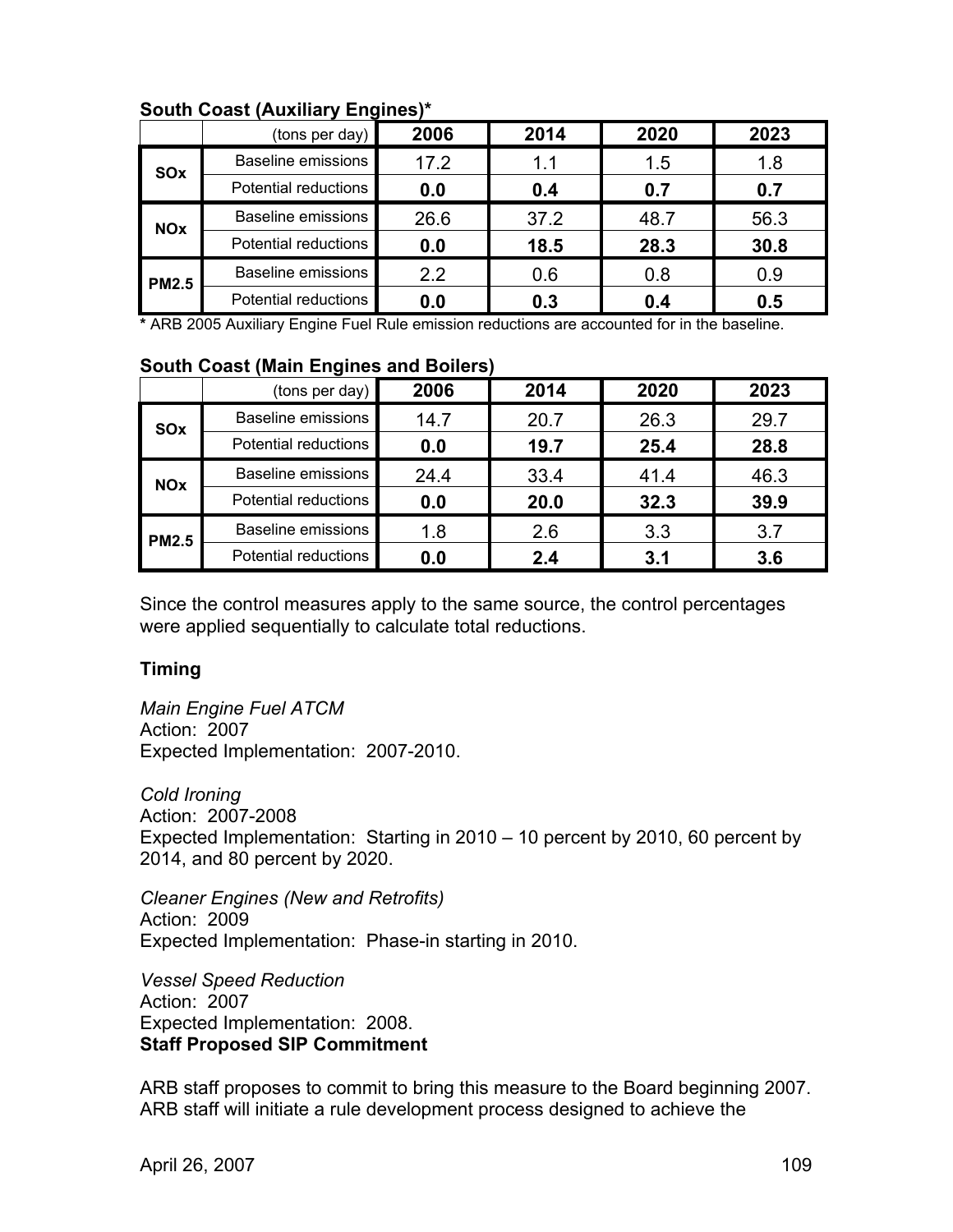reductions shown for the South Coast and San Joaquin Valley nonattainment areas in 2014, 2020, and 2023. The measure as proposed by staff to the Board or adopted by the Board may provide more or less than the amount shown.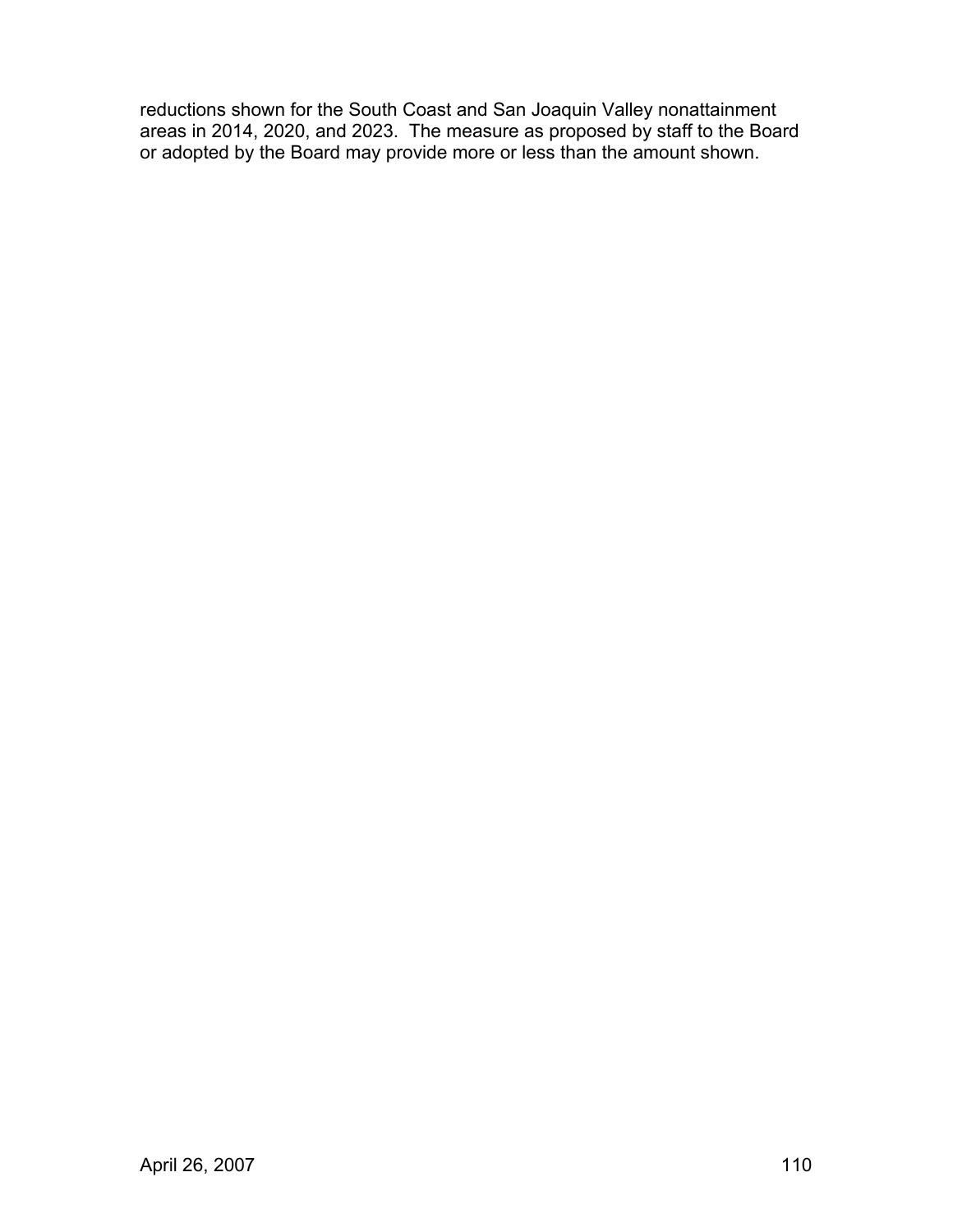### **Port Truck Modernization**

Trucks serving California ports are a vital part of the goods movement system. Trucks transfer incoming cargo containers from the ports to intermodal distribution centers for transport via long-haul rail or truck to their ultimate destination in California or throughout the U.S. Trucks also carry agricultural products from the Central Valley and other farming regions, and exports, to the ports for shipment overseas. Port-related truck activity is growing. The number of containers carried by truck to and from the Ports of Los Angeles and Long Beach, for example, is expected to grow by a factor of 2.5 within twenty years. Because trucks in port service tend to be older and dirtier than the truck fleet as a whole, it is important that the impact of these vehicles be mitigated more quickly to address community health issues and to meet air quality goals.

This proposed measure would reduce NOx and diesel PM2.5 emissions from the existing port truck fleet, as well as additional trucks entering port service. The basis for this strategy closely follows the goals outlined in the Emission Reduction Plan for Ports and Goods Movement in California (April 2006). Rulemaking is currently in progress for the port truck modernization rule, which would take place in two phases. The Ports of Los Angeles and Long Beach are also developing approaches to reduce port truck emissions on a parallel track. A mix of regulatory and other actions may be used to achieve the emission reduction target.

With the current ARB concept, trucks in regular port service that are model year 1993 and older would be replaced with 1998 and newer trucks by 2011. In addition, all trucks in regular port service would be retrofitted with verified devices that reduce diesel PM by 85 percent or more. Retrofits that also provide NOx reductions would be used to the greatest extent feasible. The second phase would require pre-2003 trucks in regular port service to meet or exceed 2010 federal engine standards by the end of 2017, and pre-2007 trucks in regular port service to meet or exceed 2010 federal engine standards by the end of 2019. Additionally, the proposal would require trucks entering port service for the first time between 2008 and 2011 to meet or exceed 2003 federal engine standards and be equipped with diesel particulate filters. Trucks entering port service between 2012 and 2014 would need to meet or exceed 2007 federal engine standards, and trucks entering port service in 2015 and later would need to meet or exceed 2010 federal engine standards.

This proposed measure would reduce port truck NOx emissions in the South Coast Air Basin by about 10 percent in 2014 and 50 percent in 2023. Also, diesel PM emissions from port trucks in the South Coast Air Basin would be reduced by more than 50 percent in 2014.

The reductions from this measure would complement the reductions achieved by the proposed cleaner in-use heavy-duty truck measure. The regulation currently being developed for port trucks would apply only to those heavy heavy-duty trucks in primary port service. The private fleet rule currently under development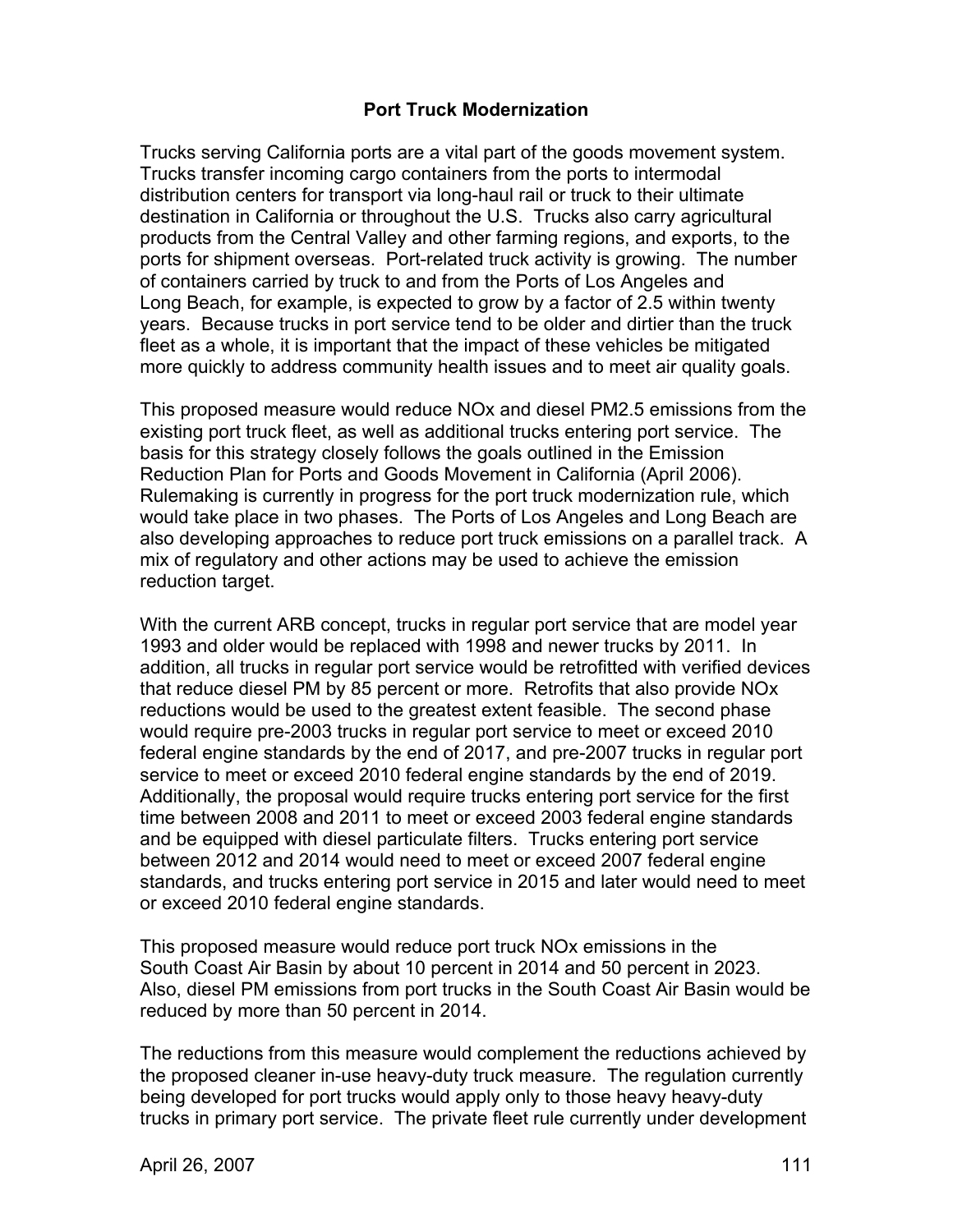would provide the reductions cited for the in-use heavy-duty truck measure by including trucks not in port service as well as trucks in the medium heavy-duty category.

### **Estimated Emission Reductions**

|              | (tons per day)            | 2006 | 2014 | 2020 | 2023 |
|--------------|---------------------------|------|------|------|------|
| <b>NOx</b>   | <b>Baseline emissions</b> | 22   | 18   | 15   | 15   |
|              | Potential reductions      |      |      |      |      |
| <b>PM2.5</b> | Baseline emissions        | 1.0  | 0.8  | 0.6  | 0.6  |
|              | Potential reductions      |      | 0.5  | 0.3  | 0.3  |

#### **South Coast**

Baseline emissions are for port trucks, based on inventories developed for the Emission Reduction Plan for Ports and Goods Movement. Emission reduction estimates are based on the assumption that port trucks are older, on average, than the fleet as a whole (age distribution was based on a 2002 study by Starcrest International). The number of trucks in regular port service is projected to grow from approximately 12,000 in 2005 to 15,000 in 2010, 18,000 in 2015 and 21,000 in 2020. Staff assumed that port trucks make trips of lower average speed (35 mph), owing to short hauls to distribution centers and congested conditions near the ports.

Port truck emissions are small for the San Joaquin Valley so reductions for this measure are not significant. Goods movement-related emissions from trucks in the San Joaquin Valley are generated primarily by line-haul trucks and not port trucks. Line-haul truck emissions are significantly reduced in the proposed cleaner in-use heavy-duty truck measure.

## **Timing**

Action: 2007-2008 Expected Implementation: 2008-2020

## **Staff Proposed SIP Commitment**

ARB staff proposes to commit to bring this measure to the Board by 2008. ARB staff will initiate a rule development process designed to achieve the reductions shown for the South Coast nonattainment area in 2014, 2020, and 2023. The measure as proposed by staff to the Board or adopted by the Board may provide more or less than the amount shown.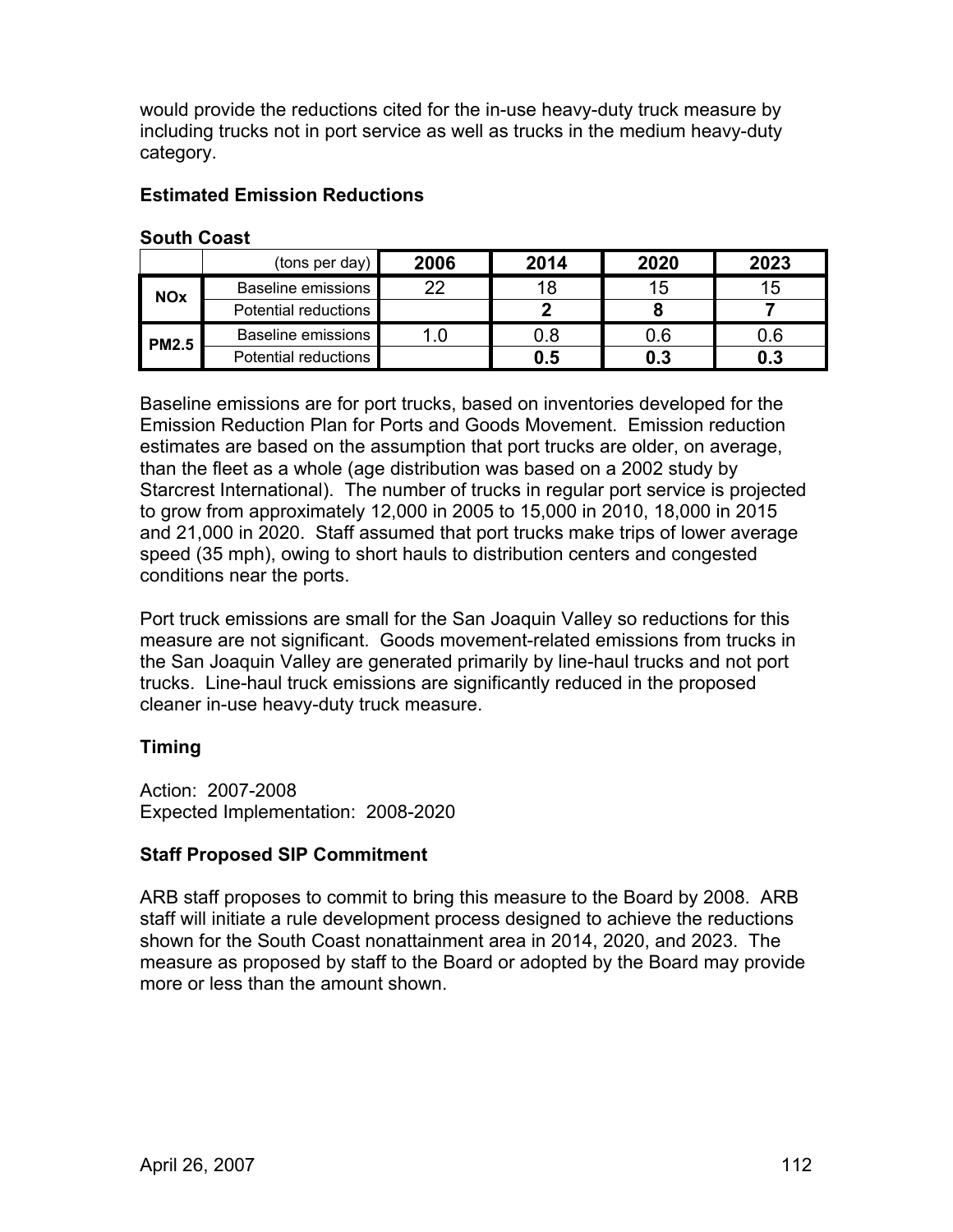## **Accelerated Introduction of Cleaner Line-Haul Locomotives**

Line-haul locomotives used to pull rail cars long distances account for about 95 percent of total train emissions. U.S. EPA proposed new Tier 4 standards to reduce NOx and PM emissions by 90 percent. These emission standards would build on existing federal requirements for using low sulfur diesel fuel. They include new engine standards and rebuild standards, and require aftertreatment technology. Since the useful life of a locomotive can exceed 30 years, the accelerated use of Tier 4 or equivalent technology is necessary to provide diesel PM and NOx reductions needed to meet attainment deadlines. ARB is pushing U.S. EPA to accelerate introduction of Tier 4 standards on an earlier timeframe, beginning in 2012.

The proposed measure calls for replacing existing locomotive engines with Tier 4 engines beginning in 2012 and conducting concurrent rebuilds of older engines to Tier 2.5 standards. This can only occur once U.S. EPA accelerates implementation of the Tier 4 engine standards for locomotives. It is estimated that by 2023, this measure would reduce NOx by 70 percent and direct PM2.5 by about 75 percent.

## **Estimated Emission Reductions**

|            | (tons per day)            | 2006 | 2014 | 2020 | 2023 |
|------------|---------------------------|------|------|------|------|
| <b>ROG</b> | <b>Baseline emissions</b> | 2.3  | 2.3  | 2.4  | 2.5  |
|            | Potential reductions      |      | 0.7  | 1.8  | 1.9  |
| <b>NOx</b> | Baseline emissions        | 26.7 | 18.3 | 21.0 | 22.6 |
|            | Potential reductions      |      | 4.3  | 13.4 | 15.6 |
| <b>PM</b>  | <b>Baseline emissions</b> | 0.78 | 0.71 | 0.75 | 0.77 |
|            | Potential reductions      |      | 0.20 | 0.56 | 0.59 |

### **South Coast**

### **San Joaquin Valley**

|            | (tons per day) $ $        | 2006 | 2014 | 2020 | 2023 |
|------------|---------------------------|------|------|------|------|
| <b>ROG</b> | <b>Baseline emissions</b> | 1.6  | 1.5  | 1.6  | 1.6  |
|            | Potential reductions      |      | 0.5  | 1.2  | 1.3  |
| <b>NOx</b> | <b>Baseline emissions</b> | 21.5 | 19.9 | 20.6 | 21.1 |
|            | Potential reductions      |      | 7.2  | 15.6 | 16.4 |
| <b>PM</b>  | <b>Baseline emissions</b> | 0.58 | 0.53 | 0.53 | 0.54 |
|            | Potential reductions      |      | 0.18 | 0.42 | 0.46 |

Baseline emissions represent line-haul and switcher locomotives.

Emission reduction estimates are based on, beginning in 2012, 10 percent of the existing engines being replaced by Tier 4 engines and 5 percent upgraded to Tier 2.5 standards until 100 percent of the statewide fleet has been upgraded.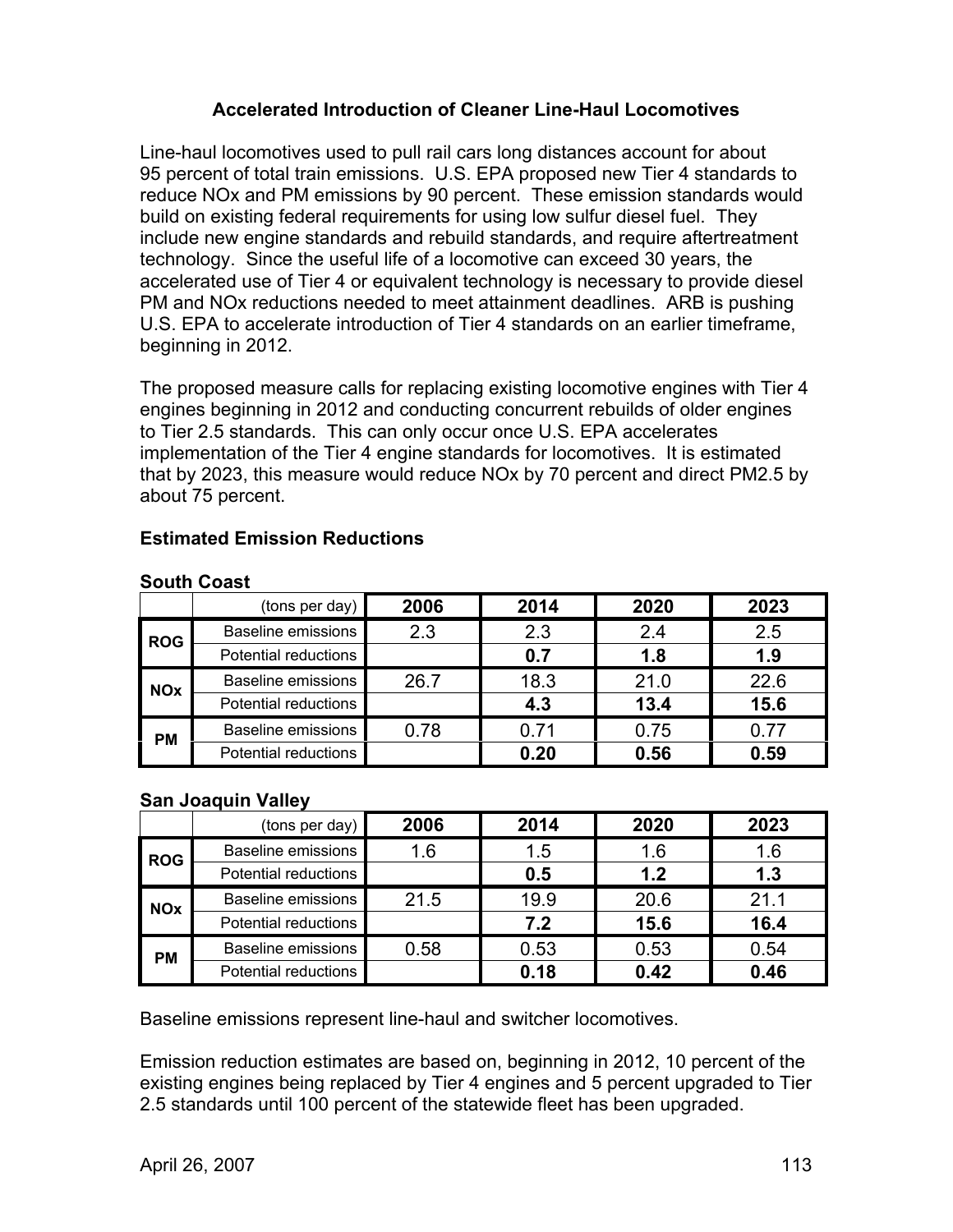## **Timing**

Action: U.S. EPA adopts Tier 4 standards in 2007. Voluntary agreement to accelerate implementation – 2008.

Expected Implementation: Introduction of 10 percent Tier 4 and upgrades to Tier 2.5 at 5 percent are expected to begin 2012.

## **Staff Proposed SIP Commitment**

ARB staff will continue to encourage U.S. EPA to accelerate implementation of the Tier 4 engine standards. Once the new standards are in place, ARB staff commits to work with the railroads to bring the cleanest locomotives in to California service.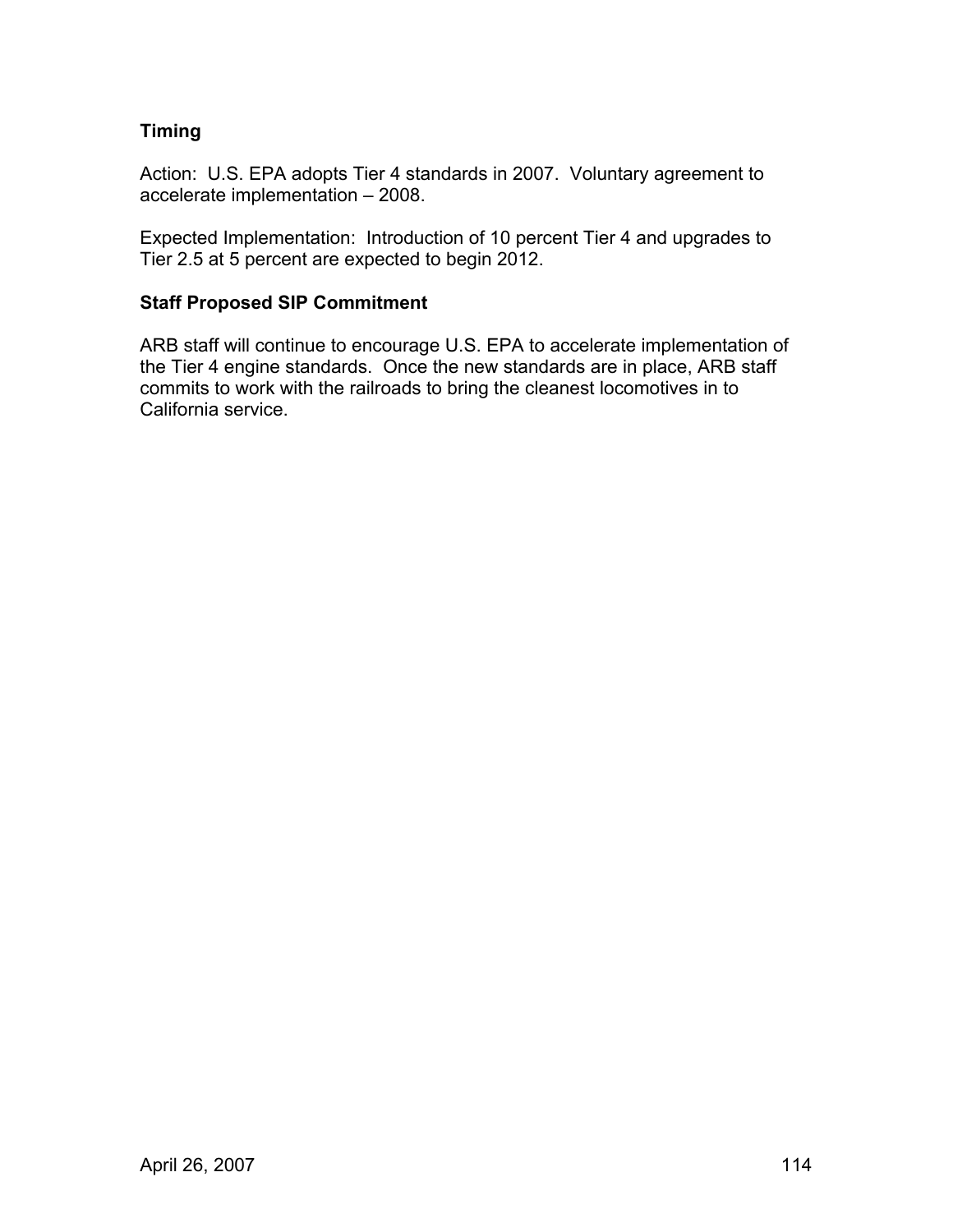## **Clean Up Existing Commercial Harbor Craft**

Commercial harbor craft are marine vessels that operate primarily along California's coastline and inland waterways. They include tugboats, work boats, crew/supply boats, ferries, excursion boats, commercial and sport fishing boats, and other harbor vessels. The diesel propulsion and auxiliary engines used on these vessels were built for long life and have essentially uncontrolled emissions.

U.S. EPA adopted harbor craft engine standards that apply to new engines beginning in 2004. The engines meeting the new U.S. EPA standards have roughly 50 percent less NOx than uncontrolled engines. Since the useful life of harbor craft vessels is so long, the benefits of new engine standards accrue slowly over time. However, to accelerate emission reductions, many of these vessels can be repowered with newer, cleaner engines.

There are also emission control technologies, called "add-on" controls or retrofits, that can reduce both NOx and diesel particulate matter. Retrofit control technologies have been shown to dramatically reduce emissions when used with heavy-duty diesel engines in land-based operations and can be adapted to marine applications.

ARB is in the process of developing a regulation that would require owners of existing commercial harbor craft to replace old engines with newer cleaner engines and/or to add retrofit emission control technologies. It would address both propulsion and auxiliary engines. The regulation would take into account the fact that harbor craft vessel types are diverse and may require various combinations of emission reducing strategies and that some vessel configurations may not accommodate retrofits. Fishing boats in particular will be difficult to retrofit and may face difficult unique economic constraints.

The proposed regulation is one of the measures in ARB's Goods Movement Plan and is scheduled for adoption in 2007. ARB staff estimates that the harborcraft regulations will reduce NOx and PM emissions 30 percent by 2014, and 40 percent by 2020,based on the capabilities of existing control technologies.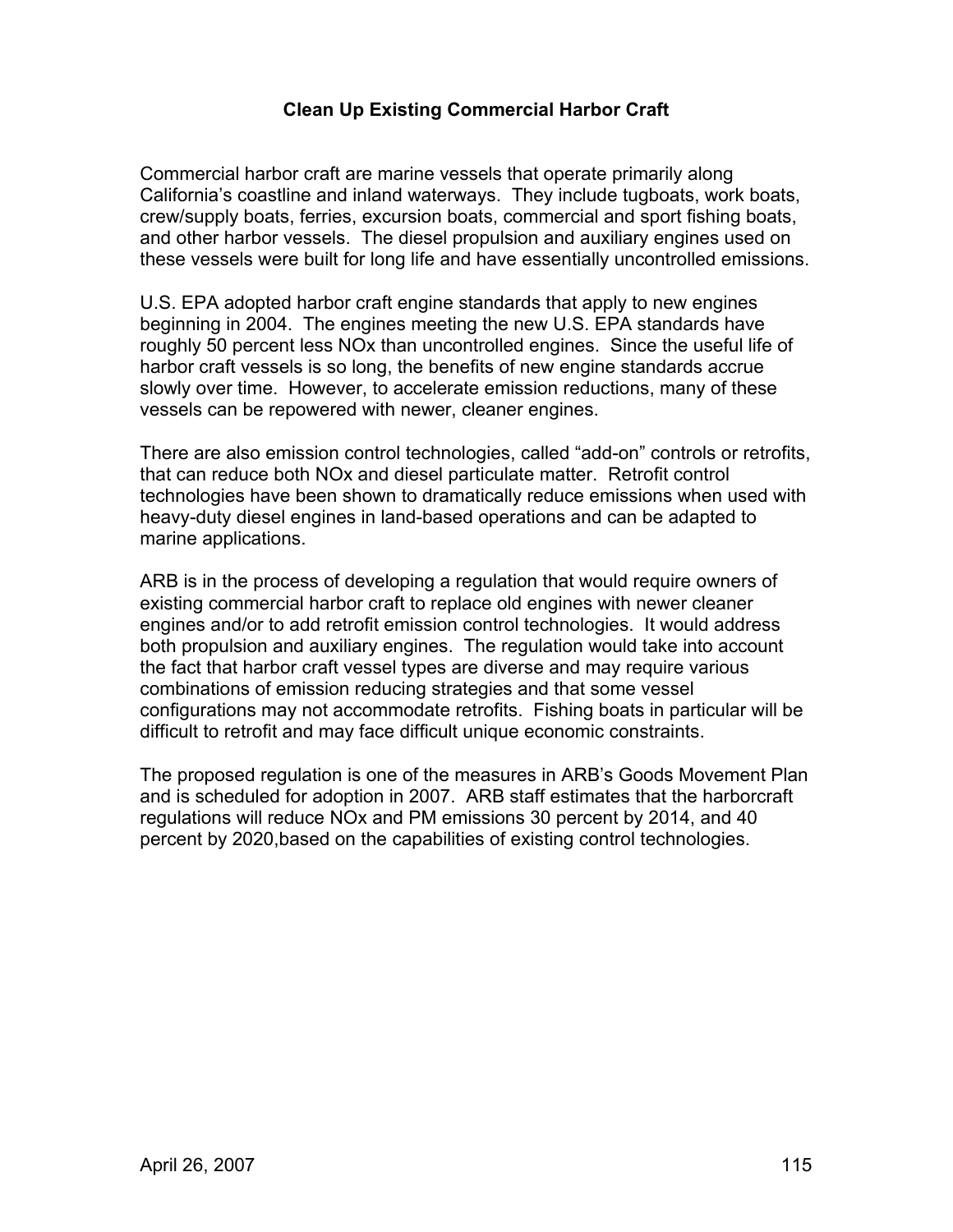## **Estimated Emission Reductions**

### **South Coast**

|              | (tons per day)            | 2006 | 2014 | 2020 | 2023 |
|--------------|---------------------------|------|------|------|------|
| <b>NOx</b>   | <b>Baseline emissions</b> | 23.1 | 15.7 | 12.7 | 12.7 |
|              | Potential reductions      |      | 4.6  | 5.1  | 5.9  |
| <b>PM2.5</b> | Baseline emissions        | 11   | 0.7  | 0.6  | 0.6  |
|              | Potential reductions      |      | 0.2  | 0.2  | 0.3  |

The baseline harbor craft inventory is taken from the Emission Reduction Plan for Ports and Goods Movement, April 2006. Direct PM2.5 numbers reflect diesel PM. Emission reduction estimates assume the regulation will reduce emissions 30 percent by 2014, and 40 percent by 2020. (Emission reductions were estimated for the San Joaquin Valley but found to be insignificant.)

## **Timing**

Action: 2007 Expected Implementation: 2009-2018

### **Staff Proposed SIP Commitment**

ARB staff proposes to commit to bring this measure to the Board by 2007. ARB staff will initiate a rule development process designed to achieve the reductions shown for the South Coast nonattainment area in 2014, 2020, and 2023. The measure as proposed by staff to the Board or adopted by the Board may provide more or less than the amount shown.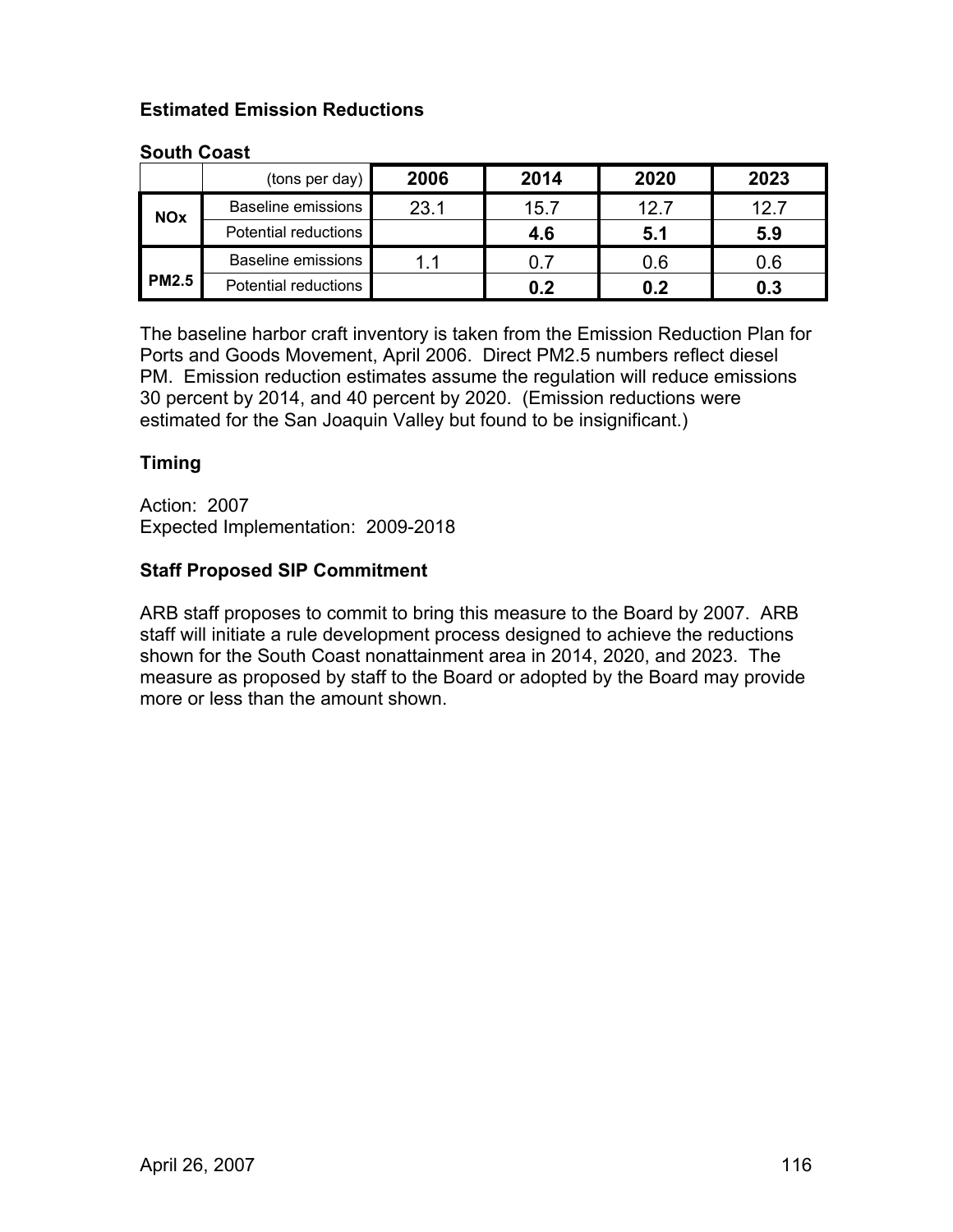## **Cleaner In-Use Off-Road Equipment**

Adopted emission standards for new off-road diesel engines are becoming increasingly more stringent, ensuring that new construction, mining, industrial, oil drilling and airport ground support equipment become progressively cleaner. The cleanest standards for NOx emissions in these categories will phase in from 2013-2015. However, large diesel off-road equipment with more than 25 horsepower remain in use for long periods of time, often 25 years or more. This long life means that new, lower emitting engines are introduced into fleets relatively slowly with the result that the emission reductions and associated health benefits from these cleaner engines will also be slow to materialize. Accelerating the introduction of cleaner engines and emissions control technologies into the statewide fleet is necessary to meet air quality standards.

This proposed measure would require owners of equipment larger than 25 horsepower to meet a stringent average emissions level across all of their equipment. The fleet average approach provides equipment owners flexibility in how they will comply, including: swapping older, dirtier engines with newer, cleaner engines; purchasing newer equipment (with cleaner engines); and, adding emission control devices to older engines. It also allows fleet owners to maintain a fleet with some engines which are cleaner than the fleet average and others which are dirtier, so that, on average, the fleet meets the target. ARB staff is also proposing idling limits similar to those the Board has adopted for heavy duty trucks.

ARB staff has proposed a statewide in-use off-road diesel equipment regulation which could require initial NOx and PM emissions averages to be met, with increasingly lower emissions averages over time. Staff began work on the rule in 2004 as part of the Diesel Risk Reduction Program. During early SIP development work in 2006, staff identified the necessity for large NOx emission reductions from off-road equipment and other diesel sources to meet the healthbased federal air quality standards. Consequently, staff revised the control concept extensively to meet California's clean air needs relative to diesel particulates, ozone, and PM2.5.

This measure would reduce NOx emissions from large diesel off-road equipment in the South Coast Air Basin by approximately 10 percent in 2014 and by about 30 percent in 2023.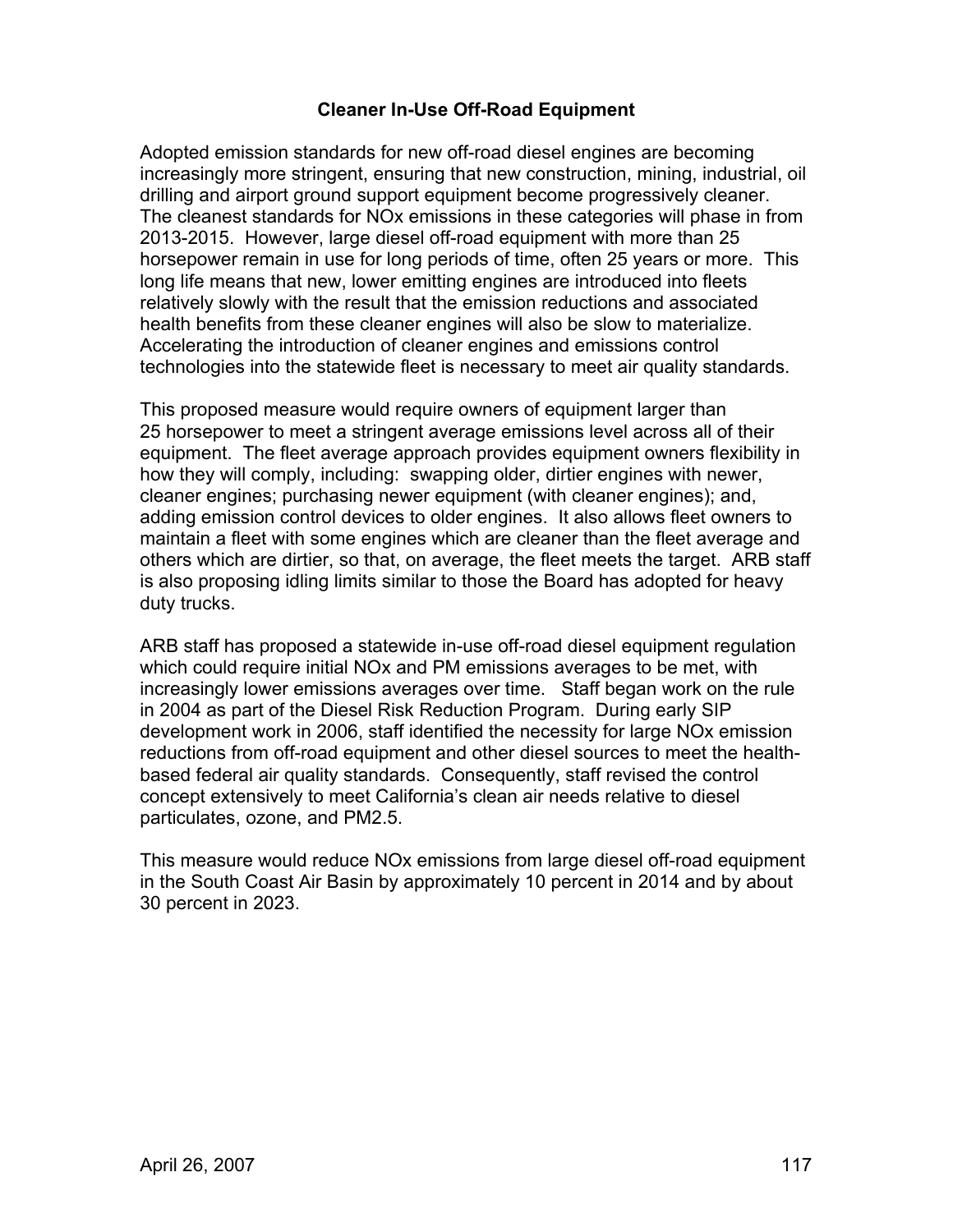## **Estimated Emission Reductions**

### **South Coast**

|              | (tons per day)              | 2006  | 2014 | 2020 | 2023 |
|--------------|-----------------------------|-------|------|------|------|
| <b>ROG</b>   | <b>Baseline Emissions</b>   | 20.2  | 13.3 | 9.3  | 8.1  |
|              | <b>Potential Reductions</b> |       | 2.7  | 2.9  | 1.9  |
| <b>NOx</b>   | <b>Baseline Emissions</b>   | 143.2 | 96.1 | 59.0 | 46.5 |
|              | <b>Potential Reductions</b> |       | 10.5 | 18.7 | 13.9 |
| <b>PM2.5</b> | <b>Baseline Emissions</b>   | 8.1   | 4.9  | 2.6  | 1.8  |
|              | <b>Potential Reductions</b> |       | 2.6  | 1.8  | 1.3  |

### **San Joaquin Valley**

|              | (tons per day) $ $          | 2006 | 2014 | 2020 | 2023 |
|--------------|-----------------------------|------|------|------|------|
| <b>ROG</b>   | <b>Baseline Emissions</b>   | 6.1  | 4.2  | 3.1  | 27   |
|              | <b>Potential Reductions</b> |      | 0.9  | 1.0  | 0.6  |
| <b>NOx</b>   | <b>Baseline Emissions</b>   | 47.6 | 32.8 | 21.6 | 17.7 |
|              | <b>Potential Reductions</b> |      | 3.7  | 7.0  | 5.4  |
| <b>PM2.5</b> | <b>Baseline Emissions</b>   | 2.3  | 1.5  | 0.8  | 0.6  |
|              | <b>Potential Reductions</b> |      | 0.8  | 0.6  |      |

Baseline emissions are from the OffRoad2007 model.

Emission reduction estimates are based on expected emission reductions from ARB's proposed In-Use Off-Road Diesel Vehicle rule currently under development. Because the proposed rule is under development, the estimated reductions are subject to change.

The rule proposal applies declining fleet averages for large fleets beginning in 2010. For NOx, the fleet averages for 2014 for most engine sizes are more stringent than Tier 1 emission levels. The corresponding PM fleet averages for 2014 are cleaner than Tier 2 emission levels. In 2020, fleet averages for NOx and PM are more stringent than Tier 3 emission levels. The means to reach these fleet averages are left to the equipment owners to decide. However, if a fleet cannot meet the NOx averages, it must turnover 8 percent of its total horsepower per year to cleaner engines (minimum Tier 2 engine) in the initial years and 10 percent per year in years after 2015. A fleet must retrofit 20 percent of its total horsepower with diesel particulate filters if it cannot meet the PM average. The rule would also restrict unnecessary idling.

## **Timing**

Action: 2007 Expected Implementation: Phase-in starting 2008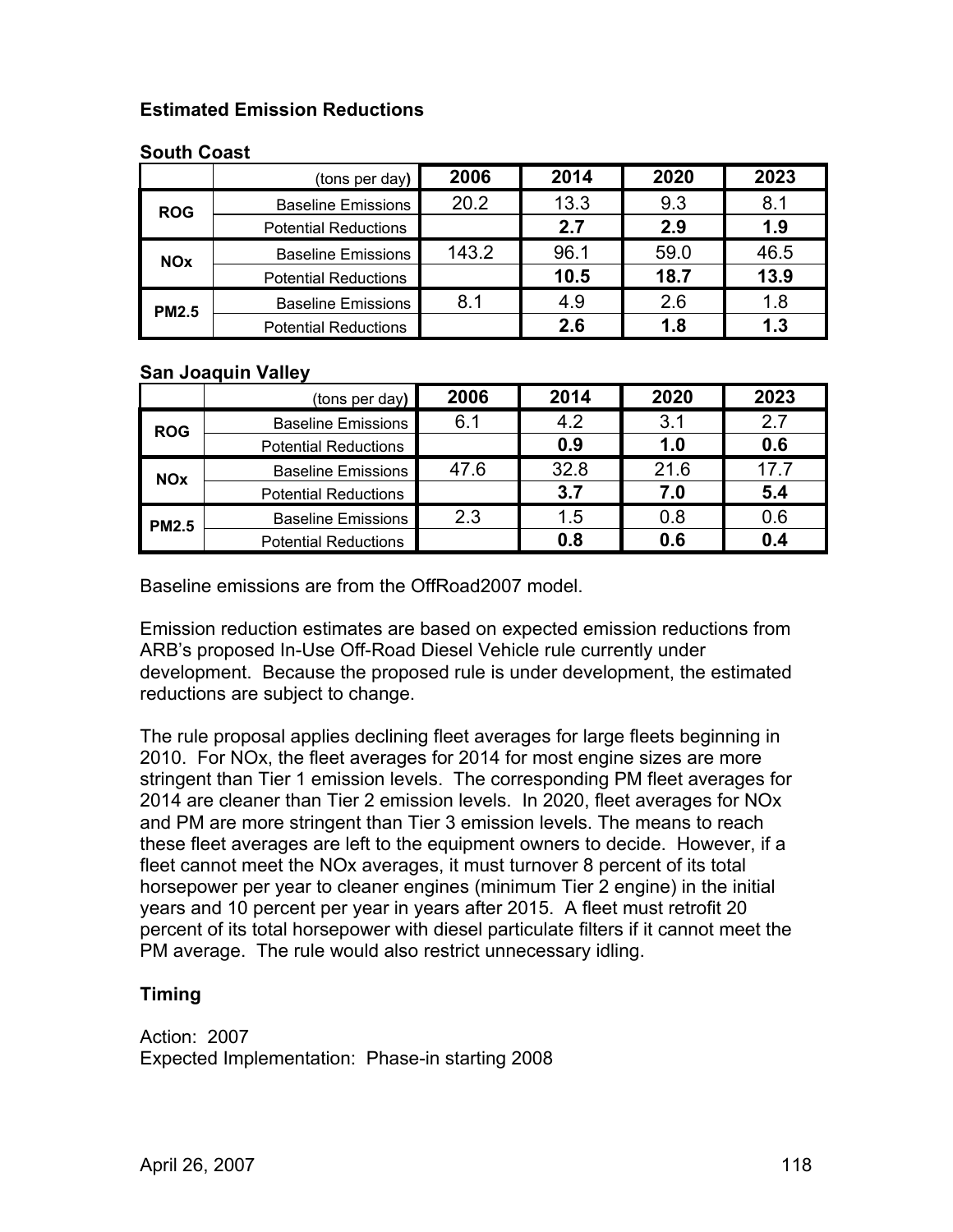## **Staff Proposed SIP Commitment**

ARB staff proposes to commit to bring this measure to the Board by 2007. ARB staff will initiate a rule development process designed to achieve the reductions shown for the South Coast and San Joaquin Valley nonattainment areas in 2014, 2020, and 2023. The measure as proposed by staff to the Board or adopted by the Board may provide more or less than the amount shown.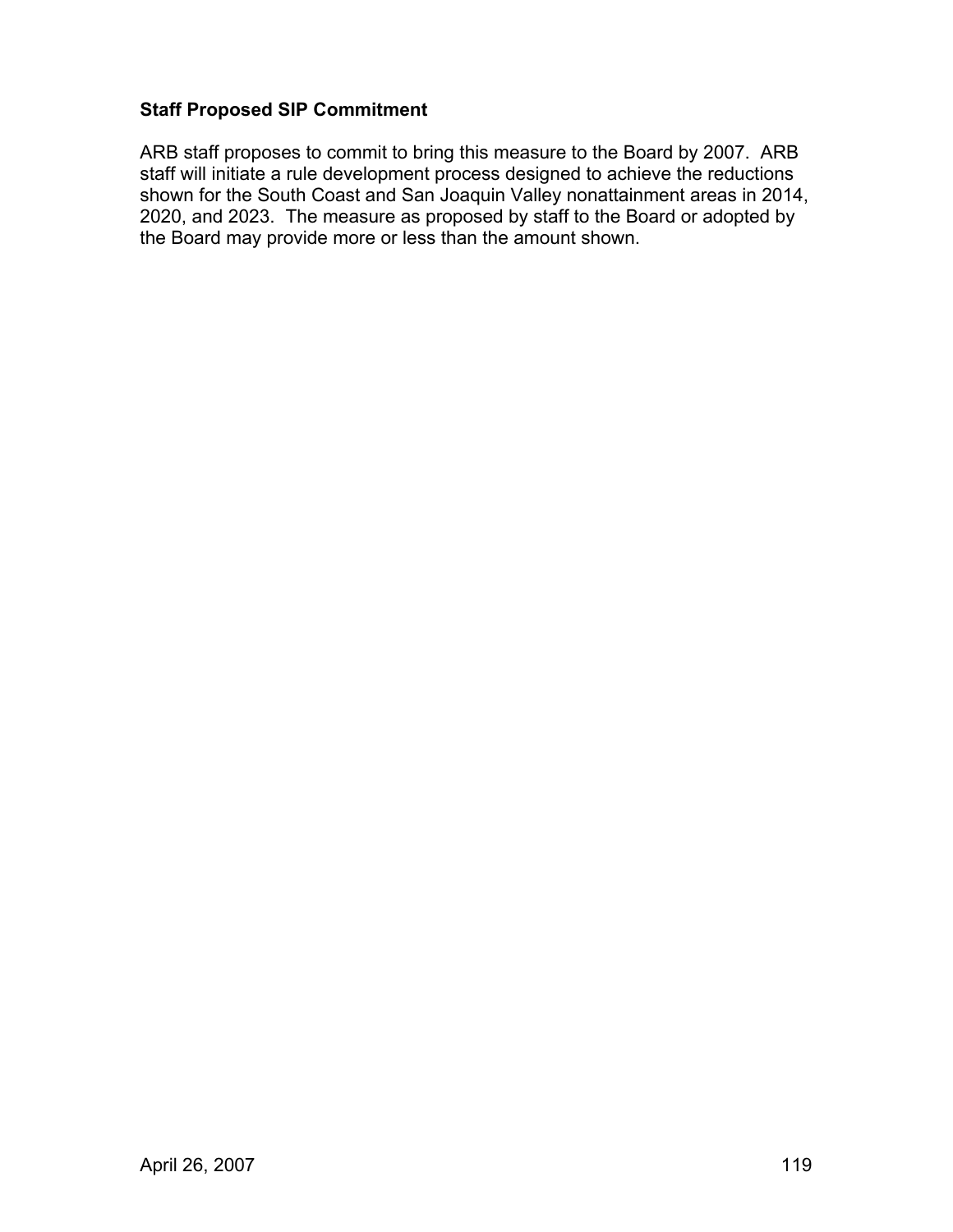## **Cleaner In-Use Agricultural Equipment**

New engines used in agricultural operations must meet the same standards as other off-road engines, ensuring that new equipment become progressively cleaner. Just as in other off-road applications, diesel agricultural equipment can remain in use for long periods of time. This long life means that new, lower emitting engines are introduced into fleets relatively slowly with a direct impact on the pace that emission reductions materialize.

The cleanup of agricultural in-use equipment is primarily an issue in the San Joaquin Valley with its large agricultural economy. Natural turnover of the agricultural fleet will reduce emission significantly by the Valley's expected 2024 ozone attainment deadline. Modeling for the Valley's PM2.5 SIP due in 2008 will show what accelerated fleet modernization may be needed. Once that information is available, ARB staff will quantify reductions from this measure. ARB staff is also supporting efforts to obtain additional incentive funding to accelerate progress.

|              | (tons per day)              | 2006 | 2014       | 2020       | 2023       |
|--------------|-----------------------------|------|------------|------------|------------|
| <b>ROG</b>   | <b>Baseline Emissions</b>   | 13   |            |            |            |
|              | <b>Potential Reductions</b> |      | <b>NYQ</b> | <b>NYQ</b> | <b>NYQ</b> |
| <b>NOx</b>   | <b>Baseline Emissions</b>   | 62   | 38         | 23         | 18         |
|              | <b>Potential Reductions</b> |      | <b>NYQ</b> | <b>NYQ</b> | <b>NYQ</b> |
| <b>PM2.5</b> | <b>Baseline Emissions</b>   | 3.5  | 2.0        | 1.1        |            |
|              | <b>Potential Reductions</b> |      | <b>NYQ</b> | <b>NYQ</b> | NYQ        |

### **San Joaquin Valley**

## **Timing**

Action: 2009-2010 Expected Implementation: To Be Determined

### **Staff Proposed SIP Commitment**

ARB staff proposes to commit to bring this measure to the Board by 2010. ARB staff will initiate a rule development process designed to achieve emission reductions for the San Joaquin Valley nonattainment area in 2014, 2020, and 2023. The estimated emission reductions have yet to be quantified.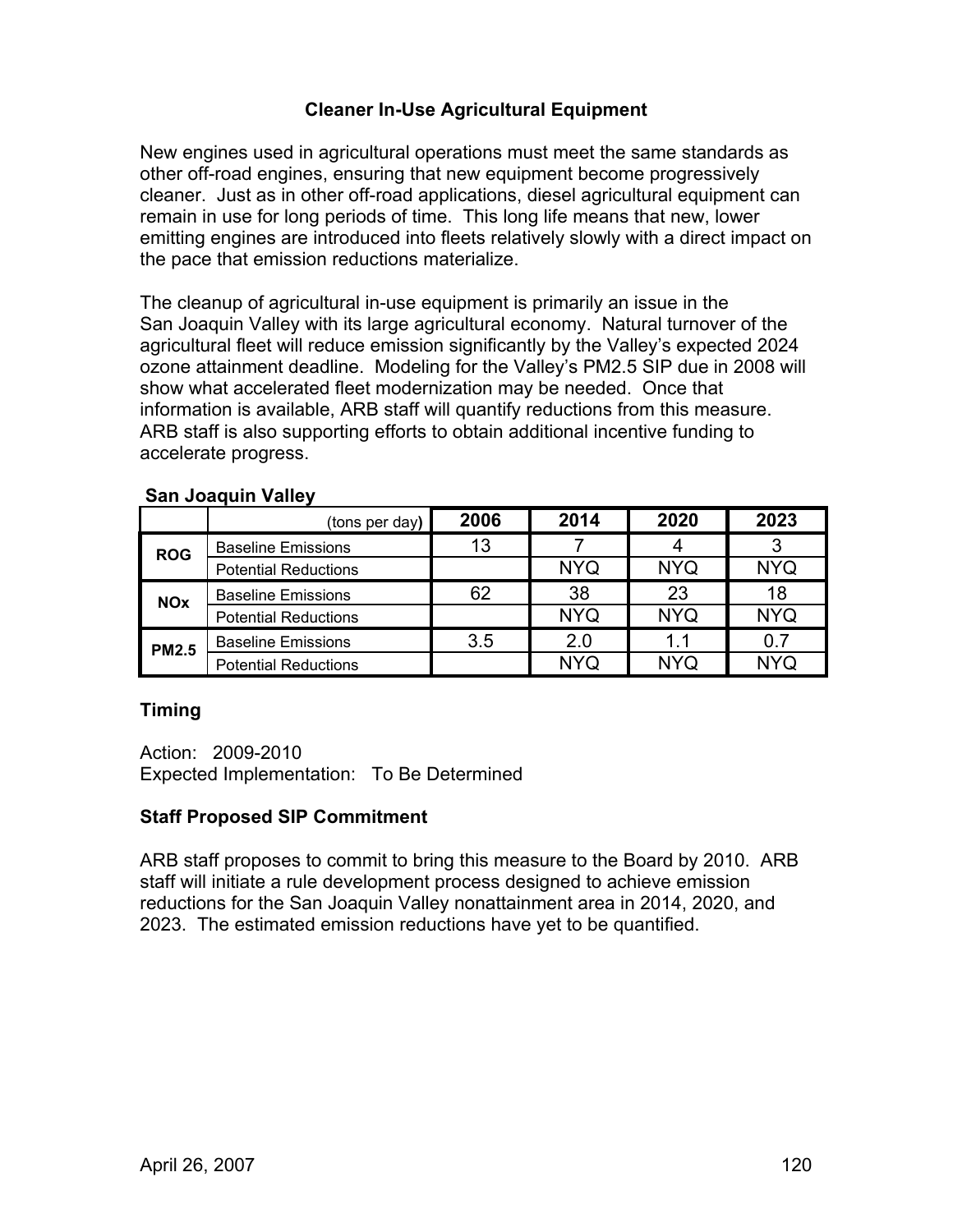### **New Emission Standards for Recreational Boats**

Recreational boat engines are broadly divided into two categories: outboard boats/personal water craft (PWC) and inboard/sterndrive. Outboard and PWC motors until recently were predominantly 2-stroke engines. Inboard/sterndrive engines are typically automotive spark-ignition engines adapted for boats that must now comply with a 5.0 g/kW-hr exhaust standard by 2009, which can be achieved with three-way catalytic converters and oxygen sensor feedback controls. Although ARB previously adopted exhaust emission standards for outboard/PWC engines, lower exhaust standards to further reduce emissions are possible by adapting the emission control technology used for inboard/sterndrive engines. This measure calls for the implementation of a tighter, catalyst-based exhaust standard of 5.0 g/kW-hr for outboard/PWC engines to be phased-in by 2013. Only 4-stroke engines are expected to be able to comply with this tighter standard.

Evaporative emissions represent about one fourth of the total ROG emissions from recreational boat engines. There are no state or federal evaporative emission standards for any type of recreational boats. This measure calls for an evaporative emission standard that will address all sources of boat evaporative emissions (tank, carbon canisters, fuel lines, etc.). The technology needed to achieve evaporative standards for boats is readily adaptable from that used in automobiles and small off-road equipment.

## **South Coast**  (tons per day**) 2006 2014 2020 2023 ROG** Baseline Emissions 64.1 52.8 50.3 50.8<br>Potential Reductions 0.0 4.2 12.8 17.6 **Potential Reductions NOx** Baseline Emissions 16.1 17.1 18.0 18.3<br>Potential Reductions 0.0 0.4 1.6 2.4 **Potential Reductions**

## **Estimated Emission Reductions**

### **San Joaquin Valley**

|            | (tons per day)              | 2006 | 2014 | 2020 | 2023 |
|------------|-----------------------------|------|------|------|------|
| <b>ROG</b> | <b>Baseline Emissions</b>   | 20.1 | 17.1 | 16.6 | 16.8 |
|            | <b>Potential Reductions</b> | 0.0  | 1.3  | 3.8  | 5.3  |
| <b>NOx</b> | <b>Baseline Emissions</b>   | 5.3  | 5.6  | 5.7  | 5.8  |
|            | <b>Potential Reductions</b> | 0.0  | 0.1  | 0.4  | 0.6  |

The baseline estimates are comprised of summer average exhaust and evaporative emissions for all types of recreational boats.

Exhaust emission reduction estimates for outboard and PWC are based on the percent reduction estimates from ARB's 2001 regulation for inboard/sterndrive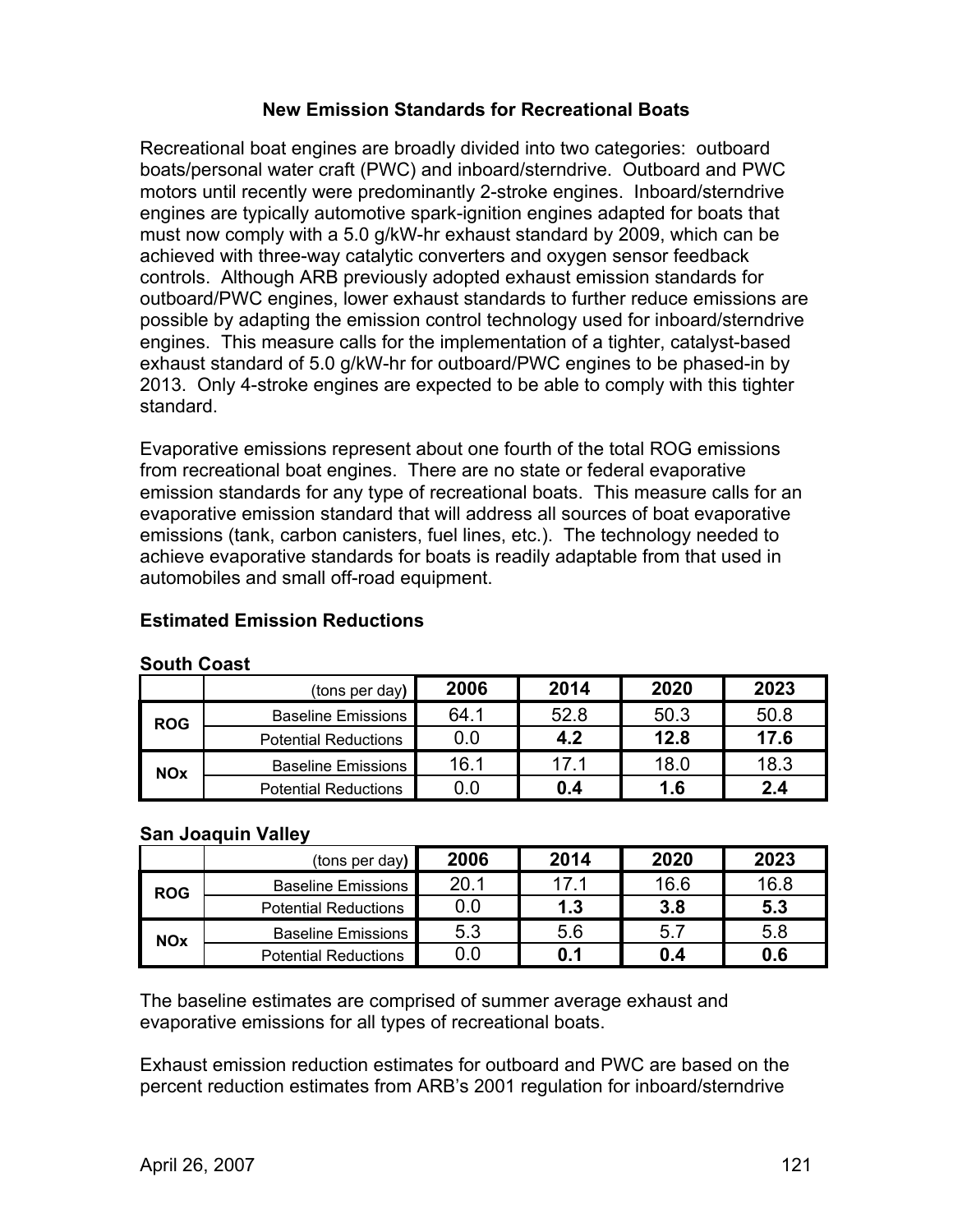engines, which reduced the exhaust standards by the same increment (from 16 to 5 g/kW-hr).

Evaporative emission reductions are based on an estimated 70 percent control of evaporative emissions for all recreational boats of model year 2012 and newer. The 70 percent control is a composite that accounts for the cumulative reductions from all sources of boat evaporative emissions (tank, carbon canisters, fuel lines, etc.).

## **Timing**

Action: Exhaust standard by 2010; evaporative standard by 2009. Expected Implementation: Exhaust standard by 2013; evaporative standard by 2012.

## **Staff Proposed SIP Commitment**

ARB staff proposes to commit to bring this measure to the Board by 2010. ARB staff will initiate a rule development process designed to achieve the reductions shown for the South Coast and San Joaquin Valley nonattainment areas in 2014, 2020, and 2023. The measure as proposed by staff to the Board or adopted by the Board may provide more or less than the amount shown.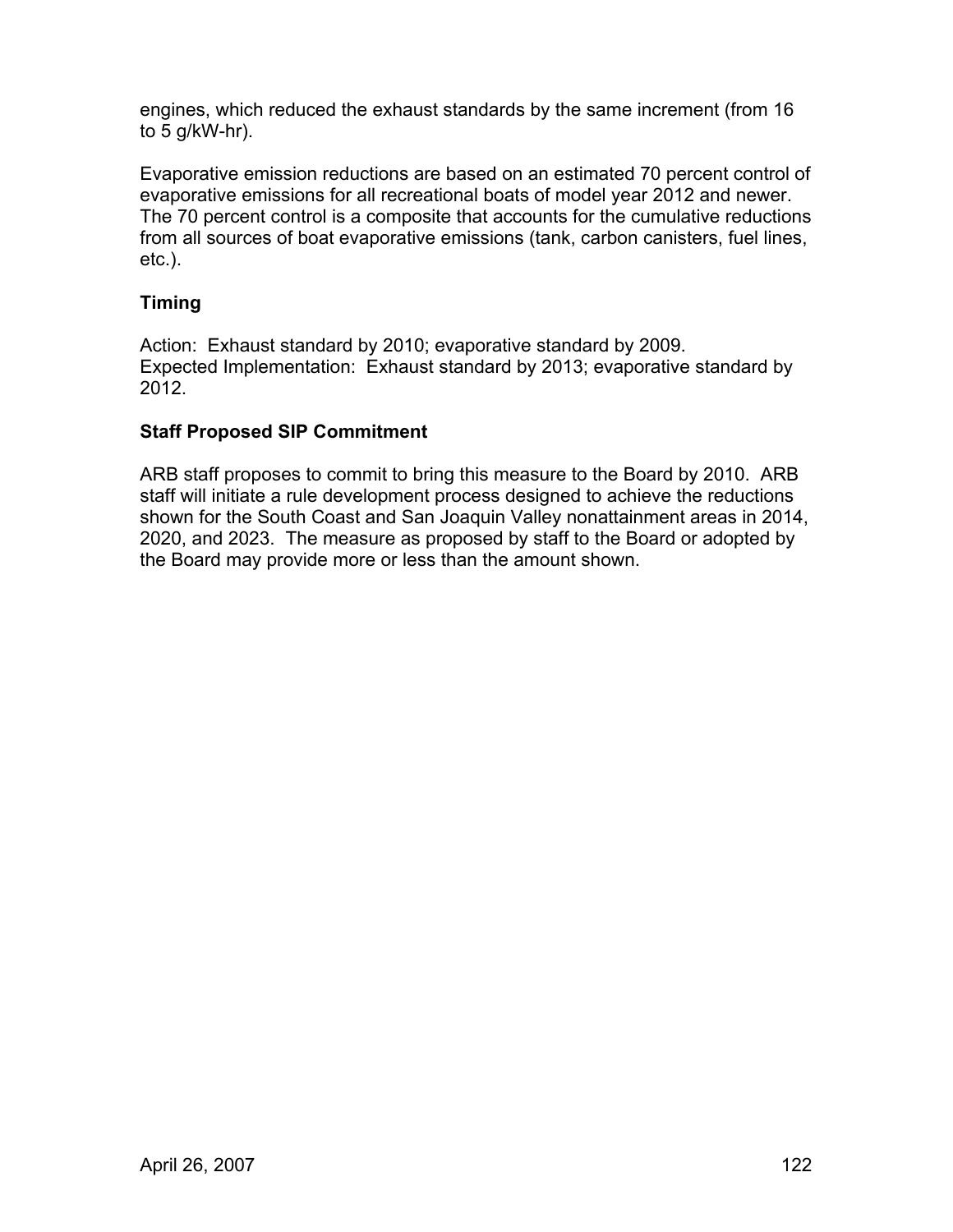## **Off-Road Recreational Vehicle Expanded Emission Standards**

#### Exhaust Standards

Exhaust emissions from off-road recreational vehicles are controlled to a much lesser extent than on-road motorcycles or on-road cars and trucks with the result that this category of vehicles is showing an increase in emissions into the future.

In 1994, ARB approved exhaust emission standards and test procedures for off-road recreational vehicles, including off-highway motorcycles and all terrain vehicles (ATVs). In 1998, ARB revised the rules to allow non-compliant vehicles to be sold and operated outside the summer season or in locations where ozone levels are lower.

Off-road recreational vehicles lag in emission reductions for a number of reasons including technical limitations, cost, and tampering. Another concern is that the California market is not large enough for off-road recreational vehicle manufacturers to produce vehicles that would comply with more stringent California exhaust standards. This could lead to compliance problems if consumers either purchase off-road recreational vehicles out-of-state or falsely certify that the vehicles they purchase are intended for use in competition. The most effective strategy would be for U.S. EPA to establish tighter exhaust standards for all off-road recreational vehicles, thereby precluding the potential for California consumers to purchase and operate non-complying (and higher emitting) vehicles.

This measure calls for reducing exhaust emissions by 50 percent from new offhighway motorcycles and ATVs beginning in 2012 using proven automotive and on-road motorcycle exhaust emission reduction technologies. Due to the high fleet turnover and overall growth of the fleet, ARB staff estimates that the measure would reduce ROG exhaust emissions from off-road recreational vehicles 25 percent by 2014 and 50 percent by 2023.

### Evaporative Standards

In 2002, U.S. EPA approved a rule that required all off-road recreational vehicles to comply with evaporative standards beginning with 2008 vehicles. However, the standards only control permeation from the fuel tank and hoses. In July 2006, ARB approved evaporative emission standards that harmonized with existing U.S. EPA regulations.

This measure would reduce ROG evaporative emissions by 50 percent from off-highway motorcycles and ATVs beginning in 2012 using proven automotive and on-road motorcycle evaporative emission reduction technologies. Due to the high fleet turnover and overall growth of the fleet, ARB staff estimates that the measure would reduce ROG evaporative emissions from off-road recreational vehicles 25 percent by 2014 and 50 percent by 2023.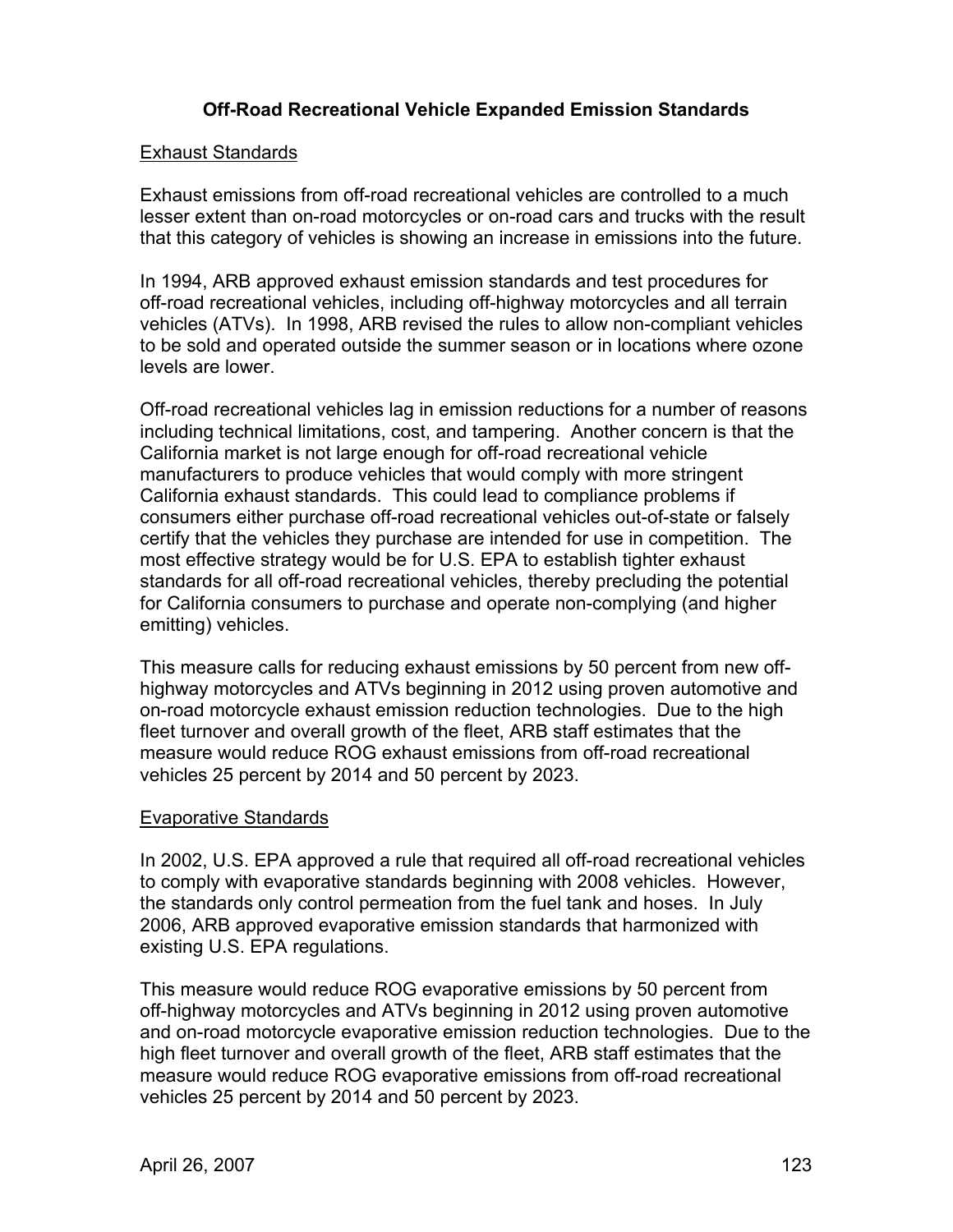## **Estimated Emission Reductions**

### **South Coast**

|            | (tons per day)            | 2006 | 2014 | 2020   | 2023 |
|------------|---------------------------|------|------|--------|------|
| <b>ROG</b> | <b>Baseline emissions</b> |      |      |        | -4.2 |
|            | Potential reductions      |      | 2.4  | . J. . | 6.4  |

#### **San Joaquin Valley**

|            | (tons per day)       | 2006 | 2014         | 2020 | 2023      |
|------------|----------------------|------|--------------|------|-----------|
| <b>ROG</b> | Baseline emissions   |      |              |      |           |
|            | Potential reductions |      | n<br>л.<br>. | 4.9  | c<br>0. L |

Baseline ROG emissions (exhaust + evaporative) are for all off-road motorcycle and ATVs in each region. Emission reduction estimates are from ARB's off-road motor vehicle emissions model programmed to calculate the potential impact of reducing new engine exhaust and evaporative emissions by 50 percent beginning in 2012.

### **Timing**

Action: By 2010 Expected Implementation: 2012-2015

### **Staff Proposed SIP Commitment**

ARB staff proposes to commit to bring this measure to the Board by 2010. ARB staff will initiate a rule development process designed to achieve the reductions shown for the South Coast and San Joaquin Valley nonattainment areas in 2014, 2020, and 2023. The measure as proposed by staff to the Board or adopted by the Board may provide more or less than the amount shown.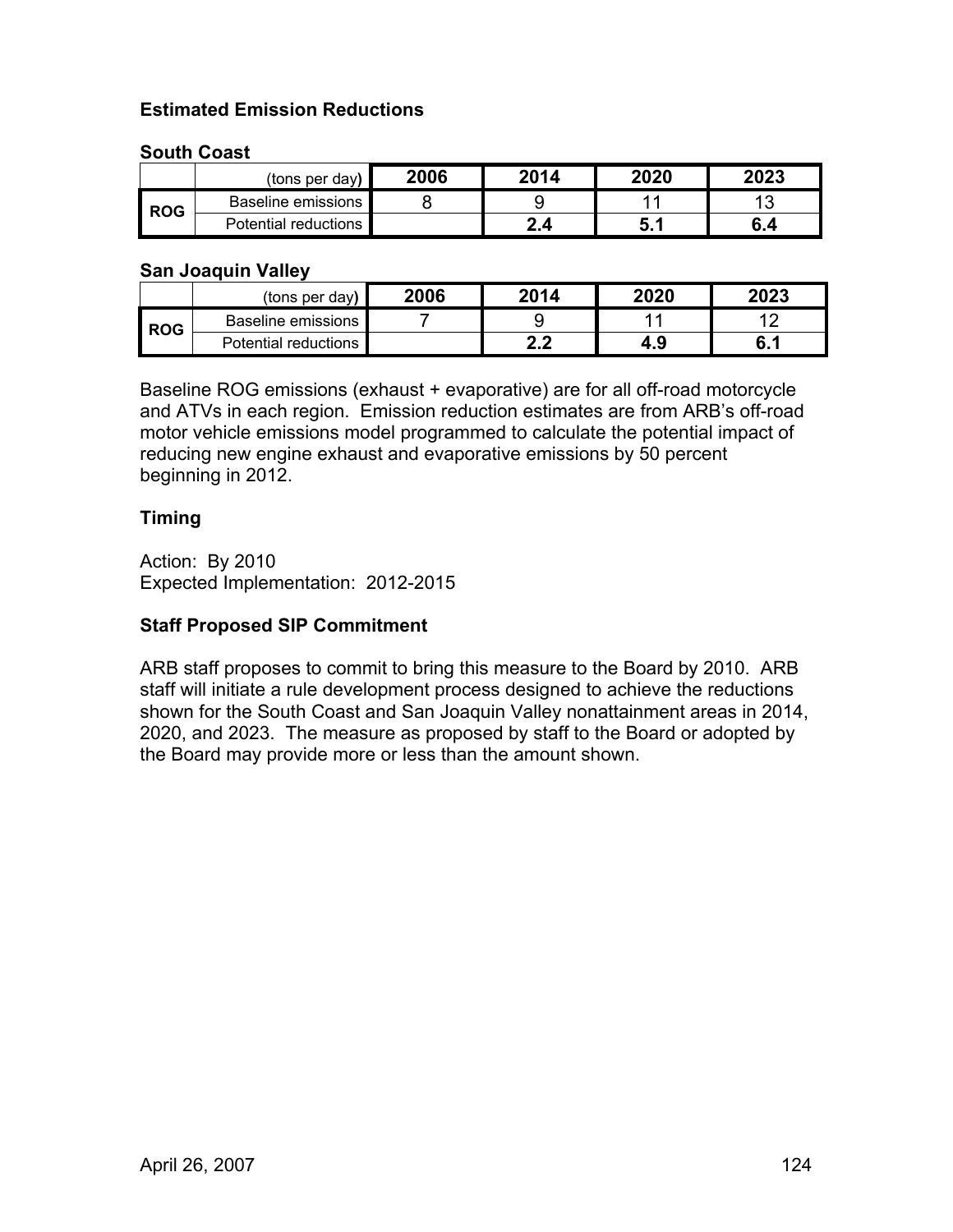## **Additional Evaporative Emission Standards**

### **Portable Outboard Marine Tank Evaporative Standards**

Portable outboard marine tanks (OMT) are small-capacity tanks (usually less than 12 gallons) that supply fuel to marine outboard engines. Unlike larger vessels with permanently mounted fuel tanks, many small and medium size outboard boats use removable tanks to allow both the engine and fuel tank to be removed for transport or storage. OMTs are not subject to any emission standards and as a result have relatively high evaporative emissions. DMV and other data indicate that there were approximately 200,000 registered outboard vessel owners in California in 2005. If we assume one tank per outboard, the statewide inventory would be 200,000 OMTs with statewide emissions of approximately six tons per day. Baseline emissions for future years and regions of the state were scaled from this estimate on the basis of emission inventories of evaporative emissions from outboard boat engines smaller than 15 horsepower.

Diurnal and permeation standards for OMTs and associated equipment are expected to have the same emission reduction efficiencies as controls required by ARB's 2005 regulation for portable fuel containers, and would reduce emissions by 50 percent in 2014 and 75 percent in 2023. This measure would be applied to new tanks, resulting in a phase-in over the useful lives of existing tanks.

### **Refueling Gasoline Tank Evaporative Standards**

Refueling gasoline tanks (from 30 to 100 gallons) are usually mounted on a vehicle and used to refuel other motor vehicles. Some examples include tanks on recreational vehicles, like toy haulers, for fueling off-highway recreational vehicles or tanks on pickup trucks for fueling off-road or agricultural equipment. There are an estimated 150,000 refueling tanks in California

ARB staff are currently conducting surveys to determine accurate populations as well as testing to calculate more accurate emissions. Rough preliminary statewide estimates of evaporative emissions from refueling gasoline tanks are approximately six tons per day. Future year and regional baseline estimates are scaled from this statewide estimate on the basis of recreational offroad vehicle evaporative emissions.

Setting evaporative standards for refueling tanks would reduce ROG emissions by 60-70 percent, depending on which technology is utilized. Control technologies being considered include passive purge carbon canisters and insulation. These technologies would be applied to new tanks and would be phased-in over the useful lives of existing tanks.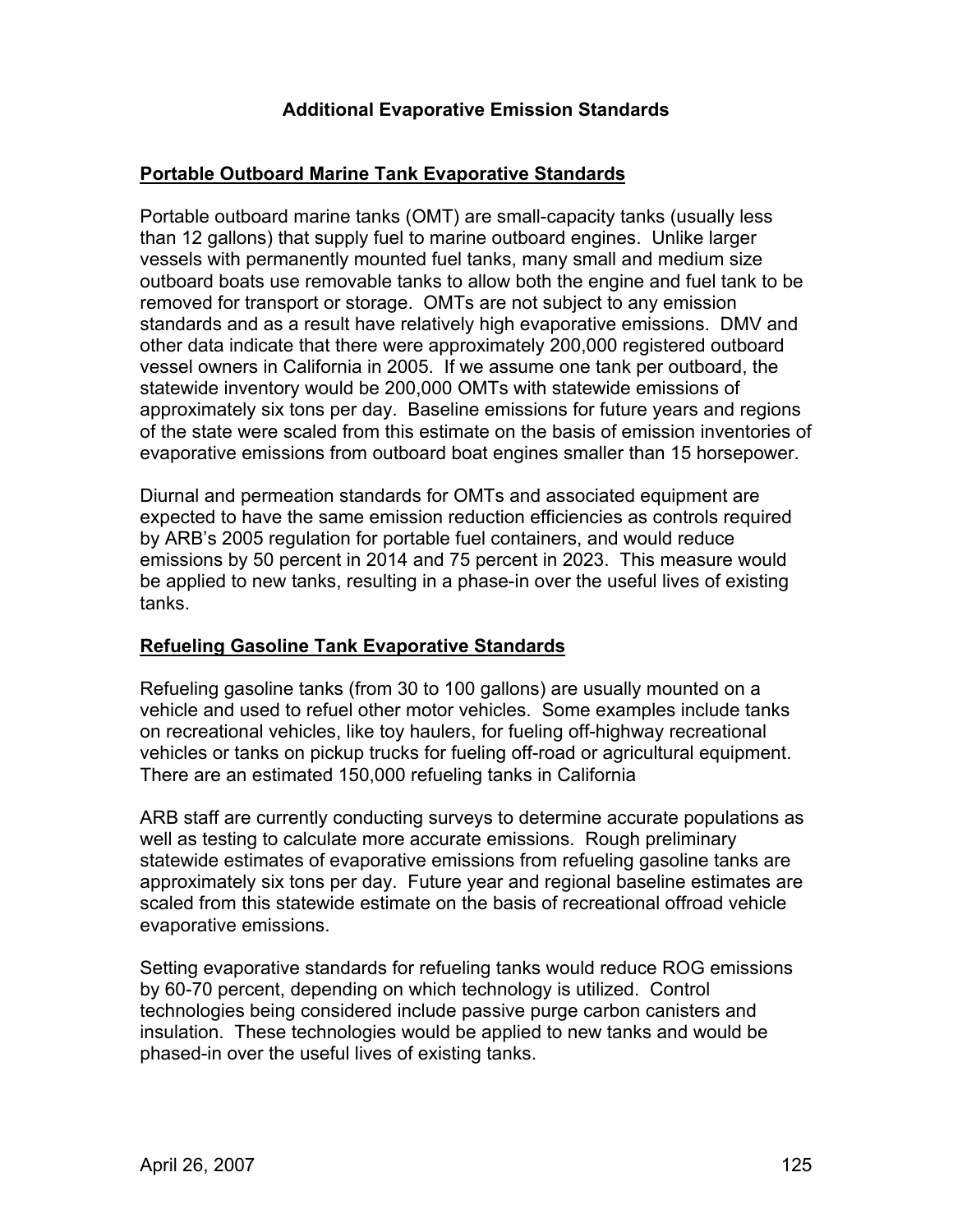## **Gas Station Refueling Hose Evaporative Standards**

Gas station refueling hoses are co-axial hoses that transfer fuel from the filling station pump to a vehicle's fuel tank and return displaced gasoline vapors from the vehicle fuel tank to the gasoline storage tank. Evaporative emissions occur through the hose material. There are an estimated 120,000 gas station refueling hoses statewide with estimated emissions of three tons per day.

Setting evaporative standards for gas station refueling hoses would reduce ROG emissions by 70-98 percent, depending on which technology is utilized. These estimates are based on previous standards for low permeation vehicle fuel hose and initial ARB and industry testing results.

Estimated Emission Reductions

Emission inventories are being reassessed for these evaporative source categories. For SIP purposes, emission reductions are not quantified for these measures so no benefits are included in the proposed SIP.

The measures are described here for informational purposes only. Reductions from these measures will be accounted for in future SIP updates. For information purposes only, reductions from the three measures combined are expected to be about 3 tons per day in the South Coast in 2020.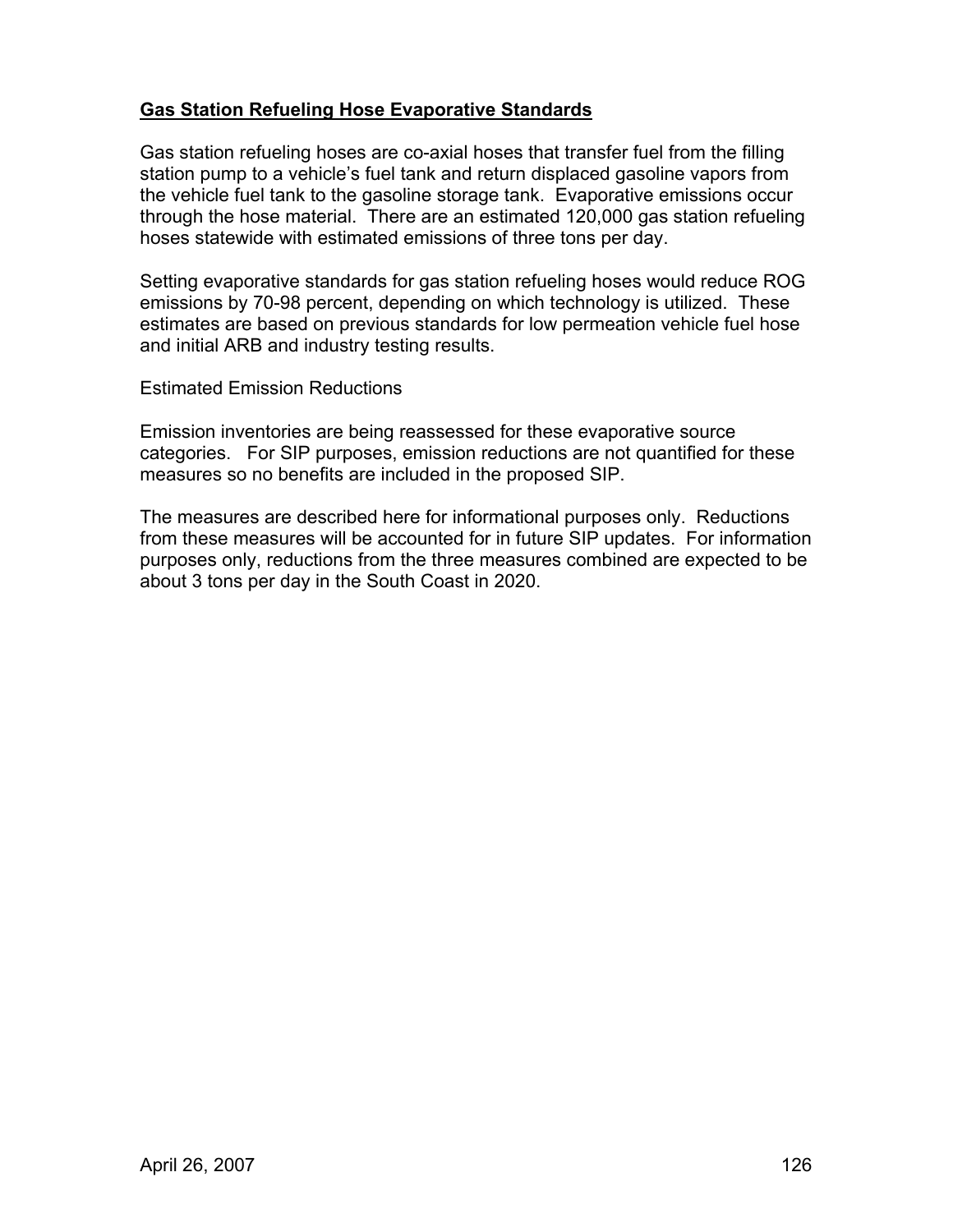### **Enhanced Vapor Recovery for Above Ground Storage Tanks**

Above ground storage tanks are large gasoline storage tanks used extensively in agricultural operations. Typical tanks have capacities ranging from 250 to 12,000 gallons. Above ground storage tanks are becoming increasingly popular due to their superior leak detection capabilities. Because these tanks are exposed to ambient air temperatures, emissions are greater than from underground tanks. Annual statewide ROG emissions from all tanks in 2004 totaled 3.1 tons per day. Emission reductions are possible and feasible with an enhanced vapor recovery certification process and new performance standards and specifications.

This proposed measure calls for reducing emissions by 90 percent from new above ground storage tanks, by 76 percent from retrofitting existing nonagricultural tanks, and by 60 percent from retrofitting existing agricultural tanks. This measure would be implemented beginning in 2007, and by 2011 would reduce statewide ROG emissions from tanks by two tons per day. The estimated control efficiencies are based on field testing of proposed controls. The retrofitting of existing tanks would be phased in between 2007 and 2011 with 25 percent of tanks being converted each year. ARB staff is currently analyzing what the emission reductions would be for each region.

### **Estimated Emission Reductions**

#### **Statewide**

|            | (tons per dav)       | 2006          | 2014       | 2020       | 2023     |
|------------|----------------------|---------------|------------|------------|----------|
| <b>ROG</b> | Baseline emissions   | ົດ ຕ<br>◡.∠   | 3.5        | റ റ<br>v.u | 3.9      |
|            | Potential reductions | $\sim$ $\sim$ | י י<br>4.J | ◠<br>2.4   | 2.5<br>n |

The statewide emissions for above ground storage tanks have not been apportioned by region, and therefore are not included in the baseline inventory. Since the emissions are not in the inventory, the potential reductions listed here are not included as an emission reduction commitment in the proposed State Strategy.

### **Timing**

Action: 2007 Implementation: Phase-in starting 2008

### **Staff Proposed SIP Commitment**

ARB staff proposes to commit to bring this measure to the Board by 2007. ARB staff will initiate a rule development process designed to achieve the reductions shown for the South Coast and San Joaquin Valley nonattainment areas in 2014,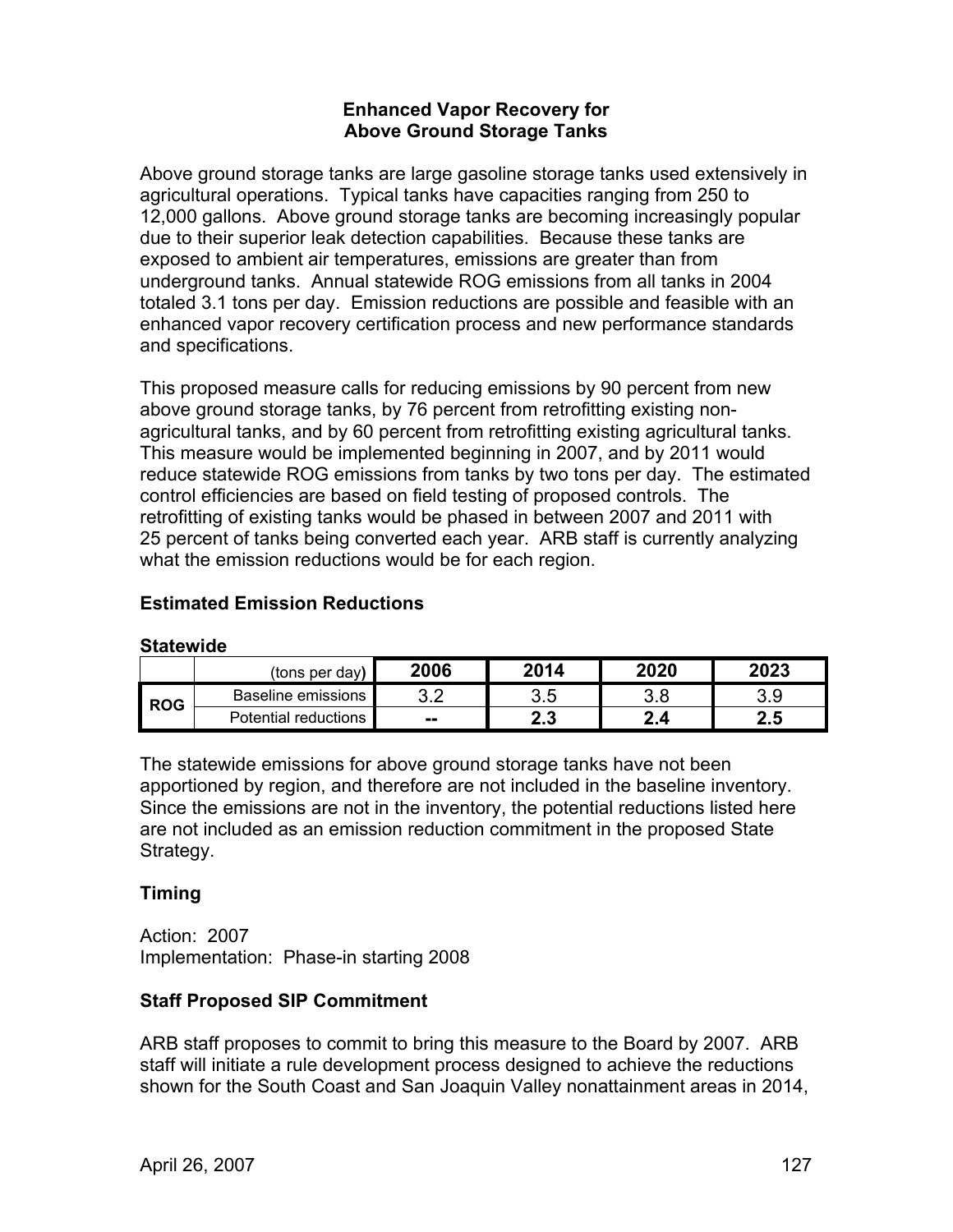2020, and 2023. The measure as proposed by staff to the Board or adopted by the Board may provide more or less than the amount shown.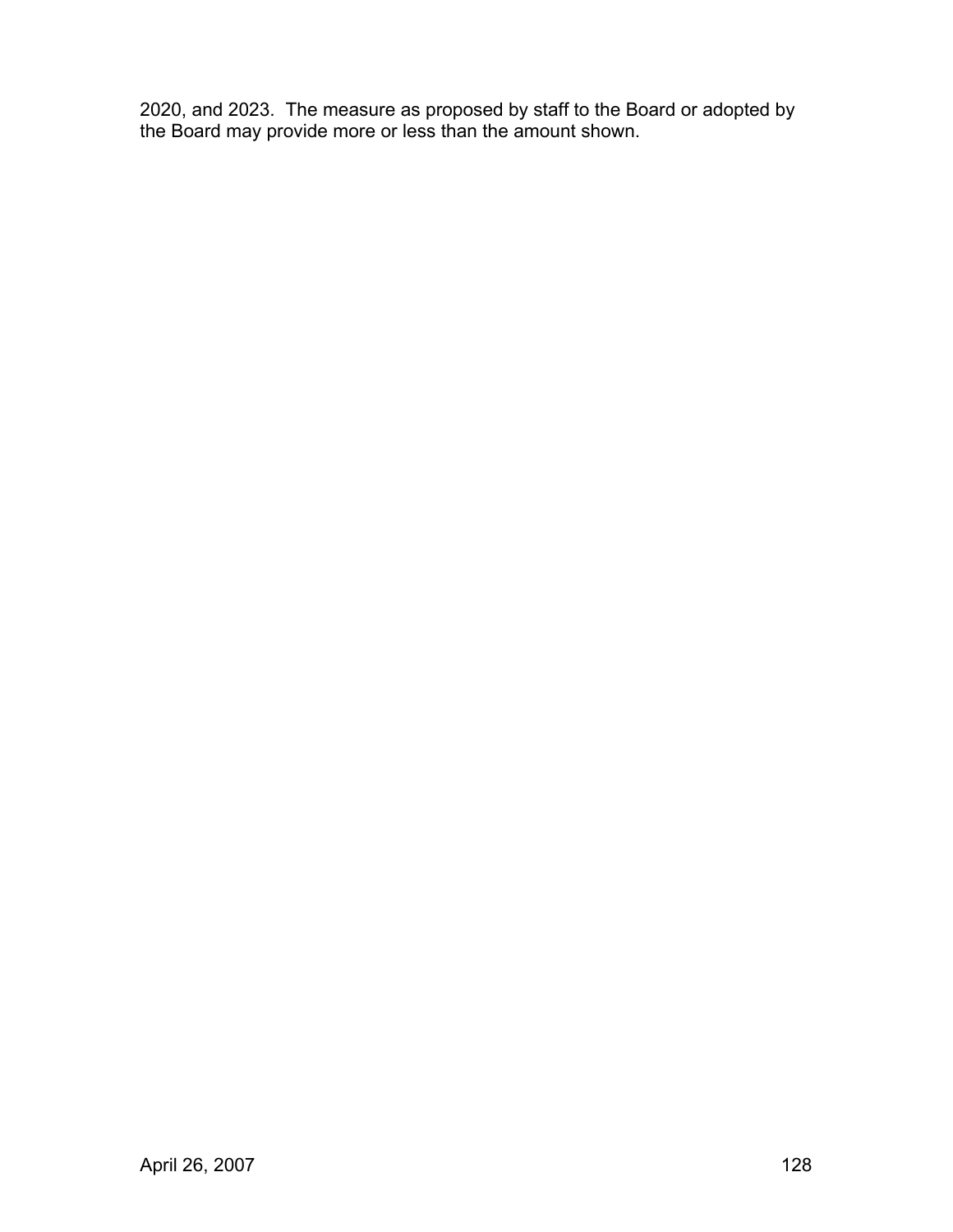### **Consumer Products Program**

Chemically formulated consumer products such as automotive care products, household care products, and personal care products have been regulated as a source of ROG emissions in five rulemakings since 1989. As a result of these measures, statewide emissions from consumer products in 2010 will be reduced 40 percent from uncontrolled levels. Despite this progress, population growth in the years ahead is expected to reverse the downward trend of emissions from consumer products as early as 2008, after the latest standards become effective. The magnitude of emissions from this sector indicates that additional controls for this sector remain important, even though the average photochemical reactivity of the ROG emissions from the consumer product sector is approximately onethird that of motor vehicle exhaust. Consumer products are expected to become the largest source of ROG emissions in the South Coast Air Basin, and the third largest source in the San Joaquin Valley Air Basin by 2020**.** 

This proposed measure would continue ARB's commitment to reduce ROG emissions from consumer products. The current program uses industry surveys to gather information about sales trends and product formulations. Staff uses survey data along with trade journals, patents, and other technical information to propose mass-based ROG limits. Staff will continue to investigate any and all opportunities for emission reductions from mass-based limits by taking advantage of emerging low-emitting technologies. However, the ability to achieve significant reduction from mass-based standards is waning, so staff will likely be shifting the focus to other potential emission reduction opportunities. One such measure would include investigating emission reduction opportunities through reactivity-based standards in most categories. A reactivity-based approach relies on the scientific principle that different chemical compounds form different amounts of ozone in the atmosphere, rather than the mass-based approach that reduces ozone formation by reducing all reactive organic gases.

In the future, it is likely that further emission reductions from the consumer products source category will not be feasible using conventional approaches. Staff will work with stakeholders to explore alternative market-based mechanisms that would encourage the development, distribution, and purchase of cleaner, very low, or zero emitting products. Examples of mechanisms to explore are a multi-media labeling program, programs where companies set their own emissions reduction goals, and the use of the media for public education. If these mechanisms cannot produce meaningful emission reductions from the consumer products source category, then other approaches would be evaluated. Examples of alternative approaches are the purchase of ROG credits and the funding of special projects to reduce emissions or accelerate reductions from pollution sources outside of the consumer products industry.

The above approaches could be implemented through several rulemakings and would achieve approximately 30-40 tons per day ROG reductions statewide, equivalent to 13-17 tons per day in the South Coast, in the 2008 to 2014 timeframe. The 2006 measure was adopted by the ARB Board in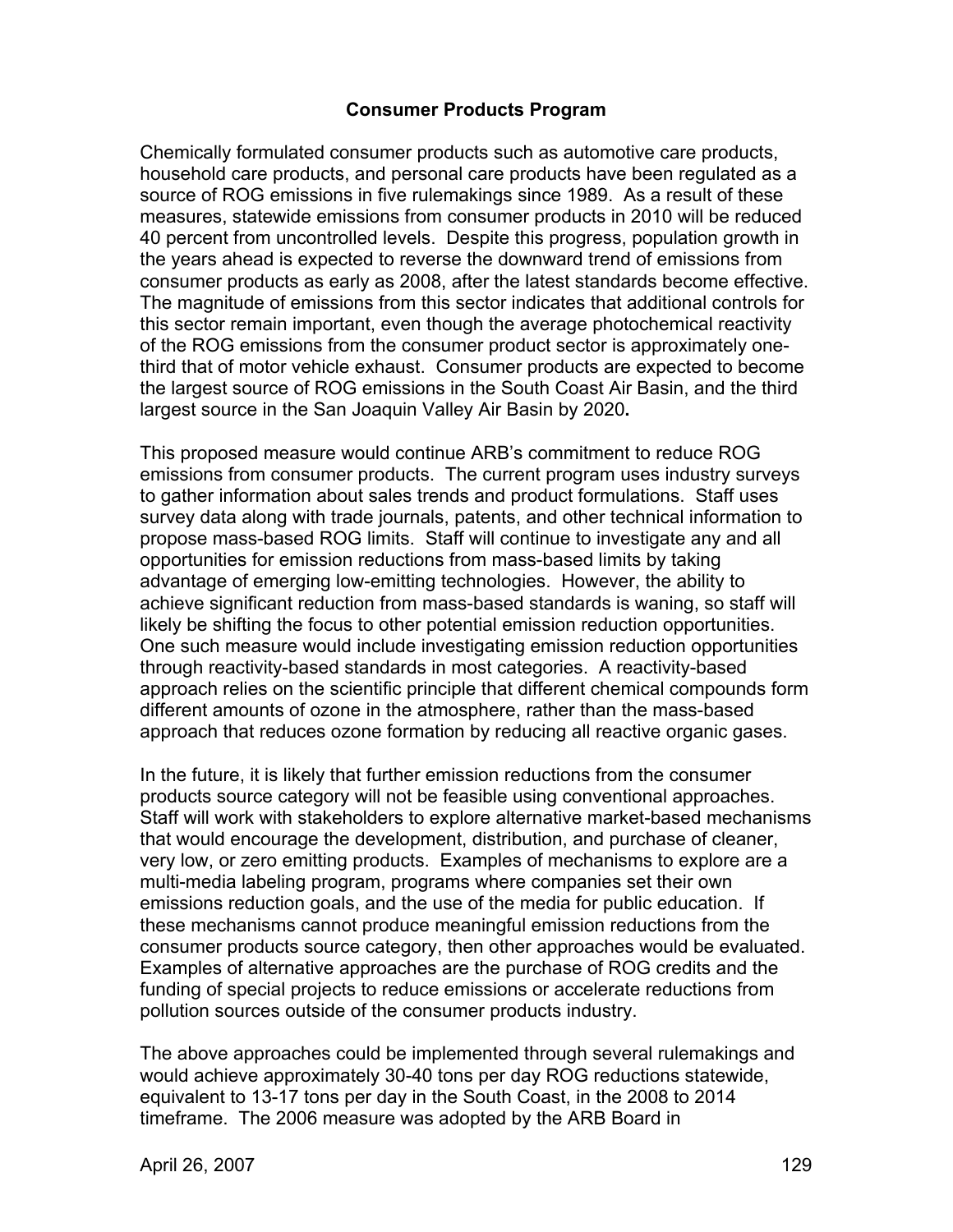November 2006 with phase-in implementation from 2008 to 2010.

## **Estimated Emission Reductions**

### **South Coast**

|     | (tons per day)       | 2006          | 2014 | 2020 | 2023 |
|-----|----------------------|---------------|------|------|------|
| ROG | Baseline emissions   | 103           | 103  | 107  |      |
|     | Potential reductions | $\sim$ $\sim$ | 12.9 | 13.5 | 13.7 |

San Joaquin Valley

|            | (tons per day)       | 2006          | 2014      | 2020 | 2023 |
|------------|----------------------|---------------|-----------|------|------|
| <b>ROG</b> | Baseline emissions   | νд            | 26        | 28   | 30   |
|            | Potential reductions | $\sim$ $\sim$ | ົາ<br>J.Z | 3.6  | 3.8  |

## **Timing**

Consumer Products Regulations

Action: 2007-2008 Expected Implementation: By 2010

Action: Between 2010 and 2012 Expected Implementation: By 2012-2014

## **Staff Proposed SIP Commitment**

ARB staff proposes to commit to bring this measure to the Board by 2008. ARB staff will initiate a rule development process designed to achieve the reductions shown for the South Coast and San Joaquin Valley nonattainment areas in 2014, 2020, and 2023. The measure as proposed by staff to the Board or adopted by the Board may provide more or less than the amount shown.